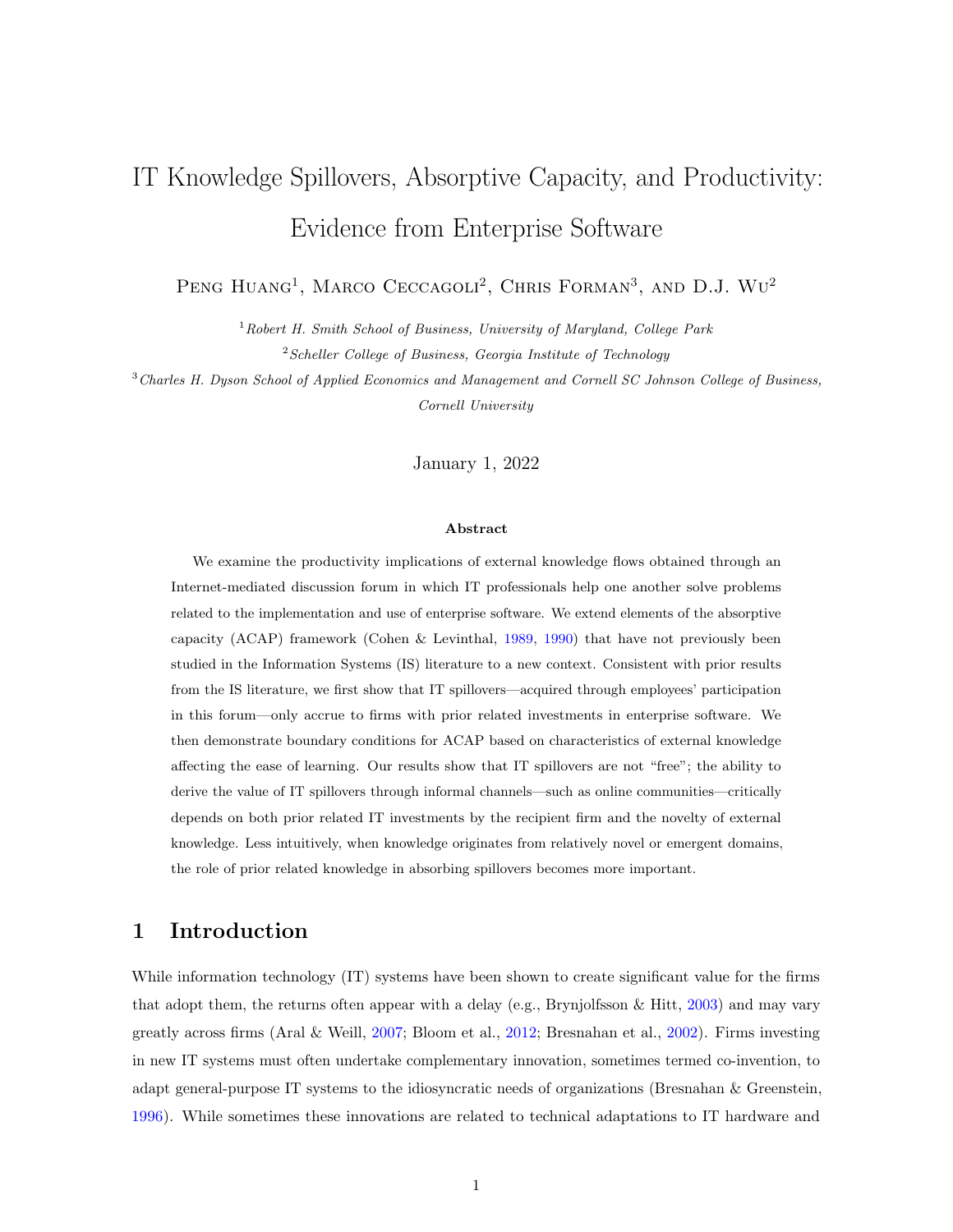software systems, they also frequently involve changes to organizational elements such as business processes (Bartel et al., [2007;](#page-33-4) Bresnahan et al., [2002;](#page-33-2) Dranove et al., [2014\)](#page-34-2).

The human capital required to deploy these systems is scarce and unequally distributed.<sup>[1](#page-1-0)</sup> However, firms can use many formal and informal means to acquire the necessary knowledge from external sources.<sup>[2](#page-1-1)</sup> The available means range from hiring workers who have acquired the expertise by working on similar projects at other firms (Tambe  $&$  Hitt, [2014a\)](#page-36-0), knowledge transfer from third-party consultants who have been contracted by the firm (e.g., Chang & Gurbaxani, [2012b;](#page-33-5) Ko et al., [2005\)](#page-35-0), to knowledge exchange that is mediated by communication with industry or supply chain participants (Caselli & Coleman, [2001;](#page-33-6) Chang & Gurbaxani, [2012a\)](#page-33-7). The literature on IT spillovers has shown that the use of these means can have a significant effect on firm productivity (Chang & Gurbaxani, [2012a;](#page-33-7) Cheng & Nault, [2007,](#page-33-8) [2012;](#page-34-3) Tambe, [2014;](#page-36-1) Tambe & Hitt, [2014a\)](#page-36-0). However, recent work has called for a deeper understanding of the mechanisms through which they work (Ba & Nault, [2017\)](#page-32-1). In this paper we aim to respond to this call and deepen our understanding of when IT spillovers to a firm will be most beneficial by applying a well-known framework from the R&D literature.

Specifically, an established R&D literature on knowledge spillovers (Cohen & Levinthal, [1989,](#page-34-0) [1990\)](#page-34-1) has shown that the effects of knowledge flows on productivity is critically conditioned by a recipient firm's absorptive capacity (ACAP), defined as a firm's ability to assimilate, transform, and apply external knowledge (Cohen & Levinthal, [1989,](#page-34-0) [1990\)](#page-34-1). In the context of IS research the ACAP concept has been conceptualized as the extent of prior IT-related knowledge possessed by an organization (Roberts et al., [2012\)](#page-36-2). Earlier empirical findings suggest that a recipient's ACAP impacts the amount of IT knowledge transferred from a knowledge source and reduces knowledge barriers, thus facilitating IT adoption. For example, within the context of the IT spillovers literature, Chang and Gurbaxani [\(2012a\)](#page-33-7) find that firms who have greater prior IT investments receive higher spillover benefits.

Despite the extensive use of the ACAP concept in IS research, a recent review concludes that "there have been few detailed investigations of the relationship between IT and absorptive capacity" (Roberts et al., [2012,](#page-36-2) p. 640). In a similar spirit, we argue that the IS literature has overlooked a key exogenous driver of a firm's ACAP as proposed by the original work of Cohen and Levinthal [\(1989,](#page-34-0) [1990\)](#page-34-1): the characteristics of outside knowledge that make its learning more difficult. In this paper we seek to address this limitation by first introducing a model closely aligned with the original model of Cohen and Levinthal [\(1989\)](#page-34-0), where prior related investments in IT systems, characteristics of outside IT knowledge, and their interaction influence the process of knowledge accumulation through external sources. We then develop a new measurement strategy for observing knowledge flows related to a firm's IT systems by directly studying the activity of IT workers on an online discussion forum.

Online discussion forums play an increasingly important role in diffusing knowledge within the

<span id="page-1-0"></span><sup>&</sup>lt;sup>1</sup>For a review of the literature, see, for example, Brynjolfsson and Milgrom  $(2012)$ . For a recent example, see Tambe and Hitt [\(2014a\)](#page-36-0).

<span id="page-1-1"></span><sup>2</sup> Investments in education, training, health, and values that cannot easily be separated from people are regarded as human capital (Becker, [2008\)](#page-33-10). As discussed in further detail below, in our setting knowledge acquisition builds human capital through a variety of formal and informal means. We therefore use the terms "acquire knowledge" and "accumulate human capital" interchangeably.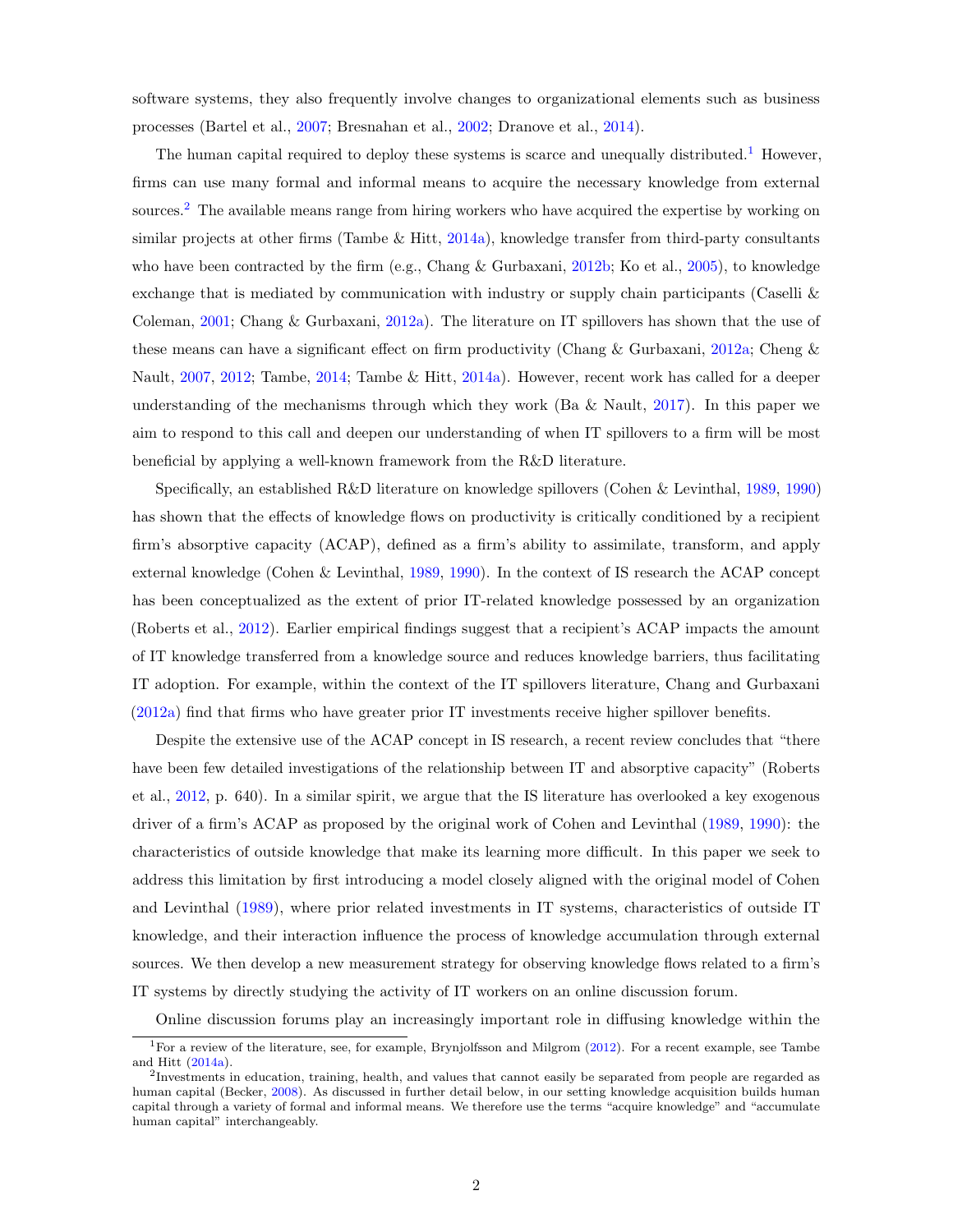software development community;<sup>[3](#page-2-0)</sup> for example, the discussion forum Stack Overflow has over  $100$ million users<sup>[4](#page-2-1)</sup> and a recent survey of that site shows that over  $85\%$  of its users visit the site multiple times per week.<sup>[5](#page-2-2)</sup> The SAP Community Network (SCN), which forms the base of our empirical analysis in the context of enterprise software, has an average of 2 million unique visitors each month.<sup>[6](#page-2-3)</sup> The SCN enables us to track knowledge flows among its users and characteristics of the exchanged knowledge during a five-year period. We then use these measures to estimate a productivity model augmented by a factor of production that captures a firm's knowledge stock, which is critically affected by a firm's ACAP.

We find that external IT knowledge flows are absorbed more readily when firms have made investments in prior related knowledge. This is consistent with prior work that has examined the implications of IT knowledge flows on productivity (Chang & Gurbaxani, [2012a\)](#page-33-7). However, we extend this work in important ways: we also show that when external knowledge is more difficult to learn, as when it is novel, more complex, or less targeted to the recipient's needs, a firm's ACAP is lower (Cohen & Levinthal, [1989,](#page-34-0) [1990\)](#page-34-1). Finally, and less intuitively, in a more difficult learning environment, the role of prior related knowledge in building ACAP becomes more important (Cohen & Levinthal, [1989,](#page-34-0) [1990\)](#page-34-1).

We contribute to recent work seeking to understand the productivity benefits of IT investment and related business process innovation in several ways. First, as noted above, we advance recent work trying to understand the productivity benefits of external knowledge acquisition or "IT spillovers" (e.g., Chang & Gurbaxani, [2012a,](#page-33-7) [2012b;](#page-33-5) Tambe & Hitt, [2014a\)](#page-36-0) by demonstrating the conditions under which external knowledge acquisition leads to higher productivity. Recent work has highlighted heterogeneity in the value of IT knowledge spillovers that are mediated by formal channels such as employment relationships (Tambe & Hitt, [2014a;](#page-36-0) Thornton & Thompson, [2001\)](#page-36-3). These results are valuable; however, this type of knowledge acquisition is expensive and may not be appropriate for all circumstances.

In contrast, there has been less progress in understanding heterogeneity in the value of IT spillovers through informal channels. This may be due to data limitations; a common approach in this literature is to study the impact of spillover pools in which the weights through which the pools influence the focal entity are defined by geographical proximity, supply chain relationships, or competition (Alcácer & Chung, [2007;](#page-32-2) Cheng & Nault, [2007,](#page-33-8) [2012;](#page-34-3) Han et al., [2011\)](#page-35-1). While such approaches have their merits, they are unable to discern the specific channels of knowledge transfer and the nature of knowledge flows through firms.

As the context of our work differs from studies that examine the characteristics of knowledge in the R&D literature, it is unclear ex ante whether the results from that literature will hold in our setting. The motivations behind the R&D literature focused on why and how prior R&D investments might help firms keep abreast of related technological developments and facilitate the assimilation of technology

<span id="page-2-0"></span><sup>3</sup> see [http://nymag.com/intelligencer/2017/03/the-hidden-power-of-stack-overflow.html.](http://nymag.com/intelligencer/2017/03/the-hidden-power-of-stack-overflow.html)

<span id="page-2-1"></span><sup>4</sup> see [https://stackoverflow.blog/2019/01/18/state-of-the-stack-2019-a-year-in-review/.](https://stackoverflow.blog/2019/01/18/state-of-the-stack-2019-a-year-in-review/)

<span id="page-2-2"></span><sup>5</sup> see [https://insights.stackoverflow.com/survey/2019.](https://insights.stackoverflow.com/survey/2019)

<span id="page-2-3"></span><sup>6</sup> see [https://en.wikipedia.org/wiki/SAP](https://en.wikipedia.org/wiki/SAP_Community_Network) Community Network.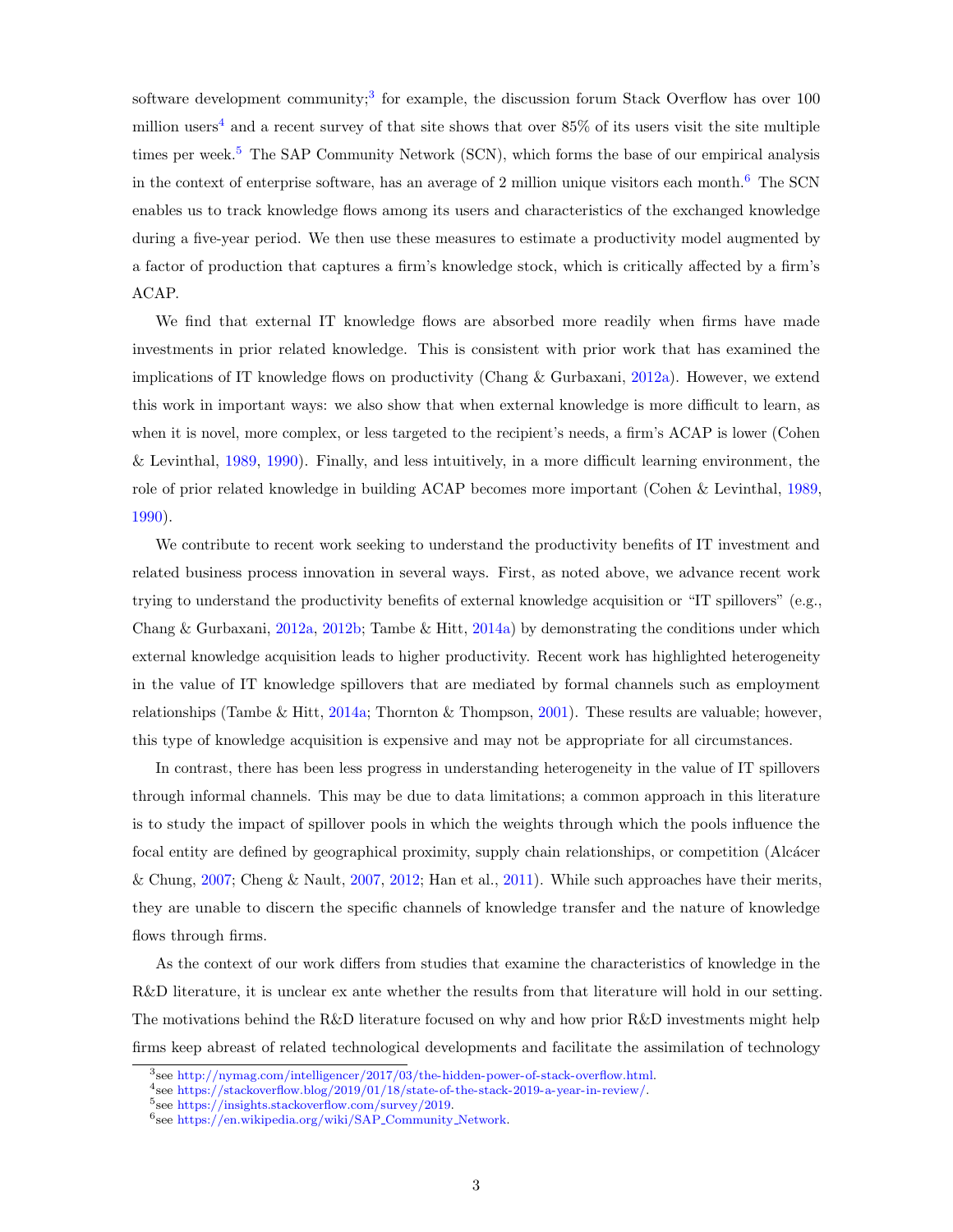developed elsewhere (Cohen & Levinthal, [1989;](#page-34-0) Tilton, [1971\)](#page-36-4). In contrast, in our setting—and in other prior research that studies knowledge transfer related to enterprise software—there is direct communication between a source and recipient that should facilitate transfer of all types of knowledge (Szulanski, [1996\)](#page-36-5). As a result, prior IS research has argued that knowledge characteristics are less important than other antecedents to the transfer of knowledge in the context of enterprise information systems (Ko et al., [2005\)](#page-35-0).

More broadly, our research approach provides a unique strategy to quantify heterogeneity in knowledge flows. In the past, due to the inherent measurement difficulties, efforts to measure this type of spillovers have relied upon survey-based measures (e.g., Aral & Weill, [2007;](#page-32-0) Bresnahan et al., [2002;](#page-33-2) Sambamurthy et al., [2003\)](#page-36-6), investments in related technologies (Greenstein & Nagle, [2014;](#page-34-4) Nagle,  $2019$ ), or, more recently, human capital data obtained from résumés and social network profiles (e.g., Tambe & Hitt, [2014a\)](#page-36-0). Similarly, most prior IS literature has measured ACAP directly using survey data (Roberts et al., [2012,](#page-36-2) p. 632). One challenge faced by many of these approaches is that they are often costly to implement, suffer from recall biases, and are limited in their ability to measure heterogeneity in knowledge flows. The research approach presented in this work provides insights for other researchers on how to use alternative, archival data to study questions in this research area.

# 2 Theory and Hypotheses

## 2.1 External Knowledge Flows, Absorptive Capacity, and Productivity

The effective implementation and use of IT within organizations has emphasized the view of IT as an enabler of business process innovation. Business process innovation requires a range of investments in computing hardware and software as well as changes to process flows, human capital, and other organizational practices (Bresnahan & Greenstein, [1996\)](#page-33-3). In the context of enterprise software, for example, adopters of Enterprise Resource Planning (ERP) systems must incorporate local business rules into ERP software through a process of configuration and customization.

The knowledge and expertise of using IT to enable business process innovation is typically embodied in IT workers (e.g., Tambe & Hitt, [2014a\)](#page-36-0). This expertise can be accumulated through a process of on-the-job skill acquisition (Benkard, [2000;](#page-33-11) Lieberman, [1984;](#page-35-2) Thornton & Thompson, [2001\)](#page-36-3), or facilitated by accessing external knowledge sources. One channel through which knowledge can be transferred between firms is the direct acquisition of human capital through employment contracts. For example, through the acquisition of experienced IT workers, firms can obtain access to knowledge gained by these workers through their training at their previous employer (Tambe  $\&$  Hitt, [2014b\)](#page-36-8).

This type of knowledge can also be transferred through informal interactions between firms, which are often labeled as knowledge spillovers (Griliches, [1979\)](#page-34-5). In the context of enterprise software, these types of informal interactions take place through many channels. For example, the Americas' SAP Users' Group (ASUG) hosts face-to-face meetings where users can share experiences of implementing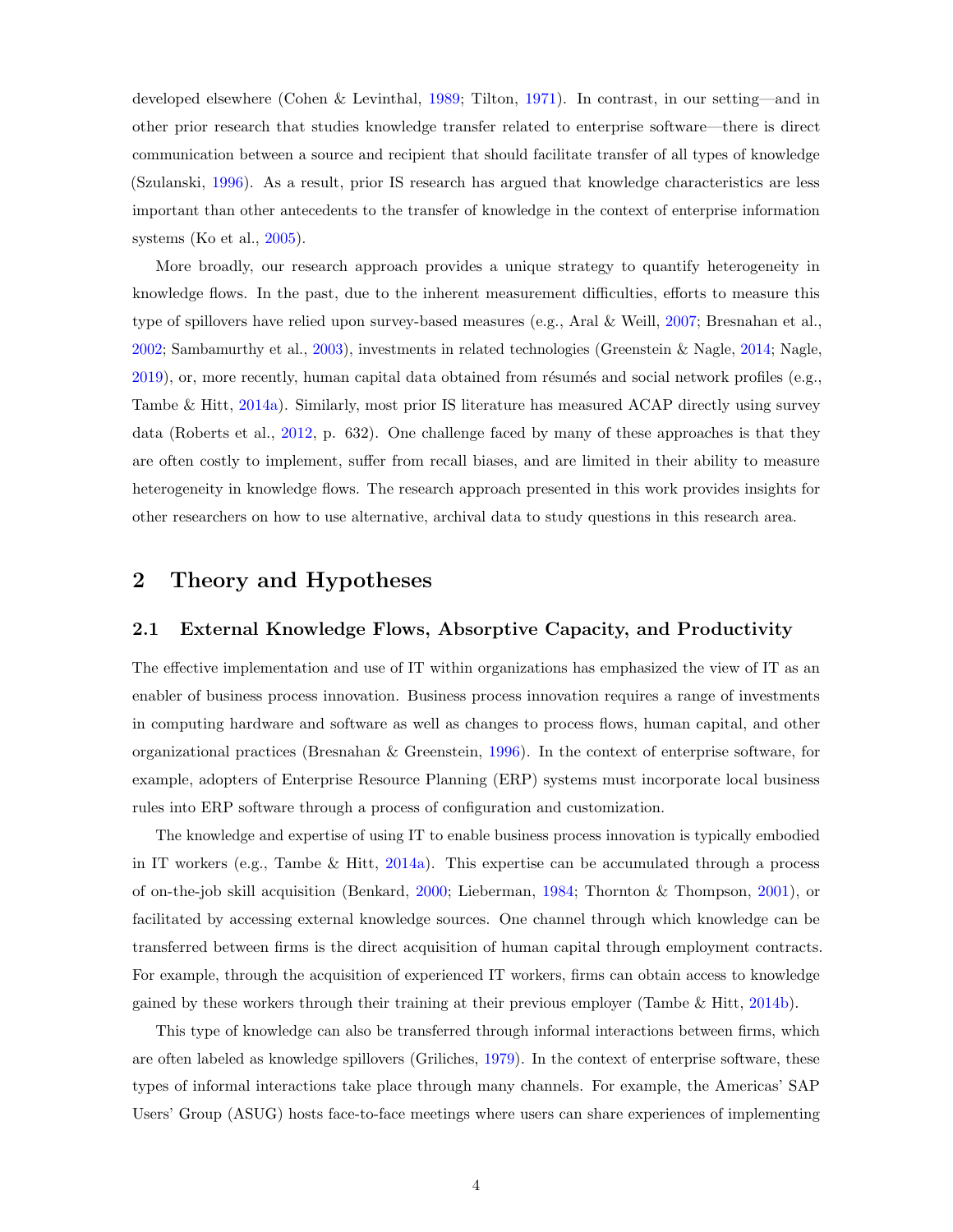SAP software and benchmarking best practices. SAP also provides opportunities for knowledge transfer and human capital development via online channels. As described in greater detail below, the SAP Community Network (SCN) offers a platform for SAP users, partners, and employees to provide user-to-user support using web-based collaboration tools.

Recent evidence from other avenues for knowledge exchange such as developers conferences, open source software development and standards-setting processes suggests that participation in such environments, whether virtual or physical, can augment the human capital of participants (Foerderer, [2020;](#page-34-6) Lakhani & von Hippel, [2003;](#page-35-3) Nagle, [2018\)](#page-36-9). In the context of developing and implementing IT systems, this type of human capital augmentation will make IT workers more productive when engaging in business process innovation, which will in turn have a positive impact on firm productivity (Tambe & Hitt, [2014a\)](#page-36-0). In line with this thinking, we investigate whether exposure to external knowledge inputs through informal channels such as online knowledge communities will have an impact on firm total factor productivity (TFP).

Firms may differ in their ability to assess the value of the external IT knowledge and apply it for productive use. It is well understood in the context of R&D that outside sources of knowledge are an important input into the innovation process (Cohen & Levinthal, [1990\)](#page-34-1), and a firm's investment in R&D serves dual purposes: it not only generates new information but also enhances the firm's ACAP (Cohen & Levinthal, [1989\)](#page-34-0). ACAP is shown to be path dependent and is a function of prior knowledge accumulation (Cohen & Levinthal, [1990\)](#page-34-1). IS researchers have broadly leveraged the ACAP concept in the context of several streams of IS research, including research on knowledge transfer, IT assimilation, and IT business value (Roberts et al., [2012\)](#page-36-2). While many researchers identify ACAP as a capability, most prior work in IS argues that such capability is a function of relevant prior knowledge. In the context of IT-related spillovers, for example, ACAP has been considered mainly dependent on a firm's prior IT investments (Chang & Gurbaxani, [2012a;](#page-33-7) Han et al., [2011\)](#page-35-1).

Extending this prior work, we first argue that IT investments serve dual purposes: IT not only creates value through the use of information systems but also equips the firm with the ability to absorb external IT knowledge, assimilate it, and apply it for productive use, which contributes to the firm's productivity indirectly when opportunities to absorb external knowledge inputs arise. However, as more fully articulated in the following section, we push this view further by capturing a neglected driver of ACAP in the existent IS literature: the nature of knowledge (Kogut & Zander, [1992;](#page-35-4) Teece, [1977\)](#page-36-10) and its interplay with a firm's accumulated IT knowledge stock.

## 2.2 A Model of the Effect of IT Spillovers on a Firm's Productivity

To understand how IT spillovers can affect firm's productivity, we adopt a production function approach and extend it by incorporating the effect of the knowledge stock related to enterprise systems as an input. A typical production function relates firm output to factors of input. For example, a simple form of a three-factor Cobb-Douglas production function has been widely used in prior studies on IT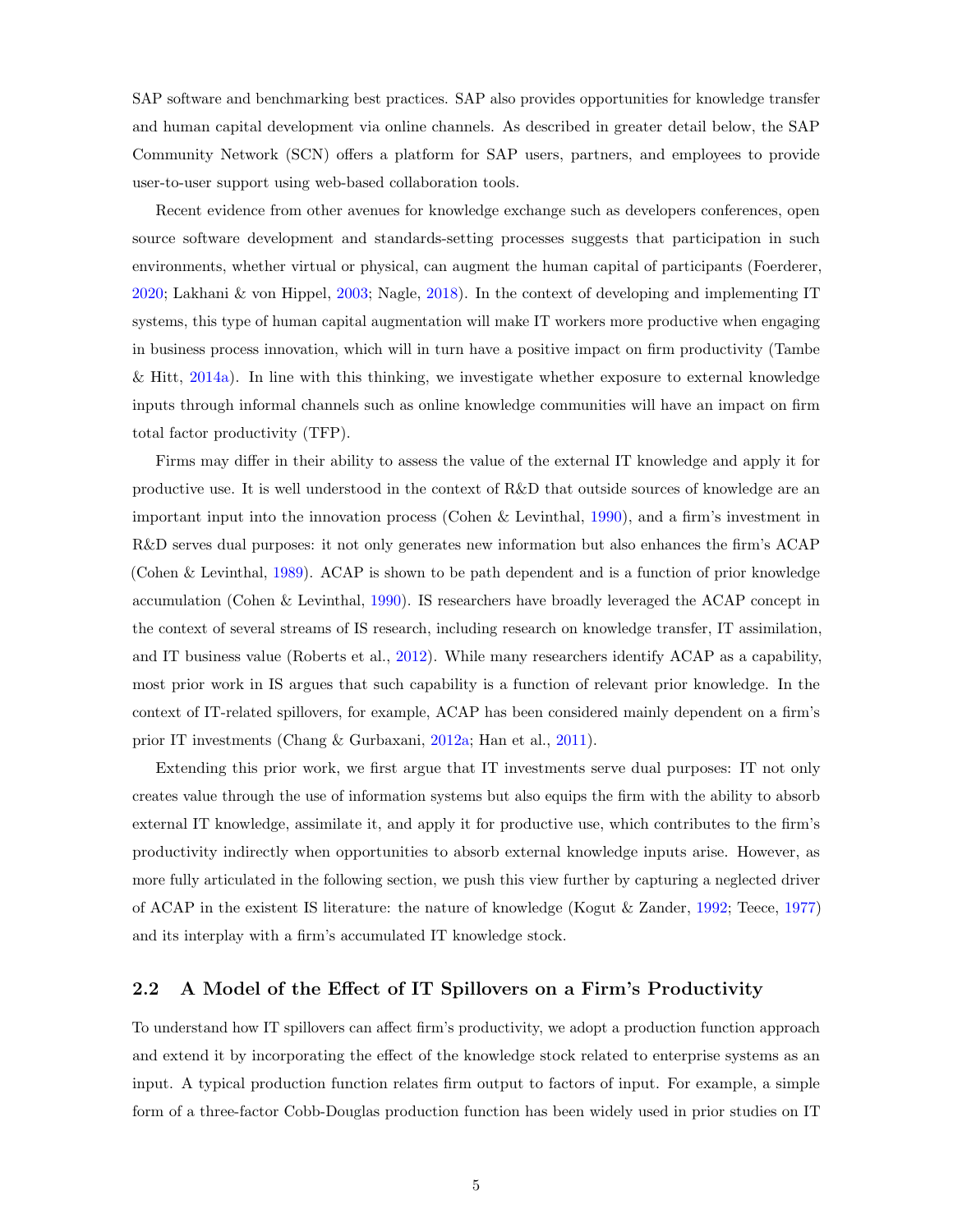productivity (Brynjolfsson & Hitt, [1996;](#page-33-12) Dewan & Min, [1997\)](#page-34-7):

<span id="page-5-0"></span>
$$
Y = AK^{\alpha}L^{\beta}C^{\eta},\tag{1}
$$

where Y is the quantity of production output, K is the stock of non-IT capital, L is the stock of labor, C is the stock of IT capital, and A denotes the total factor productivity (TFP), which is defined as the output contribution that is not explained by the factor inputs and is often interpreted as technological progress. To incorporate the role of IT spillovers, we follow the literature on R&D spillovers by adding to equation [\(1\)](#page-5-0) a factor that captures the knowledge stock related to enterprise software,  $Z_{it}$ . In keeping with the work of Cohen and Levinthal [\(1989,](#page-34-0) henceforth C&L), we model the IT knowledge stock as

<span id="page-5-4"></span>
$$
Z_{it} = M_{it} S_{it}^{\gamma_{it}},\tag{2}
$$

where  $M_{it}$  represents a firm's accumulated investments in enterprise systems, which includes investments in a combination of hardware, software, and human capital such as training.  $S_{it}$  represents flows of external knowledge available in the public domain that can be accessed through various channels, as discussed above.<sup>[7](#page-5-1)</sup>  $\gamma_{it}$  measures the extent to which the focal firm is able to recognize the value of external information, assimilate it, and effectively utilize it in a business setting. It therefore represents the firm's ACAP. We also assume a translog specification for ACAP, such that

<span id="page-5-2"></span>
$$
\gamma_{it} = f(M_{it}, D_{it}) = \gamma_0 + \gamma_1 ln M_{it} + \gamma_2 ln D_{it} + \gamma_3 ln M_{it} ln D_{it}.
$$
\n(3)

Consistent with C&L, equation [\(3\)](#page-5-2) specifies ACAP as a function of the firm's accumulated investments in enterprise systems,  $M_{it}$ , the characteristics of outside knowledge that make learning more difficult (or difficulty of learning),  $D_{it}$ , and their interaction. The interaction term reflects the idea that the importance of prior IT investments to knowledge assimilation will depend upon the difficulty of learning, a key feature of the model in C&L.<sup>[8](#page-5-3)</sup> We emphasize here that while the dependence of  $\gamma_{it}$  on  $M_{it}$  has been previously examined in the IS literature, the role of  $D_{it}$  and its interplay with  $M_{it}$ , to be explained below, have been mostly ignored.

Integrating equations [\(2\)](#page-5-4) and [\(3\)](#page-5-2) into equation [\(1\)](#page-5-0) and assuming the output elasticity of  $Z_{it}$  is  $\phi$ , we can write a firm's output as:

<span id="page-5-5"></span>
$$
Y_{it} = K_{it}^{\alpha} L_{it}^{\beta} C_{it}^{\eta} M_{it}^{\phi} S_{it}^{\phi(\gamma_0 + \gamma_1 ln M_{it} + \gamma_2 ln D_{it} + \gamma_3 ln M_{it} ln D_{it})}, \qquad (4)
$$

<span id="page-5-1"></span><sup>7</sup>Our model and data analysis assume that knowledge stocks are formed based on the accumulated enterprise IT investments and flows of external knowledge related to enterprise software. We will explore the robustness of our results to the inclusion of other sources of spillovers in the empirical section.

<span id="page-5-3"></span><sup>&</sup>lt;sup>8</sup>Note that in C&L  $\gamma_0 = 0$ . We add it here to be more general, and it allows absorptive capacity to have an independent effect on the production function, as evident in the equations  $(4)$  and  $(5)$ .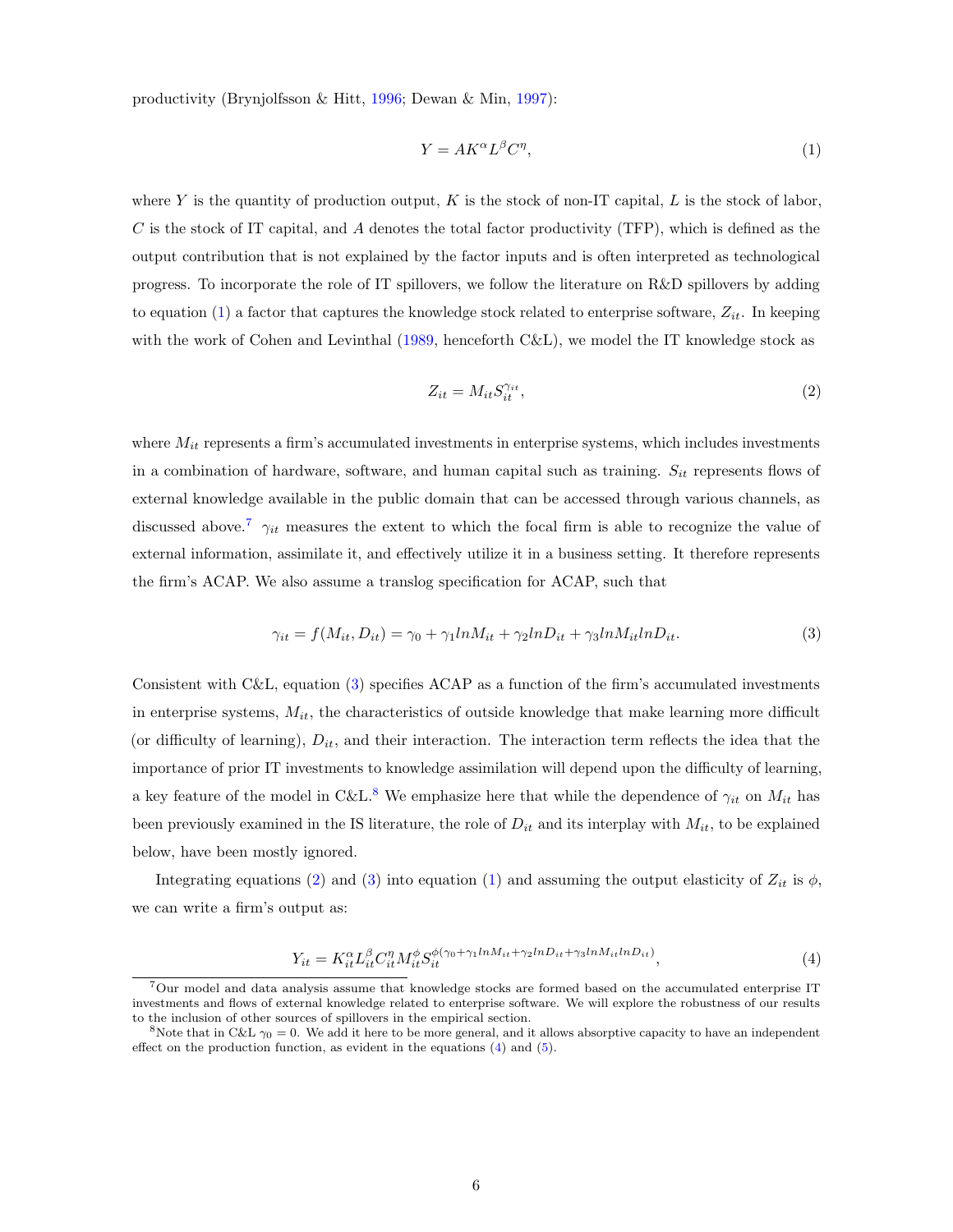or in log form,

<span id="page-6-0"></span>
$$
y_{it} = a + \alpha k_{it} + \beta l_{it} + \eta c_{it} + \phi m_{it} + \gamma'_0 s_{it} + \gamma'_1 m_{it} s_{it} + \gamma'_2 d_{it} s_{it} + \gamma'_3 m_{it} d_{it} s_{it},
$$
(5)

where we use standard notation and denote terms in their log form using lowercase letters. Further,  $\gamma'_0 = \phi \gamma_0$ , and we use similar notation for the other knowledge absorption terms. We now use the log-form of the production function equation [\(5\)](#page-6-0) to derive a set of hypotheses related to how ACAP mediates the effect of IT spillovers on a firm's productivity.

#### 2.2.1 Prior Related IT Investments

Firms engaging in new business process innovation will experience greater benefits when they have already made inroads through internal knowledge accumulation (Cohen & Levinthal, [1989;](#page-34-0) Ko et al., [2005\)](#page-35-0). The impact of prior knowledge in facilitating the absorption and adaptation of external knowledge to the focal firm's idiosyncratic needs is salient when some portion of that prior knowledge stock is related to that acquired externally (Cohen & Levinthal, [1990\)](#page-34-1). As pointed out above, this idea is consistent with a substantial body of work in IS (Gao et al., [2017;](#page-34-8) Roberts et al., [2012\)](#page-36-2). We investigate the salience of this hypothesis by examining the extent to which IT expertise accumulated within an organization through prior investments in enterprise systems increases the productivity benefits of external knowledge acquisition.

More formally, our theory suggests that ACAP is increasing in a firm's accumulated investments in enterprise systems. That is, in equation [\(3\)](#page-5-2),  $\partial \gamma_{it}/\partial m_{it} = \gamma_1 + \gamma_3 d_{it} > 0$ . Since  $\phi > 0$  in equation [\(5\)](#page-6-0), the positive dependence of ACAP on  $m_{it}$  implies that the effect of spillovers on output is positively moderated by  $m_{it}$ , or  $\partial^2 y_{it}/(\partial s_{it}\partial m_{it}) = \gamma'_1 + \gamma'_3 d_{it} > 0$ . We therefore formulate the following hypothesis:

<span id="page-6-1"></span>Hypothesis 1. The effect of IT spillovers related to enterprise software on a firm's output is positively moderated by the firm's prior investments in enterprise software.

#### 2.2.2 Characteristics of External Knowledge

The costs of transferring knowledge across firm boundaries often depend upon the nature of knowledge (Teece, [1977\)](#page-36-10). C&L highlight that the value of external knowledge to a firm is greater when that knowledge is easier to assimilate and exploit. While the idea is intuitive, specifying ex-ante the features of external knowledge that affect learning in different contexts is more difficult and often less intuitive. C&L maintain that the assimilation of R&D knowledge will depend on such factors as the complexity of the knowledge, how explicit and codified the relevant knowledge is, and the degree to which that outside knowledge is targeted to the needs of the firm (Cohen & Levinthal, [1989,](#page-34-0) [1990\)](#page-34-1). Their setting focuses on the ability of firms to incorporate findings from external R&D into internal R&D efforts; in contrast, ours involves adapting external knowledge on enterprise systems to a firm's specific needs.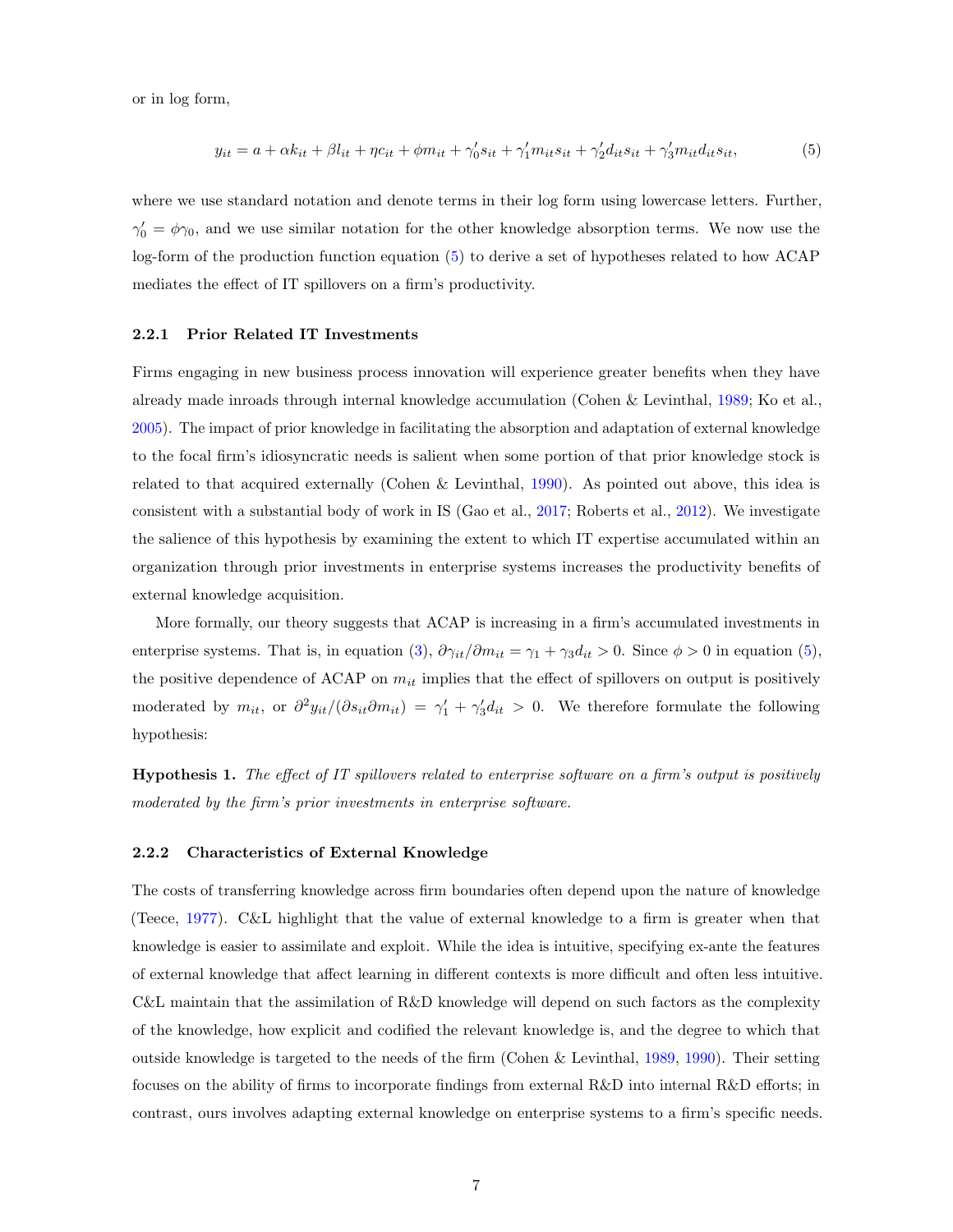We highlight key institutional features of our setting to show how features of enterprise software map to the characteristics of difficulty as highlighted by C&L.

Earlier research shows that there are often significant knowledge barriers that firms must overcome to adopt and implement information systems like enterprise software (Attewell, [1992;](#page-32-3) McAfee, [2002\)](#page-35-5). The complexity of enterprise systems software and its high costs of deployment is well established (e.g., Davenport, [2000\)](#page-34-9), as are the need for exchange of tacit knowledge for its successful implementation (Ko et al., [2005\)](#page-35-0). Here we focus upon a particular attribute of the difficulty of knowledge that is related to the knowledge characteristics highlighted by C&L and that varies over time and across firms within our sample: the extent to which external knowledge is related to novel, newly-developed technologies.

When knowledge is new, less information may be available on how to apply it properly (Cohen & Levinthal, [1989;](#page-34-0) von Hippel, [1994\)](#page-37-0), and there may be causal ambiguity regarding why and when it provides a solution to problems (Szulanski, [1996\)](#page-36-5). Within the context of enterprise software, knowledge barriers to the implementation of enterprise software may arise both due to changes in existing products as well as when adopting new products. Existing products may change because of new version releases, mergers and acquisitions, technological progresses, and policy and regulatory changes (Foerderer et al., [2018\)](#page-34-10). New products may incorporate novel knowledge domains or recent technological breakthrough. As a result, much of the relevant knowledge for new products have yet to be codified. Further, standardization of the language used to describe new knowledge and the models used to represent it—an important aspect of knowledge codification—often takes time to mature (Cowan et al., [2000\)](#page-34-11). All of these factors make new products difficult to learn.[9](#page-7-0) This is consistent with studies showing that for IT knowledge related to new applications, the extent of required co-invention may be greater and more context-dependent because standardized solutions have yet to be deployed and refined (Bresnahan & Greenstein, [1996\)](#page-33-3). Evidence of these differences have been found in other settings as well; for example, von Hippel and Tyre [\(1995\)](#page-37-1) show that avoidance of problems when using a new process machine may require a great deal of information about the setting where it is to be applied.

Due to the significant knowledge barriers involved, we expect that, all else being equal, a firm's ACAP will be lower when external knowledge is related to new or less mature technological domains. That is, in equation [\(3\)](#page-5-2),  $\partial \gamma_{it}/\partial d_{it} = \gamma_2 + \gamma_3 m_{it} < 0$ . Since  $\phi > 0$  in equation [\(5\)](#page-6-0), the negative dependence of ACAP on  $d_{it}$  implies that the effect of spillovers on output is negatively moderated by  $d_{it}$ , or  $\partial^2 y_{it}/(\partial s_{it}\partial d_{it}) = \gamma_2' + \gamma_3' m_{it} < 0$ . We therefore formulate the following hypothesis:

<span id="page-7-1"></span>**Hypothesis 2.** The effect of IT spillovers on a firm's output is negatively moderated by features of external knowledge that make it more difficult to learn, such as its novelty.

<span id="page-7-0"></span><sup>9</sup>This argument has also been used to explain higher levels of spatial clustering in the early phases of an industry lifecycle, when new knowledge plays an important role and the associated transfer of tacit knowledge is facilitated by geographic proximity (Audretsch & Feldman, [1996\)](#page-32-4).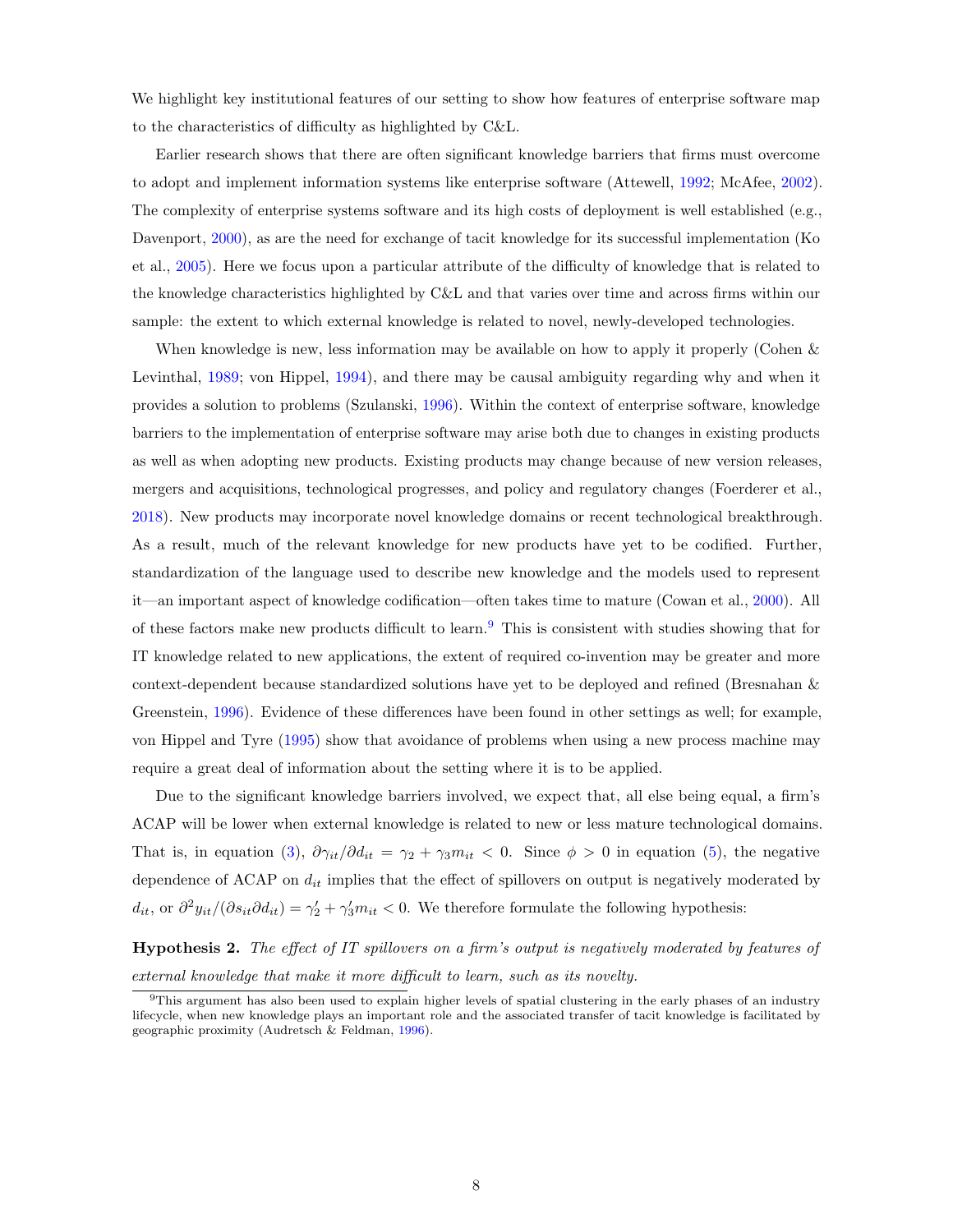# 2.2.3 The Interaction of Prior Related IT Investments and Characteristics of External Knowledge

The stock of related IT investments and the nature of knowledge acquired externally are characterized by important interdependencies. In particular, the role of prior IT investments in the process of knowledge assimilation depends upon the nature of knowledge the firm is seeking to acquire. A related point has been demonstrated in the R&D literature (Cohen & Levinthal, [1989\)](#page-34-0), which has shown that related internal R&D becomes more important in the acquisition of external knowledge when that external knowledge is more complex and less targeted at the needs of the firm. Under these circumstances, the firm's prior related investment becomes vital to the assimilation and use of external knowledge.

As discussed above, some characteristics make external knowledge more difficult to learn, which in turn might influence the extent to which prior related IT investments contribute to a firm's absorptive capacity. We expect that the prior related IT investments play a greater role in absorbing knowledge acquired from external sources when a large fraction of external knowledge involves novel knowledge. In other words, firms with prior related IT investments will receive greater benefits (i.e., higher productivity) from external knowledge flows related to novel knowledge—knowledge that is difficult to be transferred and absorbed. This is because it is more challenging for the receiving firm to translate insights gained from this type of knowledge acquisition into a valuable set of actions related to processes, decision rights, and organization. In other words, firms with prior related investments on how to implement enterprise software will be able to derive value from inflows from this type of knowledge—in this setting, firms are able to put insights learned into productive use. However, prior IT investments and associated cumulated IT human capital will have less influence on the value obtained from flows of less novel and well-codified knowledge, because transferring such knowledge requires little adaptation and customization.

To summarize, we expect prior investments in enterprise systems to be more important to the firms' ability to exploit external knowledge when the external knowledge is novel. Referencing equation [\(3\)](#page-5-2), we expect that  $\partial^2 y_{it}/(\partial m_{it}\partial d_{it}) = \gamma_3 > 0$ . Since  $\phi > 0$  in equation [\(5\)](#page-6-0), the positive interaction between  $m_{it}$  and  $d_{it}$  on ACAP implies that  $\partial^3 y_{it}/(\partial s_{it} \partial m_{it} \partial d_{it}) = \gamma'_3 > 0$ . We therefore formulate the following hypothesis:

<span id="page-8-0"></span>Hypothesis 3. When the difficulty of learning is high, such as when external knowledge is novel, the moderating effects of prior investments in enterprise software on the relationship between IT spillovers and a firm's output will be stronger.

# 3 Research Context

Our research questions require a robust measure of interfirm knowledge flows related to the use of IT with observable knowledge characteristics. We use the online community network created by SAP as the context of our study.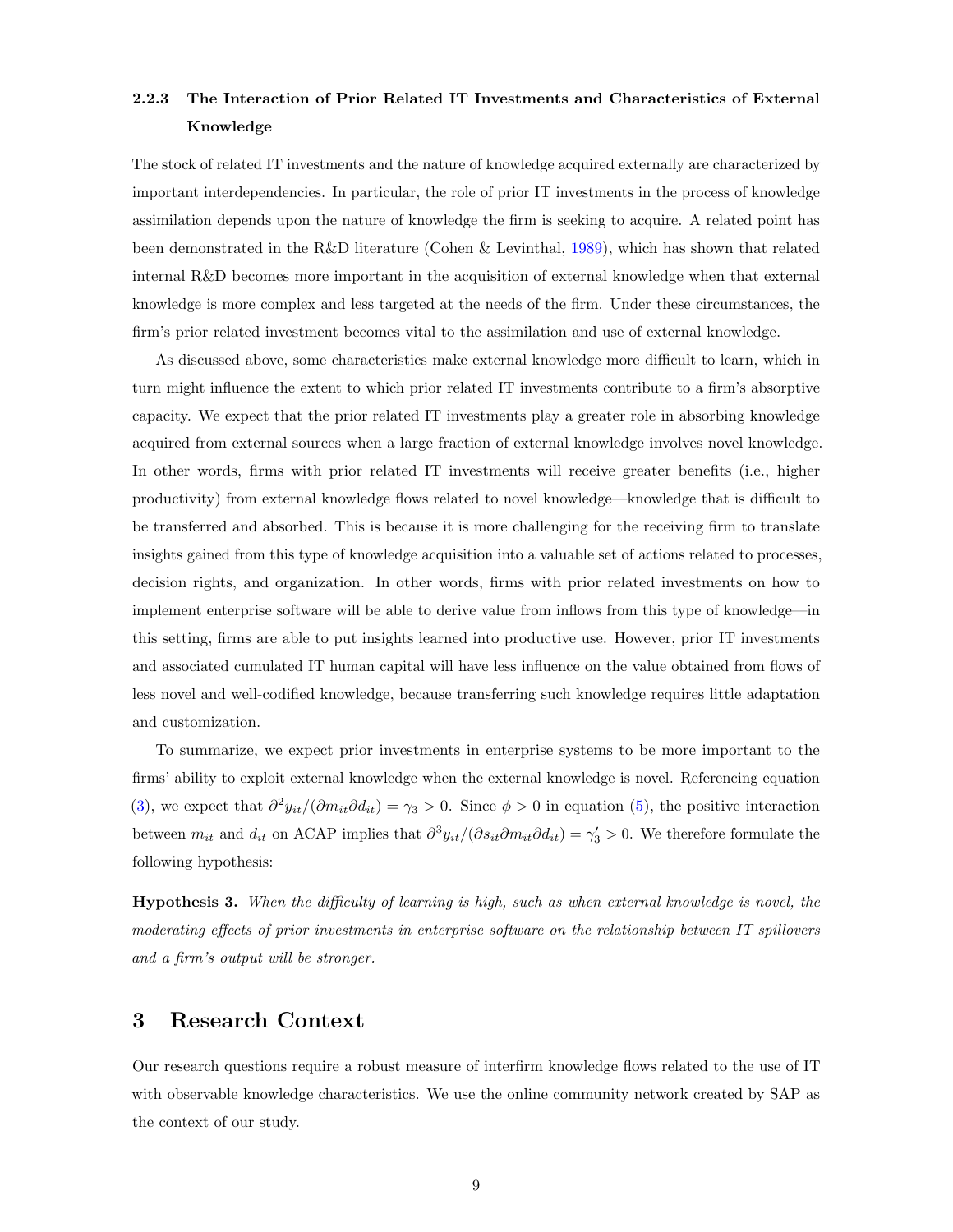We choose enterprise software as the background for measuring IT knowledge flows for several reasons. First, investment in enterprise software and its implementation accounts for a significant portion of total business-related IT spending (Brynjolfsson et al., [2002\)](#page-33-13). According to one estimate, in 2013 SAP customers across the world invested around \$204 billion dollars in SAP-related software, labor, and infrastructure (e.g., Mirchandani, [2014,](#page-35-6) p.34). In addition, adoption of enterprise software has been shown to be associated with significant improvements in firm financial and operational performance (Hitt et al., [2002\)](#page-35-7). However, implementing enterprise software is complex and requires complementary business process innovation; because of these challenges, projects frequently take longer than expected, and benefits take a long time to achieve (McAfee, [2002\)](#page-35-5). Lastly, knowledge of how to implement enterprise software systems is widely distributed among users (Yusuf et al., [2004\)](#page-37-2) and, because of the heterogeneous environments in which systems are implemented, not easily contracted out. Internal human capital accumulation occurs as users learn how to deploy software functionality in their organizations through a series of projects (Aubert et al., [2012\)](#page-32-5). Thus, our environment offers a useful test case for understanding the interrelationships between the internal stock of IT knowledge and efforts to develop human capital through external interactions facilitating the accumulation of internal knowledge.

In 2003 SAP established an Internet-based network of practice, the SAP Developer Network (SDN). The SDN was later expanded to include a community for business process experts and was expanded still further over time to incorporate other communities that interface with SAP's products. Given this increase in breadth, the SDN is now known as the SAP Community Network (SCN). It hosts forums, expert blogs, a technical library, article downloads, a code-sharing gallery, e-learning catalogs, wikis, and other facilities through which users contribute their knowledge. As of 2008, the community comprised active users from 224 different countries.

The SCN community has a contributor recognition program that awards points to community users for contributing technical articles, code samples, videos, wiki entries, forum posts, and weblogs. For example, when users participate in a forum discussion, they can receive points for posting solutions to existing discussion threads marked as questions, if their answers are deemed helpful by the person who asks the question. SAP publicly recognizes its most active contributors. For example, on the "Top Contributors" page, SCN lists the top 50 contributors as measured by total reward points.

Participation in the community network starts with a registration process in which a user builds a profile by providing basic personal information such as the name of their employer. Using this piece of information, it is possible to aggregate the knowledge flows to firms whose employees actively participate in SCN. The user's profile also lists the user's name, country of origin, relationship to SAP, email address, phone number, expertise, and LinkedIn profile page.

To track knowledge flows among SCN users, we focus on user interactions through the most frequently used communication format: discussion forums. Although SCN users may access knowledge through other formats such as wikis, blogs, and articles, these other formats have fewer active participants than discussion forums, and knowledge flows arising from the use of these other channels are unfortunately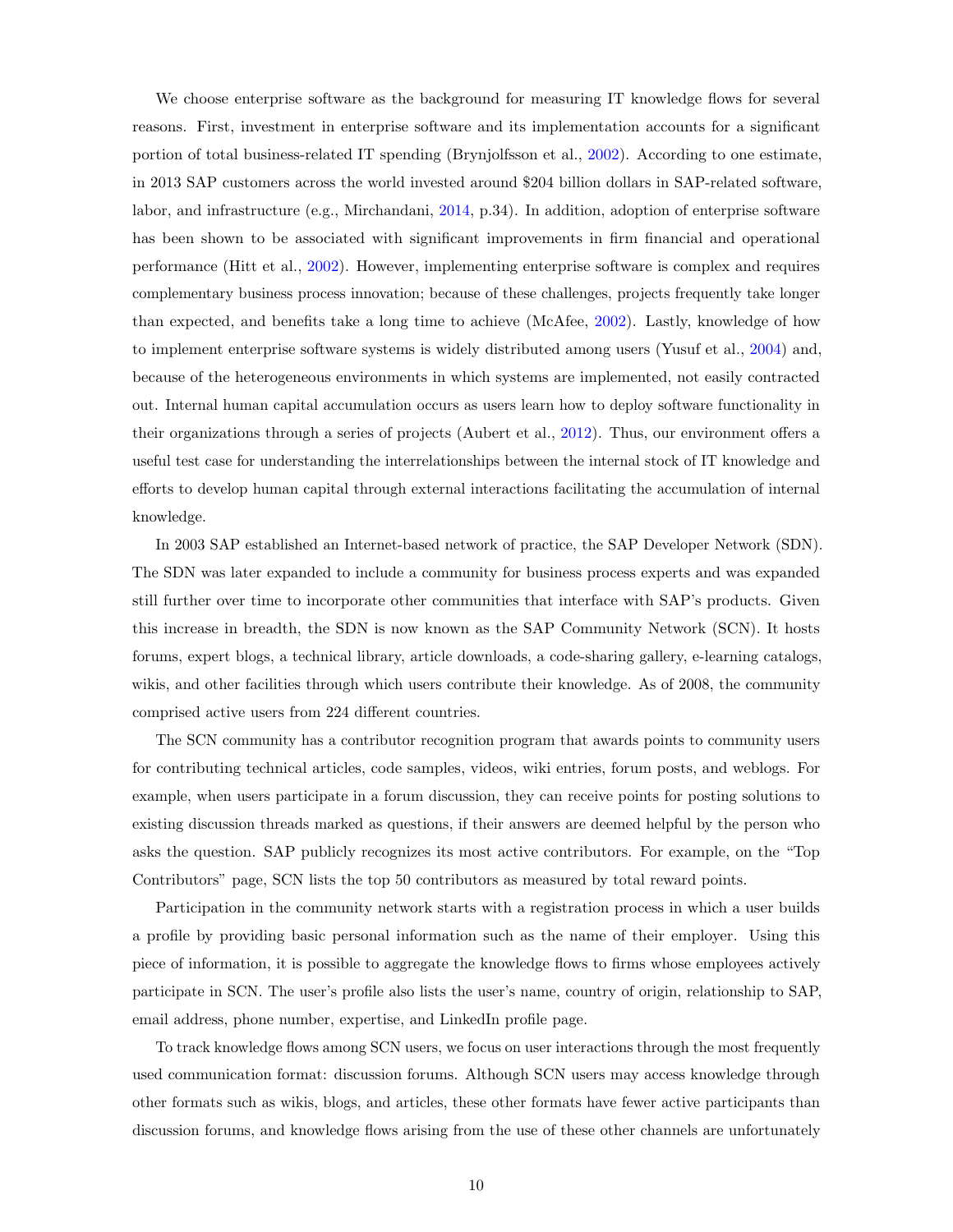not measurable. The primary purpose of the discussion forums is to provide an avenue for conversations among the community users to help one another solve problems encountered during the implementation, deployment, and use of SAP software (Fahey et al., [2007\)](#page-34-12). The forums are organized according to domains of knowledge or expertise, each of which usually corresponds to a technical domain (e.g., database or operating system), a particular SAP software module, or the application of SAP to a particular industry.

Conversations in each forum are organized by discussion thread. Each thread is initiated by a knowledge seeker, who posts a specific question in a topic forum. Knowledge contributors, in turn, post responses that attempt to answer the question. A discussion thread therefore consists of a list of messages, and each message (either a question or an attempted answer) contains the information about the member who posts the message, the body of the message, and a time stamp. After a correct answer (judged by the knowledge seeker) is received, the discussion thread is closed.

We developed a web scripting tool and obtained the complete history of SCN forum discussions from 2004 to 2008. The dataset includes about 1.1 million discussion threads with 5.0 million messages posted in 209 topic forums. In Appendix Table A1, we present some summary statistics of the evolution of the SCN over our sample period, including numbers of registered users, topic forums, and the discussion threads posted in these forums. Overall, we find that the online community has experienced rapid growth since its establishment: by the end of our sample roughly one-quarter of the questions are solved by the collective effort of the community users, and the average time to obtain a correct solution is less than five days.

## 4 Data and Methods

## 4.1 Estimation Model

We estimate equation [\(5\)](#page-6-0), after introducing firm- and year-fixed effects and the idiosyncratic error, using a panel data model exploiting within-firm variation over time, as specified in the following equation:

<span id="page-10-0"></span>
$$
y_{it} = a + \alpha k_{it} + \beta l_{it} + \eta c_{it} + \phi m_{it} + \gamma'_0 s_{it} + \gamma'_1 m_{it} s_{it} + \gamma'_2 d_{it} s_{it} + \gamma'_3 m_{it} d_{it} s_{it} + \mu_i + \delta_t + \epsilon_{it}.
$$
 (6)

As explained in section 2.2, Hypothesis [1](#page-6-1) is equivalent to  $\partial^2 y_{it}/(\partial s_{it}\partial m_{it}) = \gamma'_1 + \gamma'_3 d_{it} > 0$ . A test of Hypothesis [2](#page-7-1) is equivalent to testing  $\partial^2 y_{it}/(\partial s_{it}\partial d_{it}) = \gamma'_2 + \gamma'_3 m_{it} < 0$  $\partial^2 y_{it}/(\partial s_{it}\partial d_{it}) = \gamma'_2 + \gamma'_3 m_{it} < 0$  $\partial^2 y_{it}/(\partial s_{it}\partial d_{it}) = \gamma'_2 + \gamma'_3 m_{it} < 0$ . Finally, Hypothesis 3 is equivalent to testing  $\partial^3 y_{it}/(\partial s_{it} \partial m_{it} \partial d_{it}) = \gamma'_3 > 0$ .

## 4.2 Data

We construct a dataset of publicly traded firms that are SAP adopters. Our data come from a variety of sources. Our primary measure of knowledge transfer comes from user activities in the discussion forums on the SCN. To identify SAP adopters, we obtained a detailed list of all installations of SAP product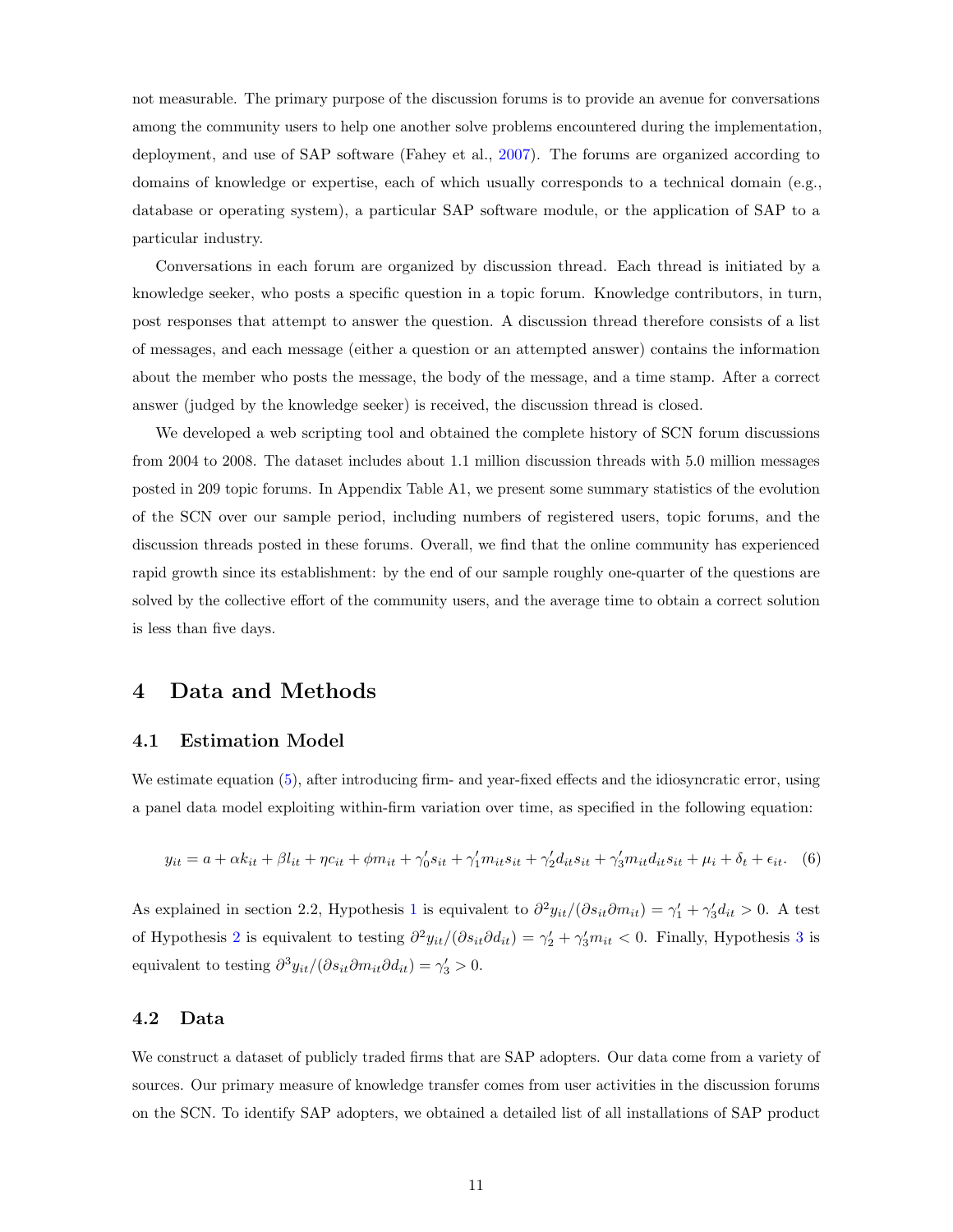modules in the United States prior to the end of 2004 from SAP. We use the Harte Hanks Computer Intelligence (CI) Technology database to collect firm-level IT investment data. The CI database records detailed information about IT infrastructure for most of the Fortune 1,000 firms, including data on the quantity of mainframes, peripherals, minicomputers, servers, and PC systems, as well as other IT hardware. The CI database has been widely used by prior studies to investigate issues related to IT productivity (e.g., Brynjolfsson & Hitt, [2003;](#page-33-0) Chwelos et al., [2010;](#page-34-13) Dewan et al., [2007\)](#page-34-14). The CI data were matched with Standard and Poor's Compustat database to obtain financial data that we use to construct measures of production output, non-IT capital stock, and labor expenses.

#### 4.2.1 Sample

Our sample is constructed in several steps. It begins in 2004 with the start of SCN and ends in 2008, which is the last year for which we have IT investment data. To obtain the data for our sample, we first retrieve the set of firms that were on the Fortune 1,000 list at least once during 2004-2008 and match them to Compustat data. We then match these firms with the CI database. Because we are interested in knowledge spillovers related to the implementation and the related business process innovation in SAP products, we further restrict our sample to those firms that had installed at least one SAP module prior to the end of 2004. We note that this sample of firms represents the complete set of firms for whom our hypotheses are relevant. Our interest is on how the effect of knowledge flows related to SAP software on productivity is affected by the difficulty of knowledge  $(d_{it})$  and prior related investments  $(m_{it})$ , and these key variables in our regression model such as  $d_{it}$  and  $m_{it}$  are not defined for firms without knowledge flows related to SAP and investments made in SAP software. The final sample is an unbalanced panel of 275 firms with 1,240 observations over a five-year period.

#### 4.2.2 Variables

In this subsection we describe the variables used in our analysis. We first describe the variables that measure productivity, labor, and IT and non-IT capital, followed by the variables measuring knowledge flows and those related to absorptive capacity.

In this subsection we describe the variables used in our analysis. We first describe the variables that measure productivity, labor, and IT and non-IT capital, followed by the variables measuring knowledge flows and those related to absorptive capacity.

#### Production Function Inputs and Outputs

IT Capital. Our measure of IT capital is derived from the CI database. The information in the database covers major categories of IT hardware investments made by firms, such as personal computing, systems and servers, networking, software, storage, and managed services. Historically, the CI database has provided direct measures of IT capital stock, but this measure is not available over the years of our sample. As a proxy, we adopt the method used by Brynjolfsson and Hitt [\(1995\)](#page-33-14), Dewan and Min [\(1997\)](#page-34-7), Gu et al. [\(2008\)](#page-34-15), and Hitt and Brynjolfsson [\(1996\)](#page-35-8) and measure the IT capital stock using an estimate of the market value of the IT hardware systems plus three times the current year IT labor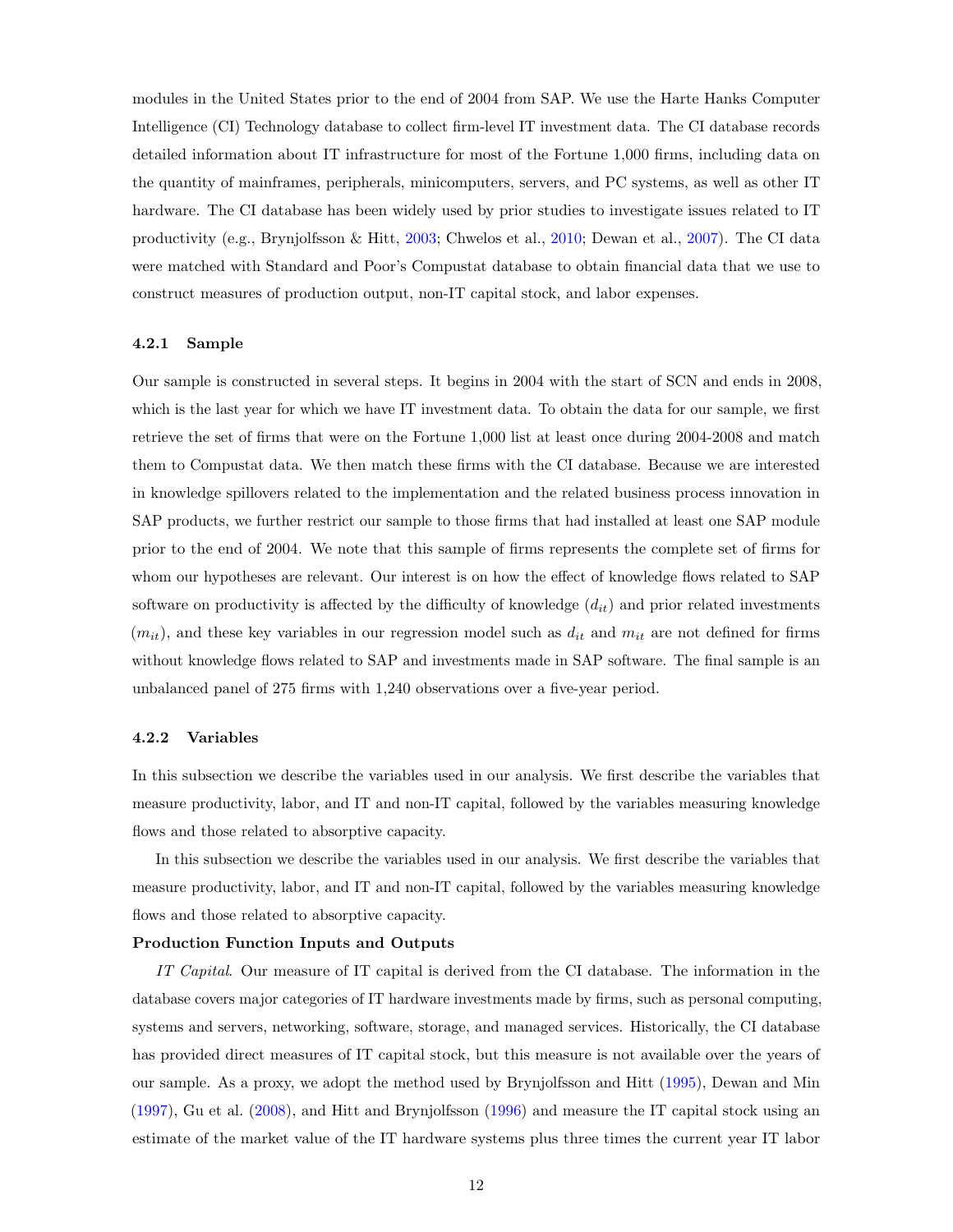expenses. Inclusion of IT labor expense in the calculation of IT capital is justified by the fact that a large fraction of IT labor expenses is dedicated to the development of computer software, which is a capital good. The assumption that underlies this method is that the current IT labor spending is a good proxy for the IT labor expenses in the recent past, and IT staff "stock" depreciates fully in three years (Brynjolfsson & Hitt, [1995\)](#page-33-14). Details of the computation of this variable are presented in Appendix I.

Production Output. We follow prior literature (Brynjolfsson & Hitt, [2003;](#page-33-0) Dewan & Min, [1997\)](#page-34-7) and use added value as the measure of production output, which equals deflated sales less deflated materials. Compared to sales, added value is said to be less noisy and more comparable across industry sectors (Dewan  $\&$  Min, [1997\)](#page-34-7). Annual sales numbers are retrieved from Compustat, and we deflate them using industry-specific (at the two-digit NAICS sector) price deflators from BEA's Gross Output and Related Series by Industry. Materials are calculated by subtracting undeflated labor and related expenses (Compustat data item XLR) from undeflated total operating expenses (Compustat data item XOPR), and deflating by the BLS Producer Price Index (PPI) for intermediate materials, supplies, and components.

Non-IT Capital. The calculation of total capital stock is similar to that in Brynjolfsson and Hitt [\(2003\)](#page-33-0) for ordinary capital. Specifically, the gross book value of capital stock (property, plant, and equipment [Total-Gross], Compustat data item PPEGT) is deflated by an industry-specific capital investment deflator reported in BLS 1987-20[10](#page-12-0) Detailed Capital Measures.<sup>10</sup> In order to apply the deflators, the average age of capital stock is calculated as the ratio of total accumulated depreciation (Compustat data item DPACT) to current depreciation (DP). We then subtract the deflated computer capital from deflated total capital to get the value of non-IT capital.

Non-IT Labor. Consistent with prior studies on IT productivity (Bresnahan et al., [2002;](#page-33-2) Brynjolfsson & Hitt, [2003\)](#page-33-0), total labor expense is either obtained directly from Compustat labor and related expenses (data item XLR) or calculated as the product of a firm's reported number of employees (Compustat data item EMP) and industry-average labor cost per employee, and deflated by the BLS Employment Cost Index (ECI) for private industry workers. Average labor cost per employee is obtained from National Sector NAICS Industry-Specific estimates series of BLS OES. To account for the fraction of benefits in total compensation, we multiply the wage number by the ratio of total compensation to salary, which is obtained from BLS Employer Costs for Employee Compensation (ECEC) series. Non-IT labor is defined as the difference between deflated total labor expense and IT labor expense.

#### Variables Measuring Knowledge Flows and Absorptive Capacity

 $S_{it}$ : External Knowledge Flows. We measure flows of IT-related knowledge acquired externally,  $S_{it}$ , from forum conversations that took place on the SCN. For each question that is posted, the rules of the SAP reward program specify that the knowledge seeker can use her discretion to judge the quality of answers posted by knowledge contributors and distribute reward points as follows: 10 reward points for correct answers (at most 1 answer can be evaluated as correct), 6 points for very helpful answers (at

<span id="page-12-0"></span><sup>10</sup>Retrieved from [http://www.bls.gov/mfp/mprdload.htm.](http://www.bls.gov/mfp/mprdload.htm)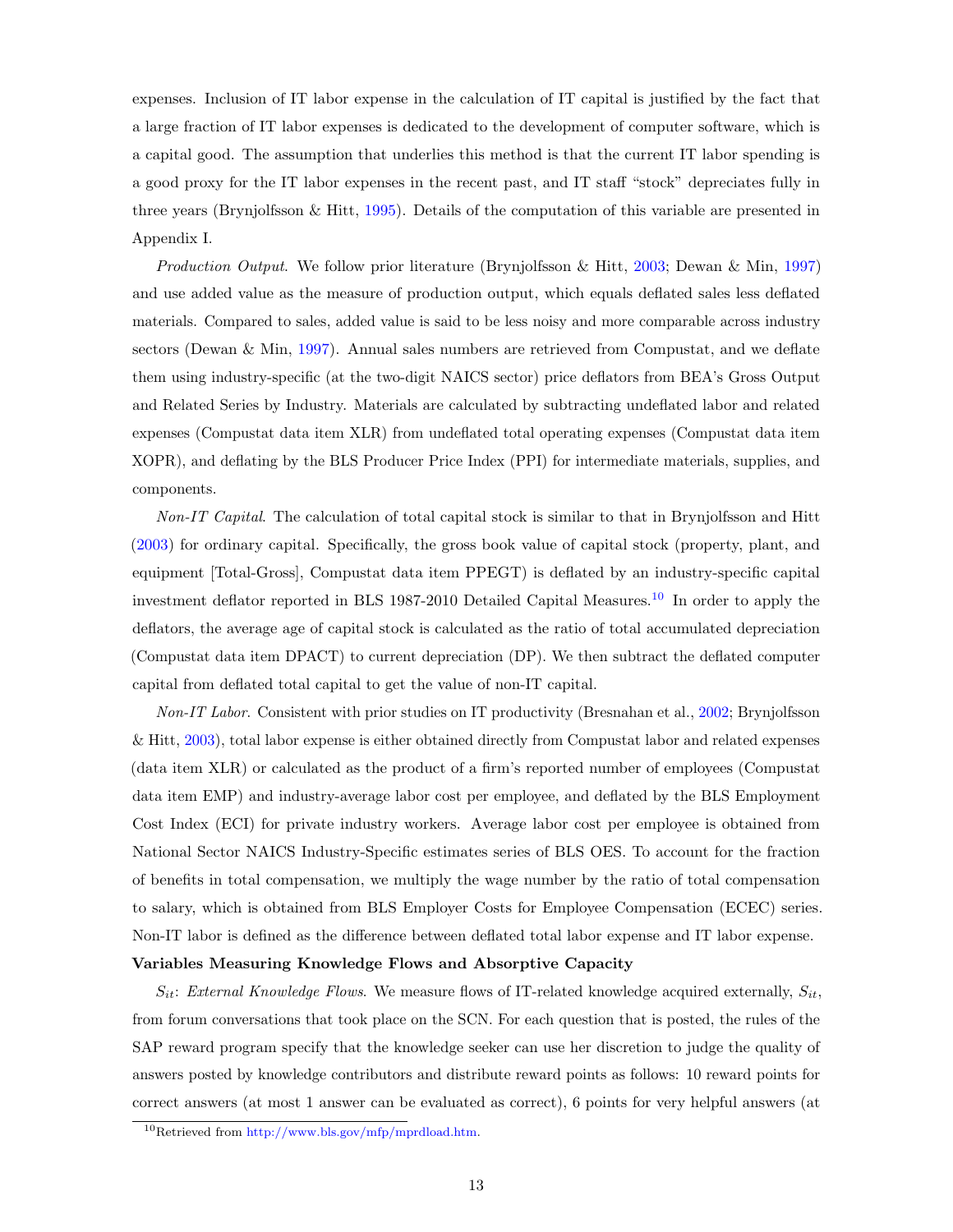most 2 answers), and 2 points for helpful answers (no limit on number). We define a knowledge inflow as an incident when a knowledge seeker gives reward points to knowledge contributors in recognition of their quality responses. As noted above, we use a crawler program to identify user information, such as location and firm. Next, we select all the users that reside in the United States and match them to firms in our sample by examining their employer affiliations and domains of their email addresses.

For each user  $a$  who is an employee of firm  $i$ , we retrieve all the discussion threads that were initiated by  $\alpha$  in year t and examine the history of the answers posted by other forum users. If  $\alpha$  received any correct, very helpful, or helpful answers in year  $t$ , the total number of reward points she gave to the knowledge contributors are used as a proxy for inward IT spillovers to a. The reward points are then aggregated across all the threads posted by  $a$  in year  $t$  to derive an individual-level knowledge inflow,  $S_{at}$ . The firm-level spillover variable is defined as the sum of knowledge inflows of all the individuals who are employees of the firm:

$$
S_{it} = \sum_{a \in F_i} S_{at}
$$

where  $F_i$  is the set of users who are employees of firm i.<sup>[11](#page-13-0)</sup> We exclude from this measure within-firm knowledge flows, i.e., knowledge flows in which both the source and the recipient are employed by the focal firm i.

Our measure of knowledge inflow is likely to suffer from measurement error due to missing data on the knowledge seekers who did not report their employers.<sup>[12](#page-13-1)</sup> However, we observe no systematic differences in knowledge inflow between questions asked by knowledge seekers who reported their employers and those asked by seekers who did not reveal their employers: the average inflow per question per year is 2.91 for nonreporting seekers and 3.08 for reporting seekers, and the difference is not statistically significant ( $p = 0.35$ ). If firms strategically promote employee activity in SCN and other communities (Mehra et al., [2011\)](#page-35-9), then  $S_{it}$  may serve as a proxy for the broader receptivity of the firm to external inflows. We consider this possibility further in section 5.2.

 $D_{it}$ : Difficulty of Learning. Our primary measure of difficulty of learning captures the novelty of external knowledge and the rate at which it is changing. As noted earlier, novelty may arise from two sources. One source of novelty is changes in existing products that may arise from new versions, major upgrades or changes to the underlying technology used in the product. For example, during our sample period, SAP switched from its traditional product strategy to a platform ecosystem strategy when it unveiled its NetWeaver platform, which incorporated its traditional proprietary ERP technologies with more recent web-based technologies (Lakhani et al., [2014\)](#page-35-10). Another source may arise from the introduction of entirely new products, for example the introduction of new products and services around Business Objects after SAP's acquisition of that company. New forums will be introduced as a result of these developments. For example, after SAP's acquisition of Business Objects it merged the

<span id="page-13-0"></span><sup>&</sup>lt;sup>11</sup>We use the  $log(1 + S_{it})$  transformation in all regressions as a measure of  $s_{it}$  to avoid loss of observations when  $S_{it} = 0$ . To probe the robustness of our procedure, we re-estimated our models adding a dummy variable = 1 when  $S_{it} = 0$ , and find that our results are qualitatively unchanged. Results are available upon request.

<span id="page-13-1"></span> $12$ For example, among all the discussion threads that are initiated by US knowledge seekers during our sample period, only 48% (23,973 out of 49,977) of them have a seeker who reported an employer.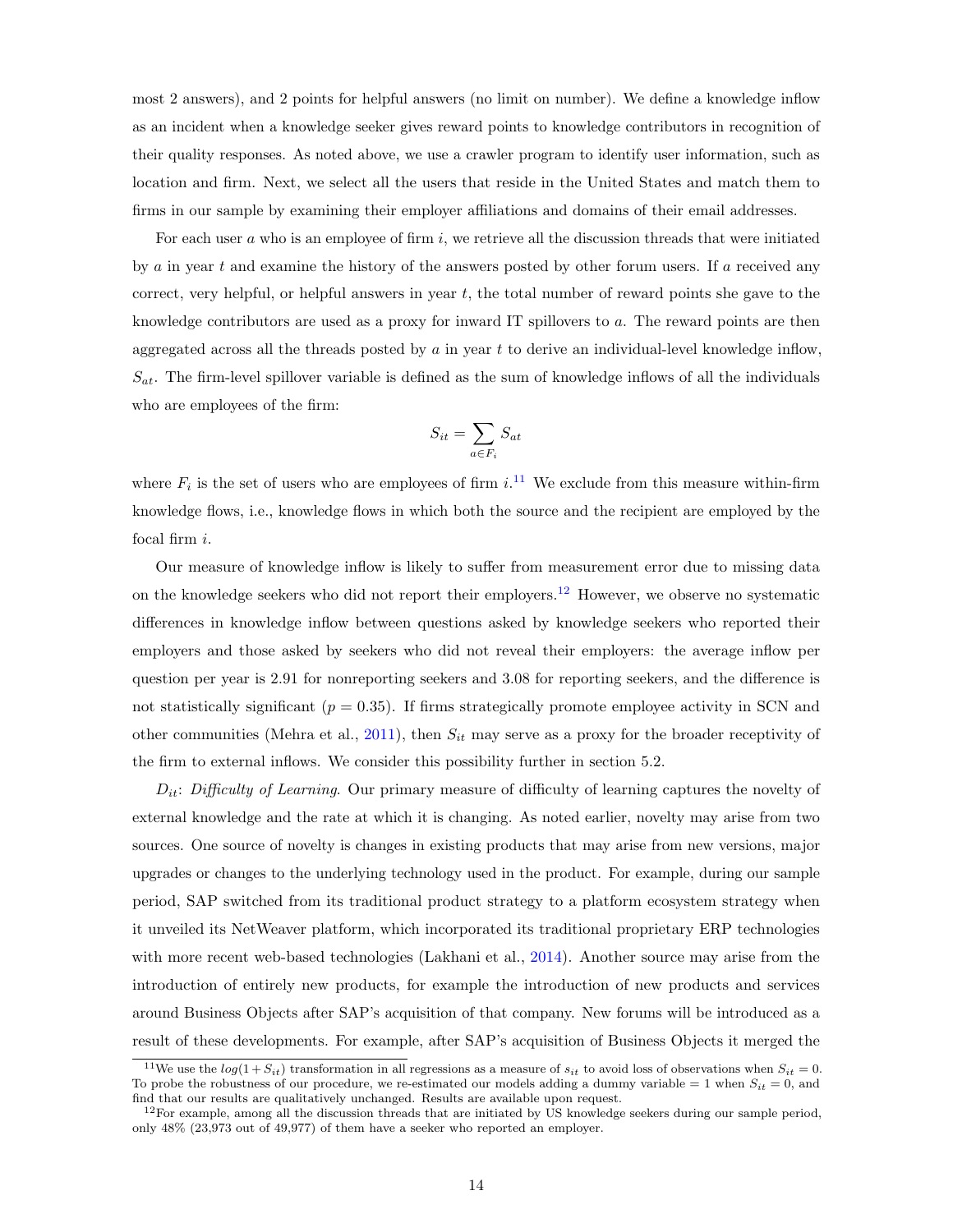Business Objects Diamond community into  $SCN<sup>13</sup>$  $SCN<sup>13</sup>$  $SCN<sup>13</sup>$  and introduced several new forums such as "SAP BusinessObjects Enterprise/Edge" and "SAP Crystal Reports Server Administration." Following the launch of NetWeaver based platform, a total of 18 new forums related to NetWeaver were created.

We construct  $D_{it}$  as the percentage of SCN knowledge flows that are derived from forums that are less than one year old at the time the flow takes place. The variable,  $D_{it}$ , is defined as  $(1 +$ knowledge flows from new forums)/ $(1 + total$  knowledge flows), where 1 is added to both the numerator and denominator to avoid taking the log of 0 when the variable  $d_{it}$ —the log of  $D_{it}$ —is entered into the regression. Summary statistics suggest that questions posted in new forums receive fewer replies and are less likely to be solved. For example, the number of replies posted within 3 days is equal to 2.660 for new forums compared to 3.777 for existing forums  $(p < 0.001)$ , while the likelihood of receiving an answer within 10 days that the question asker says has solved the problem is equal to 16.7% for new forums and 23.9% in existing forums ( $p < 0.001$ ). While we are unable to discern whether these differences are due to something inherent about the nature of knowledge in new and existing forums or because the number of participants in new forums is smaller, in either case it means that other things being equal questions posted in new forums are less likely to receive answers that address the firm's needs.

We explore the robustness of our analysis to other measures that capture the degree to which knowledge is easier to assimilate and exploit. Prior research has emphasized two distinct dimensions of IT knowledge that are particularly relevant in the process of adopting an information system: technical knowledge and business functional knowledge (Lee et al., [1995\)](#page-35-11). The latter type of knowledge is often context dependent, and requires identifying the correct system of activities within the context of the firm and implementing them successfully (Brynjolfsson & Milgrom, [2012\)](#page-33-9). We distinguish between these two sources of knowledge by examining the forum in which a knowledge seeker's question is raised. We define a forum as technically oriented if the forum is dedicated to topics related to low-level, enabling technologies of an enterprise system, such as programming languages, database technologies, data transfer issues, and reporting and formatting tools. In contrast, we define a forum as business oriented if the discussion topics in the forum focus on the configuration of the enterprise system to implement a particular business function or process, such as monitoring employee performance, coordination of supply chains, consolidating procurement processes, or managing projects.<sup>[14](#page-14-1)</sup> Our alternative measure for  $D_i t$  is therefore defined as the share of the inflows related to business functional knowledge.

 $M_{it}$ : Prior Investments in Enterprise Systems. Unlike our variables  $S_{it}$  and  $D_{it}$  for which we have direct measures of knowledge flows and their characteristics, we do not directly observe prior investments in enterprise systems. As is well known, measures of direct (e.g., software license fees) and indirect (e.g., human capital investments) spending related to enterprise systems generally cannot be observed except through survey measures, such as those employed by Brynjolfsson et al. [\(2005\)](#page-33-15). In the

<span id="page-14-1"></span><span id="page-14-0"></span> $^{13}$ see [https://blogs.sap.com/2008/01/22/business-objects-diamond-bring-us-value/.]( https://blogs.sap.com/2008/01/22/business-objects-diamond-bring-us-value/)

<sup>14</sup>Some examples of technical-oriented forums are Java Programming, Form Printing, SAP on SQL Server and Data Transfers. Some examples of business-oriented forums are Logistic Materials Management, Sales and Distribution General, and ERP Operations–Quality Management.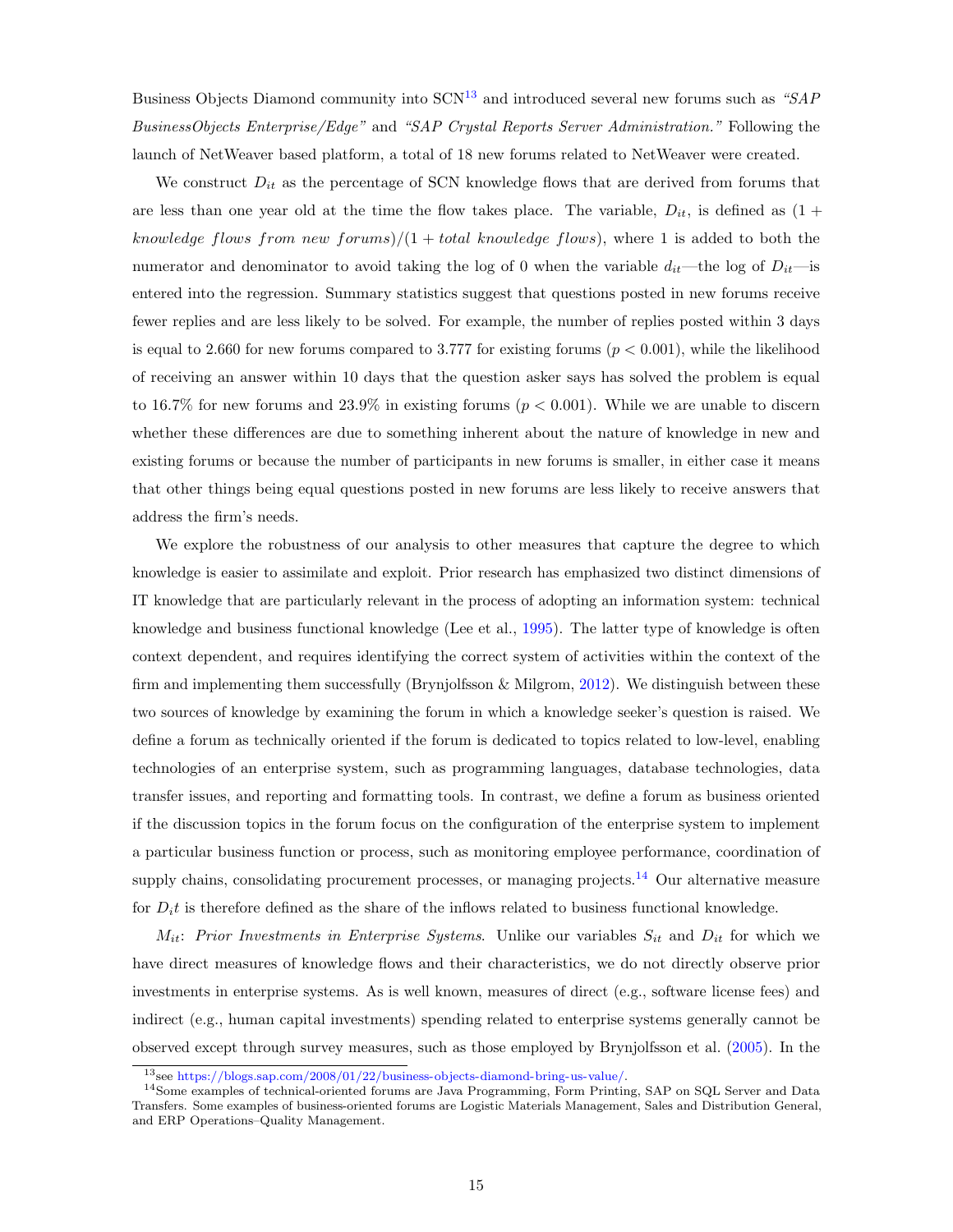absence of direct measures of  $M_{it}$ , we compute proxies based on data obtained from inside and outside the SCN forums.

Our primary measure of  $M_{it}$  incorporates two important elements of investments in enterprise software: the extent of enterprise software adoption (which is directly related to software licensing costs and implementation costs), and human capital investments related to its adoption such as training costs. A typical SAP system consists of a series of technical and functional modules.<sup>[15](#page-15-0)</sup> Using data that we obtained from SAP, we measure enterprise software adoption by calculating the number of SAP modules that were installed by the focal firm prior to 2004 (the first year of our sample). We then use data from the CI database on the number of IT employees in a firm as a proxy for human capital investments. We assume that  $M_{it} = (IT \; employee)^{(\alpha * number \; of \; SAP \; modules)}$ , or equivalently,  $m_{it} = log(M_{it}) = \alpha * (number \ of \ SAP \ modules) * log(IT \ employee).$ 

We additionally create an alternative measure of prior related knowledge based on the participation of the firm's employees in the SCN community. Specifically, we compute the cumulative contributions to SCN forums made by all the employees of firm  $i$  prior to year  $t$  (measured by reward points they earned) and create a binary variable whose value is set to 1 if cumulative contribution made by a firm's employees is greater than the sample mean. These types of contributions to crowdsourced communities have been shown to contribute to organizational learning (Nagle, [2018\)](#page-36-9).

In sum, we view these measures as related and use them together to triangulate our understanding of the behavior of the same (ultimately unobserved) variable. An analysis of the data supports this assertion: the mean of the first measure of  $m_{it}$ —the IT employee weighted number of SAP modules—for firms that have a high cumulative knowledge contribution is 43% higher than that for firms with a low cumulative knowledge contribution.

#### Control Variables

We also include a number of variables that control for firm activities on the SCN forum other than knowledge flows, such as the cumulative number of registered users who are the focal firm's employees in the SCN, and the total number of questions raised by a firm's employees. While not directly related to receiving answers to questions, these variables could capture other unobservable factors associated with the propensity to learn or use the online platform, such as heterogeneity across firms' policies on the use of SCN or other relevant firm capabilities.

One possible source of omitted variable bias is our limited ability to observe other forms of knowledge inflows associated with user activities on SCN. In particular, we measure spillovers based on forum Q&A discussions, and for such spillovers to be observed, the knowledge seeker must explicitly ask a question in the forum and receive some helpful answers. However, knowledge seekers may also obtain knowledge spillovers without explicitly asking questions, especially when similar problems have already been solved by community members—e.g., they can perform a keyword search on SCN forums and find existing solutions to their problems, instead of initiating a new Q&A discussion thread. To address

<span id="page-15-0"></span><sup>&</sup>lt;sup>15</sup>Typical SAP technical modules are ABAP (Advanced Business Application Programming) and BASIS (Business Application Software Integrated Solution). Typical SAP functional modules are FICO (Finance & Controlling), HR (Human Resource), and MM (Material Management).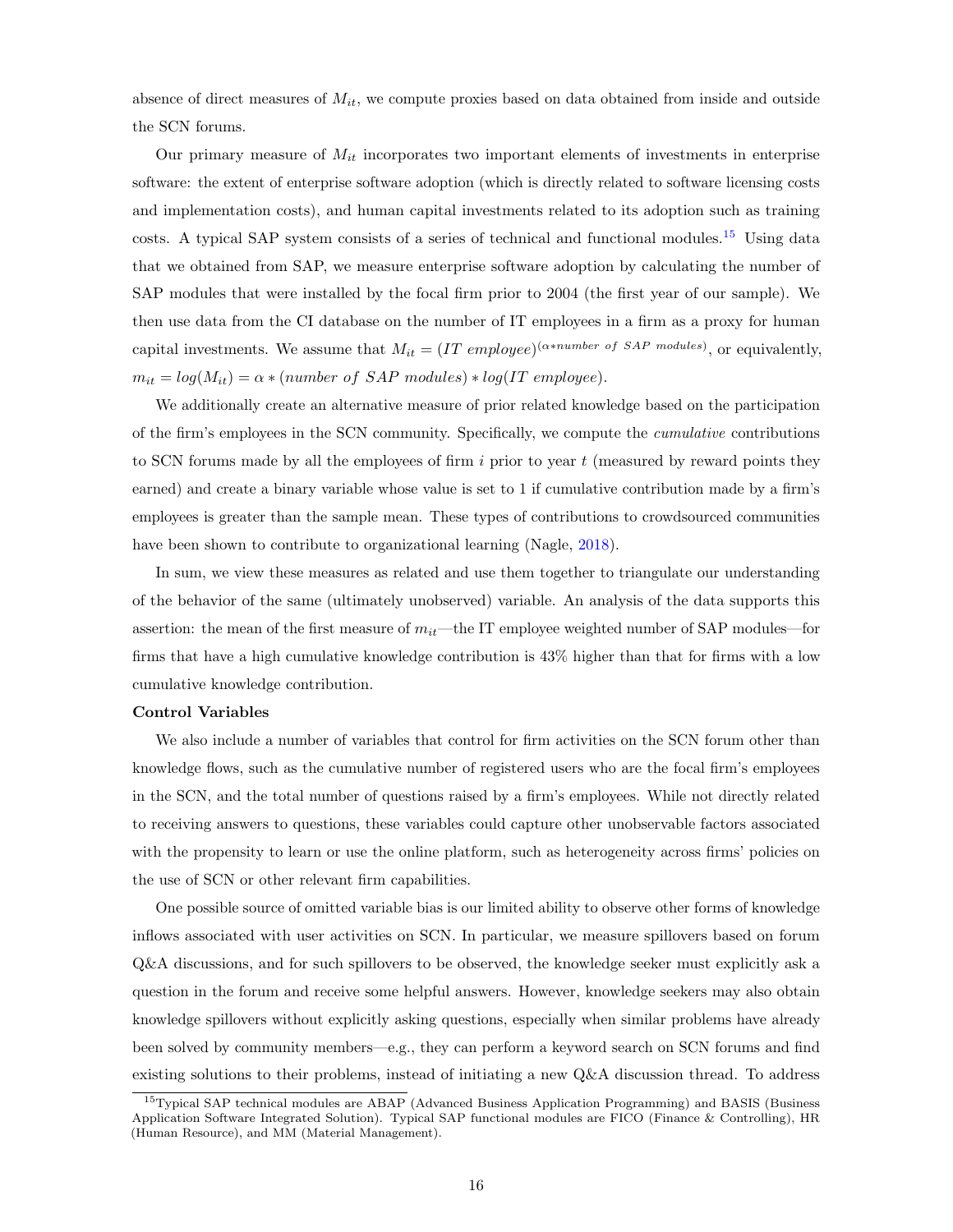<span id="page-16-0"></span>

| Table 1: Summary Statistics                                     |           |           |          |              |  |  |  |
|-----------------------------------------------------------------|-----------|-----------|----------|--------------|--|--|--|
| Variable                                                        | Mean      | Std. dev  | Min      | Max          |  |  |  |
| Annual sales (million \$)                                       | 16,649.51 | 33,024.88 | 298.91   | 364, 392. 40 |  |  |  |
| Added value (million \$)                                        | 5,491.17  | 8,811.34  | 118.11   | 73,242.29    |  |  |  |
| Non-IT capital (million $\})$                                   | 12,526.01 | 29,661.25 | 48.44    | 321,772.70   |  |  |  |
| IT capital (million $\})$                                       | 97.49     | 138.29    | 0.00     | 1,181.67     |  |  |  |
| Non-IT labor (million $\})$                                     | 2,781.93  | 4,405.87  | 28.75    | 40,586.13    |  |  |  |
| No. of employees (thousands)                                    | 41.17     | 59.59     | 0.66     | 428          |  |  |  |
| Knowledge inflows (reward points)                               | 10.71     | 93.82     | $\theta$ | 2,190        |  |  |  |
| Difficulty of learning (pct. of knowledge related to business)* | 0.43      | 0.40      | 0.00     | 1            |  |  |  |
| Difficulty of learning (pct. of knowledge from new forums)*     | 0.11      | 0.21      | 0.00     | 1            |  |  |  |
| Prior investments in Enterprise Systems (in log)                | 81.67     | 54.19     | $\theta$ | 291.11       |  |  |  |
| High Related Knowledge in Human Capital (binary)                | 0.08      | 0.26      | $\Omega$ | 1            |  |  |  |
| Number of SCN users                                             | 2.94      | 6.52      | $\Omega$ | 97           |  |  |  |
| Number of questions                                             | 3.58      | 12.45     | $\Omega$ | 220          |  |  |  |
| Learning by reading                                             | 11,723.21 | 93,621.67 | $\Omega$ | 2,451,835    |  |  |  |

Notes: Number of observations: 1,240. Number of firms: 275. \* Summary stats for difficulty are based on observations with nonzero knowledge flows.

this confounding factor, we construct a control variable to capture the effect of *learning by reading* existing posts. The first step in this process involves identifying the size of the existing knowledge pool associated with a forum j in year t. We count the number of all resolved cases (questions that received correct answers) by the end of year t in forum j—defined as  $P_{jt}$ —as a proxy. To account for the degree to which firm i is able to use the existing knowledge pools (e.g., by reading existing posts), in the second step, we use the share of firm  $i$ 's activity in forum  $j$  as weight. We experiment with two different weighting schemes:  $w_{ijt} = (u_{ijt}/(\sum_j u_{ijt}))$ , where  $u_{ijt}$  is the number of firm *i*'s employees that were active in forum  $j$  and year  $t$  (a user is active if she participated in at least one discussion in forum j and year t); and  $w'_{ijt} = (q_{ijt}/(\sum_j q_{ijt}))$ , where  $q_{ijt}$  is the number of questions raised by firm i's employees in forum j and year t. The control variable is then defined as  $\sum_j P_{jt} * w_{ijt}$ . The two weighting schemes yield very similar results when the control variable is added to the regressions. For brevity, we report the result using the second weighting scheme.

Table [1](#page-16-0) reports the summary statistics of the variables. The average firm in the sample has sales of \$16.65 billion, added value of \$5.49 billion, and 41,167 employees, consistent with our sample being large publicly traded, Fortune 1,000 SAP adopters. In addition, firms in our sample invest heavily in IT capital, which has a mean level of \$97.49 million and a maximum of \$1.18 billion. Table [2](#page-17-0) provides the correlation matrix among the key variables. In Appendix Table A2 we provide a breakdown of the sample firms by vertical industries, which is based on two-digit NACIS sectors. It is notable that manufacturing firms account for the majority (66%) of the sample, followed by utilities (8%).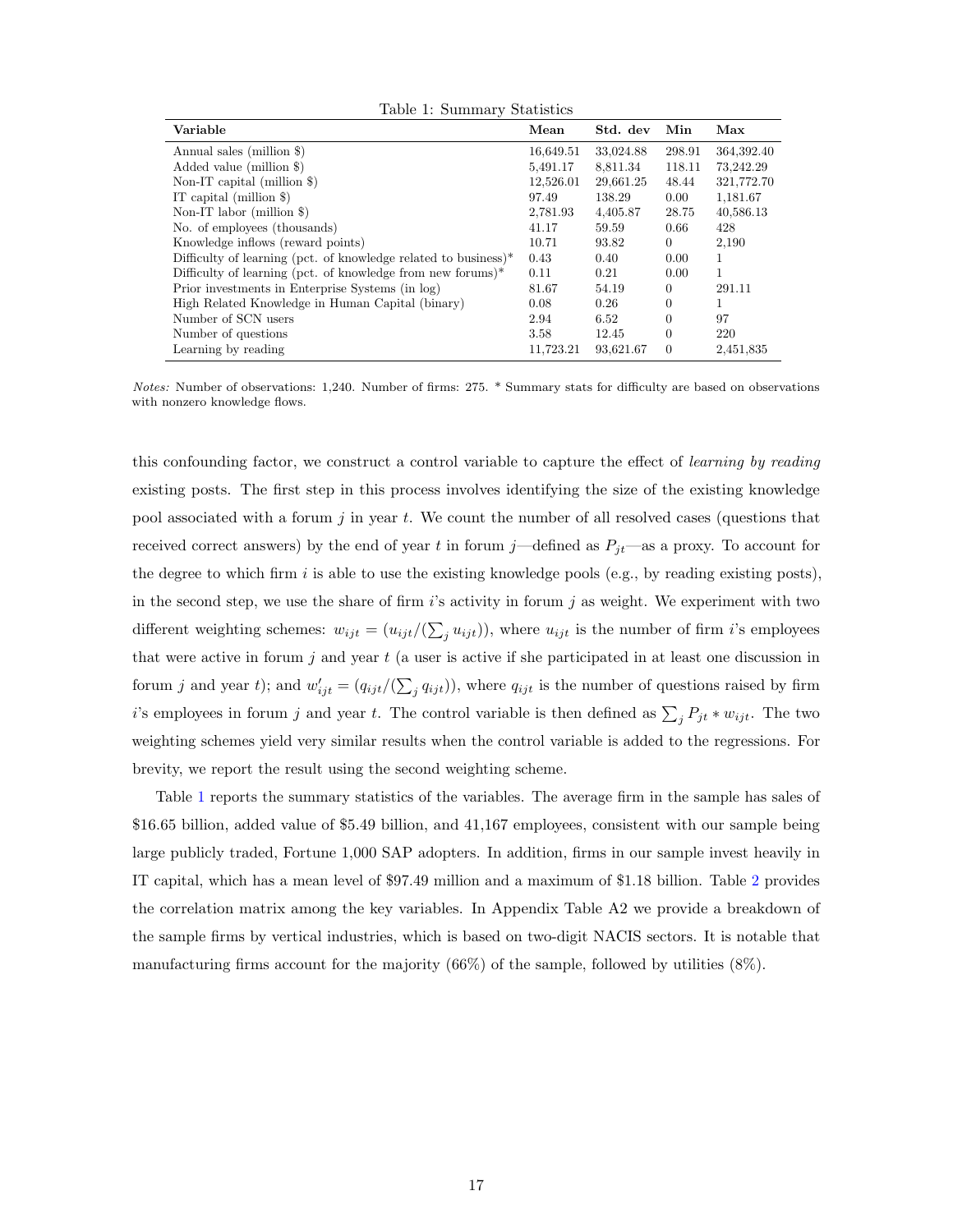|                                                      | $\mathbb{C}$           |              |                    |                |           |                                                                                                  |                  |                 |                                                                                                                           |                       |                                                                      |                       |                                    | 1.0000                | $0.7974*$           |  |
|------------------------------------------------------|------------------------|--------------|--------------------|----------------|-----------|--------------------------------------------------------------------------------------------------|------------------|-----------------|---------------------------------------------------------------------------------------------------------------------------|-----------------------|----------------------------------------------------------------------|-----------------------|------------------------------------|-----------------------|---------------------|--|
|                                                      | $^{12}$                |              |                    |                |           |                                                                                                  |                  |                 |                                                                                                                           |                       |                                                                      |                       |                                    | $1.0000$<br>$0.6123*$ | $0.2623*$           |  |
|                                                      |                        |              |                    |                |           |                                                                                                  |                  |                 |                                                                                                                           |                       |                                                                      | 1.0000                | $0.4385*$                          | $0.3570*$             | $0.1383*$           |  |
|                                                      |                        |              |                    |                |           |                                                                                                  |                  |                 |                                                                                                                           |                       |                                                                      |                       | $1.0000$<br>$0.1561*$<br>$0.3614*$ | $0.2373*$             | $0.0820*$           |  |
|                                                      |                        |              |                    |                |           |                                                                                                  |                  |                 |                                                                                                                           | 1.0000                | $-0.0668$<br>$-0.2799*$<br>$-0.2764*$<br>$-0.4651*$                  |                       |                                    |                       | $0.2640*$           |  |
|                                                      | $^{\circ}$             |              |                    |                |           |                                                                                                  |                  |                 | 0000                                                                                                                      |                       | $0.8042$ *<br>$-0.0483$<br>$-0.3367$ *<br>$-0.4509$ *<br>$-0.4503$ * |                       |                                    |                       | $0.4008*$           |  |
|                                                      | Ņ                      |              |                    |                |           |                                                                                                  |                  | 1.0000          | $\begin{array}{c} 0.4058^{*}\\ 0.3749^{*}\\ 0.2277^{*}\\ 0.1235^{*}\\ 0.1858^{*}\\ 0.1858^{*}\\ 0.8117^{*}\\ \end{array}$ |                       |                                                                      |                       |                                    |                       | $0.9185*$           |  |
|                                                      | $\circ$                |              |                    |                |           |                                                                                                  | 0000             |                 | $0.0349$<br>$0.1066*$<br>$0.1241*$<br>$0.1241*$<br>$0.1052$<br>$0.1076*$<br>$0.1076*$<br>$0.1076*$                        |                       |                                                                      |                       |                                    |                       | 0.0419              |  |
|                                                      | ເລ                     |              |                    |                |           | $0000$ .                                                                                         |                  |                 | $0.19355^*$<br>$0.1563^*$<br>$0.1799^*$<br>$0.1799^*$<br>$0.1479^*$<br>$0.20208$<br>$0.3918*$                             |                       |                                                                      |                       |                                    |                       | $0.0679*$           |  |
| Fable 2: Pearson Correlation Matrix of the Variables |                        |              |                    |                | $0000$ .  | $0.5767*$<br>$0.5557*$<br>$0.0023$<br>$0.0457$<br>$0.0610*$<br>$0.0610*$<br>$0.005$<br>$0.1380*$ |                  |                 |                                                                                                                           |                       |                                                                      |                       |                                    |                       | 0.0003              |  |
|                                                      |                        |              |                    | 0000           | $0.3327*$ | $\begin{array}{c} 0.3659^* \\ 0.3716^* \\ -0.0014 \end{array}$                                   |                  |                 | $-0.0387$<br>$-0.0415$                                                                                                    |                       | 0.0488                                                               | $0.0121$<br>$0.1140*$ |                                    | 0.323                 | .0029               |  |
|                                                      | $\mathbf{\mathcal{C}}$ |              | 0000               | $0.7690*$      | $0.4847*$ | $0.8101*$                                                                                        | $0.7570*$        | 0.0443          | $0.1509*$                                                                                                                 | $0.1612*$             | 0.262                                                                | $0.1454*$             | 1.3408*                            | $0.2071*$             | 0470                |  |
|                                                      |                        | $0000$ .     | 1.8612*            | 1.8313*        | 1.3398*   | $0.5479*$                                                                                        | $0.5236*$        | 1.0166          | $-0.0867*$                                                                                                                | $0.1048*$             | 1.0545                                                               | $0.1052*$             | $0.2143*$                          | $0.1090*$             | 0.0193              |  |
|                                                      | Variable               | Annual sales | <b>Added</b> value | Non-IT capital | T capital | Non-IT labor                                                                                     | No. of employees | Knowledge flows | $Difficulty$ - $new$ forums                                                                                               | Difficulty - business | Prior investments in ES                                              | High Human Capital    | Users                              | Questions             | Learning by reading |  |
|                                                      |                        |              |                    |                |           |                                                                                                  |                  |                 |                                                                                                                           |                       |                                                                      |                       |                                    |                       |                     |  |

<span id="page-17-0"></span>Note: \*  $p<0.05.$ Note:  $* p < 0.05$ .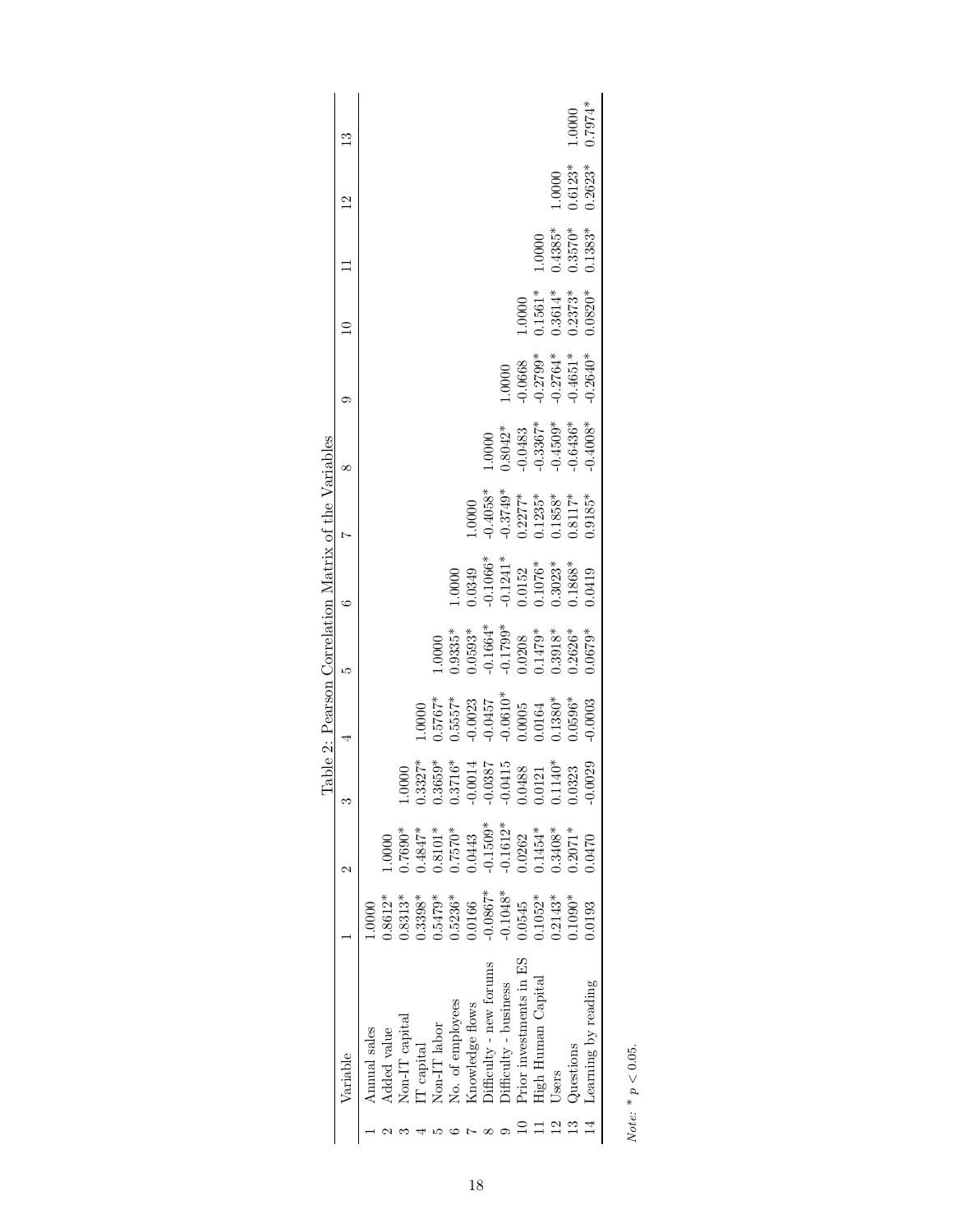| Variables                                                          | (1)<br>with<br>homogenous<br><b>ACAP</b>             | (2)<br>with $s_{it}$ <sup>*</sup> $m_{it}$           | (3)<br>with $s_{it} * d_{it}$                        | (4)<br>with both<br>$s_{it} * d_{it}$ and<br>$s_{it}$ * $m_{it}$ | (5)<br>ACAP model<br>with 3-way<br>interaction         | (6)<br>Firms with<br>positive<br>knowledge flows     |
|--------------------------------------------------------------------|------------------------------------------------------|------------------------------------------------------|------------------------------------------------------|------------------------------------------------------------------|--------------------------------------------------------|------------------------------------------------------|
| $k_{it}$<br>$c_{it}$                                               | $0.11181**$<br>(0.04415)<br>$0.01908***$             | $0.11263**$<br>(0.04426)<br>$0.01836**$              | $0.11242**$<br>(0.04416)<br>$0.01909***$             | $0.11325**$<br>(0.04426)<br>$0.01836**$                          | $0.11389**$<br>(0.04427)<br>$0.01810**$                | 0.04089<br>(0.09505)<br>$0.02358*$                   |
| $l_{it}$<br>$m_{it}$                                               | (0.00735)<br>$0.72779***$<br>(0.05871)<br>$-0.00065$ | (0.00736)<br>$0.72767***$<br>(0.05875)<br>$-0.00064$ | (0.00734)<br>$0.72762***$<br>(0.05875)<br>$-0.00065$ | (0.00736)<br>$0.72750***$<br>(0.05879)<br>$-0.00065$             | (0.00738)<br>$0.72692***$<br>(0.05877)<br>$-0.00064$   | (0.01216)<br>$0.79400***$<br>(0.12264)<br>$-0.00068$ |
| $\sqrt{s_{it}}$                                                    | (0.00070)<br>$0.01435**$<br>(0.00655)                | (0.00070)<br>0.00649<br>(0.00720)                    | (0.00070)<br>0.00893<br>(0.00737)                    | (0.00070)<br>0.00099<br>(0.00845)                                | (0.00070)<br>$-0.00838$<br>(0.01020)                   | (0.00056)<br>$-0.00398$<br>(0.01155)                 |
| ${s_{it}}^\ast m_{it}$<br>$s_{it} * d_{it}$                        |                                                      | $0.00007*$<br>(0.00004)                              | $-0.00153$<br>(0.00119)                              | $0.00007*$<br>(0.00004)<br>$-0.00155$<br>(0.00122)               | $0.00015***$<br>(0.00005)<br>$-0.00404**$<br>(0.00193) | $0.00014**$<br>(0.00007)<br>$-0.00373*$<br>(0.00203) |
| $s_{it}$ * $m_{it}$ * $d_{it}$<br>$Log(registered$ users)          | $-0.01243$                                           | $-0.01434$                                           | $-0.01208$                                           | $-0.01400$                                                       | $0.00002**$<br>(0.00001)<br>$-0.01399$                 | 0.00002<br>(0.00001)<br>$-0.03354$                   |
| Log(questions)                                                     | (0.01575)<br>$-0.01165$<br>(0.02065)                 | (0.01604)<br>$-0.01178$<br>(0.02066)                 | (0.01566)<br>$-0.01258$<br>(0.02065)                 | (0.01595)<br>$-0.01272$<br>(0.02064)                             | (0.01592)<br>$-0.01282$<br>(0.02061)                   | (0.02554)<br>$-0.03212$<br>(0.02518)                 |
| Log(learning by reading)<br>Constant                               | 0.00080<br>(0.00415)<br>1.67671***                   | 0.00104<br>(0.00417)<br>$1.67324***$                 | 0.00092<br>(0.00417)<br>1.67284***                   | 0.00116<br>(0.00418)<br>$1.66934***$                             | 0.00119<br>(0.00418)<br>$1.66744***$                   | 0.00619<br>(0.00600)<br>1.99911                      |
| Year fixed effects<br>Observations<br>R-squared<br>Number of firms | (0.45722)<br>Yes<br>1,240<br>0.57767<br>275          | (0.45771)<br>Yes<br>1,240<br>0.57814<br>275          | (0.45763)<br>Yes<br>1,240<br>0.57792<br>275          | (0.45810)<br>Yes<br>1,240<br>0.57840<br>275                      | (0.45819)<br>Yes<br>1,240<br>0.57863<br>275            | (1.21803)<br>Yes<br>275<br>0.64478<br>58             |

<span id="page-18-0"></span>Table 3: Baseline Absorptive Capacity Models

Notes: Unless otherwise noted,  $k_{it} = \log(\text{non-IT capital})$ ,  $c_{it} = \text{Log(IT capital)}$ ,  $l_{it} = \text{Log}(\text{non-IT labor})$ ,  $m_{it} =$ Log(prior related investment),  $s_{it} =$  Log(knowledge flows),  $d_{it} =$  Log(difficulty of learning). The dependent variable is the natural logarithm of value added. All models use firm-level fixed effects and year dummies. Robust standard errors (clustered by firm) are in parentheses. All R-square values are "within" estimates that do not include the explanatory power of the fixed effects. \*\*\*  $p < 0.01$ , \*\*  $p < 0.05$ , \*  $p < 0.1$ .

# 5 Results

## 5.1 Test of the Absorptive Capacity Model and Hypotheses

We present our main results in Table [3;](#page-18-0) all models include firm and year fixed effects. We note that in equation [\(6\)](#page-10-0), the term  $d_{it}$  does not directly influence productivity, i.e., its effect on productivity operates only through the influence of external knowledge flows,  $s_{it}$ . As noted above, because it is calculated based upon the characteristics of external knowledge flows,  $d_{it}$  is defined only when  $s_{it} > 0$ . As a result we include it in our regression models only as it appears in equation [\(6\)](#page-10-0); that is, in the interaction terms of  $d_{it} s_{it}$  and  $m_{it} d_{it} s_{it}$ .

Before we show the result from the full ACAP model in column 5, column 1 presents a model in which we assume that firms have a homogeneous absorptive capacity, i.e.,  $\gamma_{it}$  is a constant independent of  $m_{it}$  and  $d_{it}$ . Because it is omitting key terms that influence the relationship between spillovers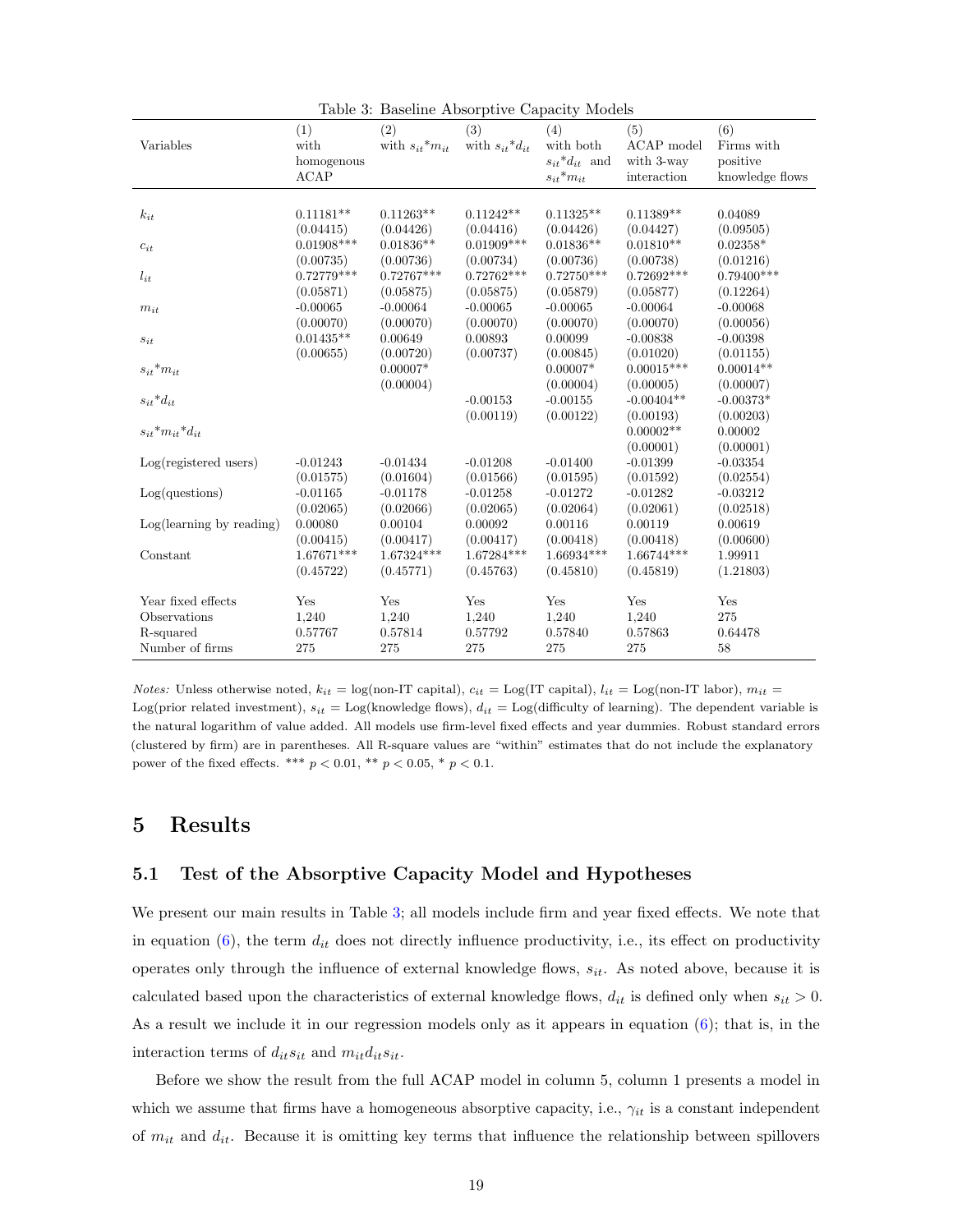and productivity, it is subject to a specification error. However, we include it to construct a basis against which we can compare our primary results. The results from this model show a positive effect of knowledge flows, implying that a 1 percent increase in the amount of inward knowledge flows is associated with 0.01435 percent increase in the added value produced by a firm. Considering that the added value of an average firm in our sample is \$5.491 billion, this translates into a \$0.79 million increase in production output. To put it another way, for the average firm in our sample, doubling the amount of external knowledge obtained from SCN (i.e., knowledge inflows moving from the sample mean, 10.71 points, to 21.42 points) increases added value from \$2.683 billion to \$2.710 billion, a \$27 million increase.

In the remaining columns we explore the implications of incorporating the elements of ACAP. In keeping with recent work that has sought to understand how interdependencies between organizational characteristics, IT, and the external orientation of a firm can contribute to productivity (e.g., Aral et al., [2012;](#page-32-6) Nagle, [2018;](#page-36-9) Tambe et al., [2012\)](#page-36-11) we begin by examining the impact of changes of  $m_{it}$  and  $d_{it}$ separately (i.e., without accounting for their interdependence) before estimating the full ACAP model as specified in equation [\(6\)](#page-10-0). These results are included in columns 2-4, in which we incrementally include first the terms  $s_{it} * m_{it}$ ,  $s_{it} * d_{it}$ , and then both terms together (but excluding the term  $s_{it} * m_{it} * d_{it}$ ). In such models, when ignoring the higher order interaction terms the impact of changes of the lower order terms are typically close to their marginal effects when evaluated at the mean value of the omitted covariates (Balli & Sørensen, [2013\)](#page-32-7). Presenting them provides a useful comparison against the full model. However, omitting these higher order terms, whose 'true' effects are nonzero from the equation, biases the lower order coefficients (Aiken et al., [1991,](#page-32-8) p.93). Further, they do not allow us to measure the interdependencies among the ACAP terms, a key contribution of this paper.

We next present the results of the full ACAP model, accounting for the roles of  $m_{it}$  and  $d_{it}$  and their interdependencies, in column 5 of Table [3.](#page-18-0) In this model, a test of our hypotheses requires us to compute the linear combinations of coefficients as described in section 2.2, and we present the test of hypotheses in Table [4.](#page-20-0) A test of Hypothesis [1](#page-6-1) in these models represents a test of the moderating effect of prior investments  $(m_{it})$  on the relationship between knowledge flows  $(s_{it})$  and output, holding difficulty of learning  $(d_{it})$  at mean values. Thus, it is a test of the statistic that  $(\gamma_1' + \gamma_3' d_{it}) > 0$ .<sup>[16](#page-19-0)</sup> Unless specified otherwise, we will focus our discussion on the baseline estimates of column 5 of Table [4.](#page-20-0) The test in column 5 shows that Hypothesis [1](#page-6-1) is supported at  $p < 0.01$  level. The point estimate of this hypothesis test is similar to those of the models excluding the higher order terms (0.00014 in column 5 of Table [4](#page-20-0) compared to 0.00007 in columns 2 and 4), though the magnitude and significance levels are slightly higher, perhaps because the fully specified model incorporates the impact of the (non-zero) higher order terms.

We further illustrate the moderating effect of prior investments on spillovers by plotting the value of the statistic  $(\gamma_1' + \gamma_3' d_{it})$  at different levels of  $d_{it}$ , together with its 90% confidence interval, in Figure [1.](#page-20-1)

<span id="page-19-0"></span><sup>&</sup>lt;sup>16</sup>For additional details on computing linear combinations of coefficients, see Aiken et al. [\(1991\)](#page-32-8) and Jaccard et al. [\(1990\)](#page-35-12).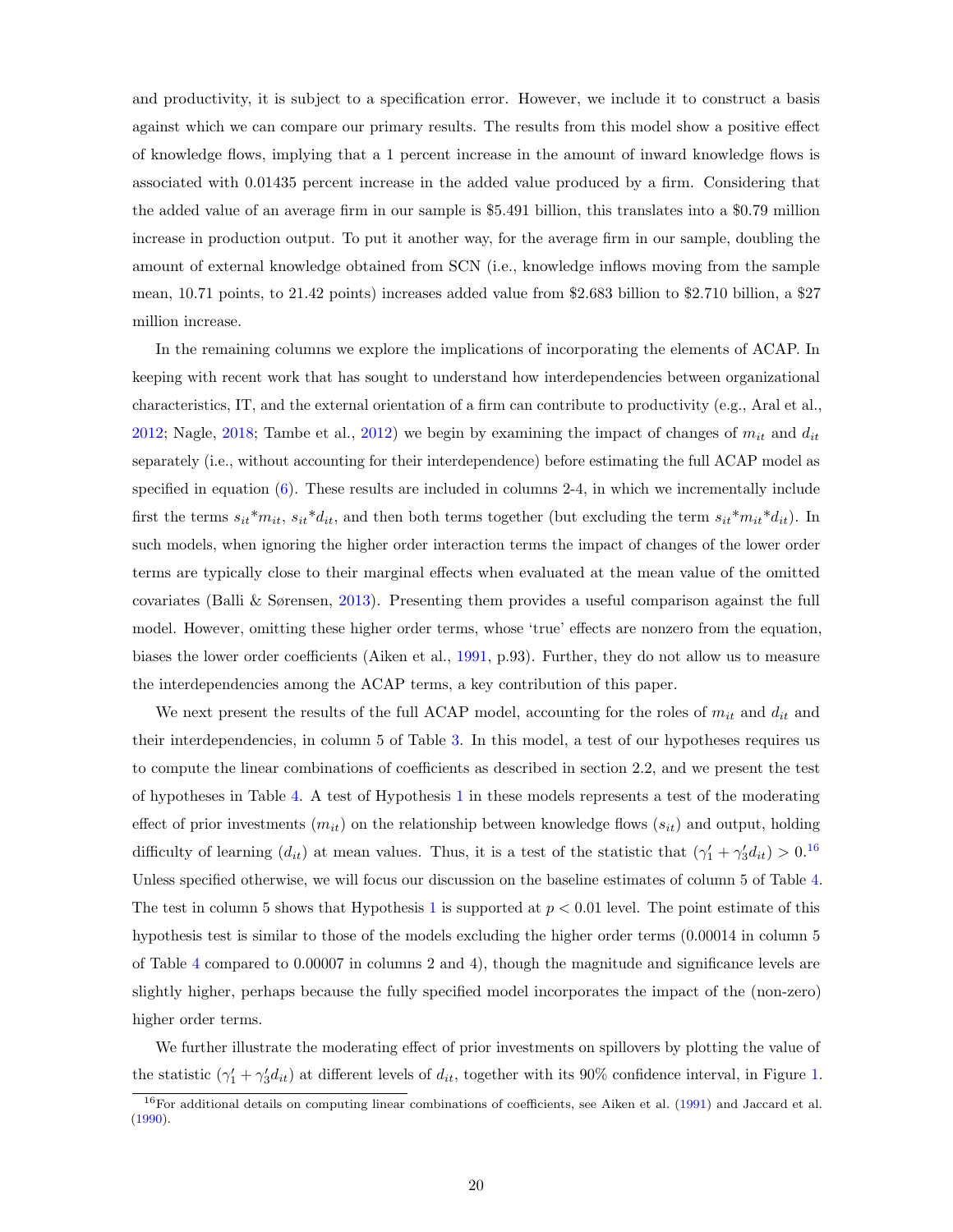<span id="page-20-0"></span>Table 4: Hypotheses Testing

|            |     |               | $\mathbf{v}$ + |               |               |               |
|------------|-----|---------------|----------------|---------------|---------------|---------------|
| Hypothesis | (1) | (2)           | 3)             | $^{(4)}$      | (5)           | (6)           |
| H1:        | N/A | 0.00007       | N/A            | 0.00007       | 0.00014       | 0.00016       |
|            |     | $(p = 0.094)$ |                | $(p = 0.099)$ | $(p = 0.007)$ | $(p = 0.053)$ |
| H2:        |     | $N/A$ $N/A$   | $-0.00153$     | $-0.00155$    | $-0.00233$    | $-0.00171$    |
|            |     |               | $(p = 0.197)$  | $(p = 0.205)$ | $(p = 0.075)$ | $(p = 0.158)$ |
| H3:        |     | $N/A$ $N/A$   | N/A            | N/A           | 0.00002       | 0.00002       |
|            |     |               |                |               | $(p = 0.031)$ | $(p = 0.103)$ |

*Notes:* In columns (5)-(6) H1 is tested by computing  $(\gamma_1' + \gamma_3' d_{it} > 0)$  with  $d_{it}$  at mean. In columns (5)-(6) H2 is tested by computing  $(\gamma_2' + \gamma_3' m_{it} < 0)$  with  $m_{it}$  at mean.



<span id="page-20-1"></span>Figure 1:  $(\gamma_1' + \gamma_3' d_{it})$  at different levels of  $d_{it}$ 

The figure shows that prior investments will increase the effect of spillovers on output for most of the mass of data in our sample and will have statistically significant effects for values of  $d_{it}$  at or greater than the median.

We next examine the moderating effect of the characteristics of knowledge. Hypothesis [2,](#page-7-1) which states that the effects of inward knowledge flows on productivity will be smaller when those knowledge flows are more difficult to learn, such as when external knowledge is novel, is supported at  $p < 0.1$  level in column 5 of Table [4.](#page-20-0) As was the case in our earlier discussion of Hypothesis [1,](#page-6-1) columns 3 and 4 of Table [4](#page-20-0) show that the point estimates of the test statistic of Hypothesis [2](#page-7-1) in these models are similar to those of our baseline (fully specified, column 5) model, but with slightly lower economic and statistical significance.

We further illustrate the value of the statistic  $(\gamma'_2 + \gamma'_3 m_{it})$  at different levels of  $m_{it}$ , together with its 90% confidence interval, in Figure [2.](#page-21-0) These results highlight the critical interdependence between  $d_{it}$ and  $m_{it}$ . While the point estimate of the hypothesis test of the marginal effects of  $d_{it}$  were supported at only at the p¡0.1 when evaluated at mean values of  $m_{it}$ ,  $d_{it}$  will have a statistically significant and negative impact on the value of spillovers when  $m_{it}$  is at or below the sample median. For example,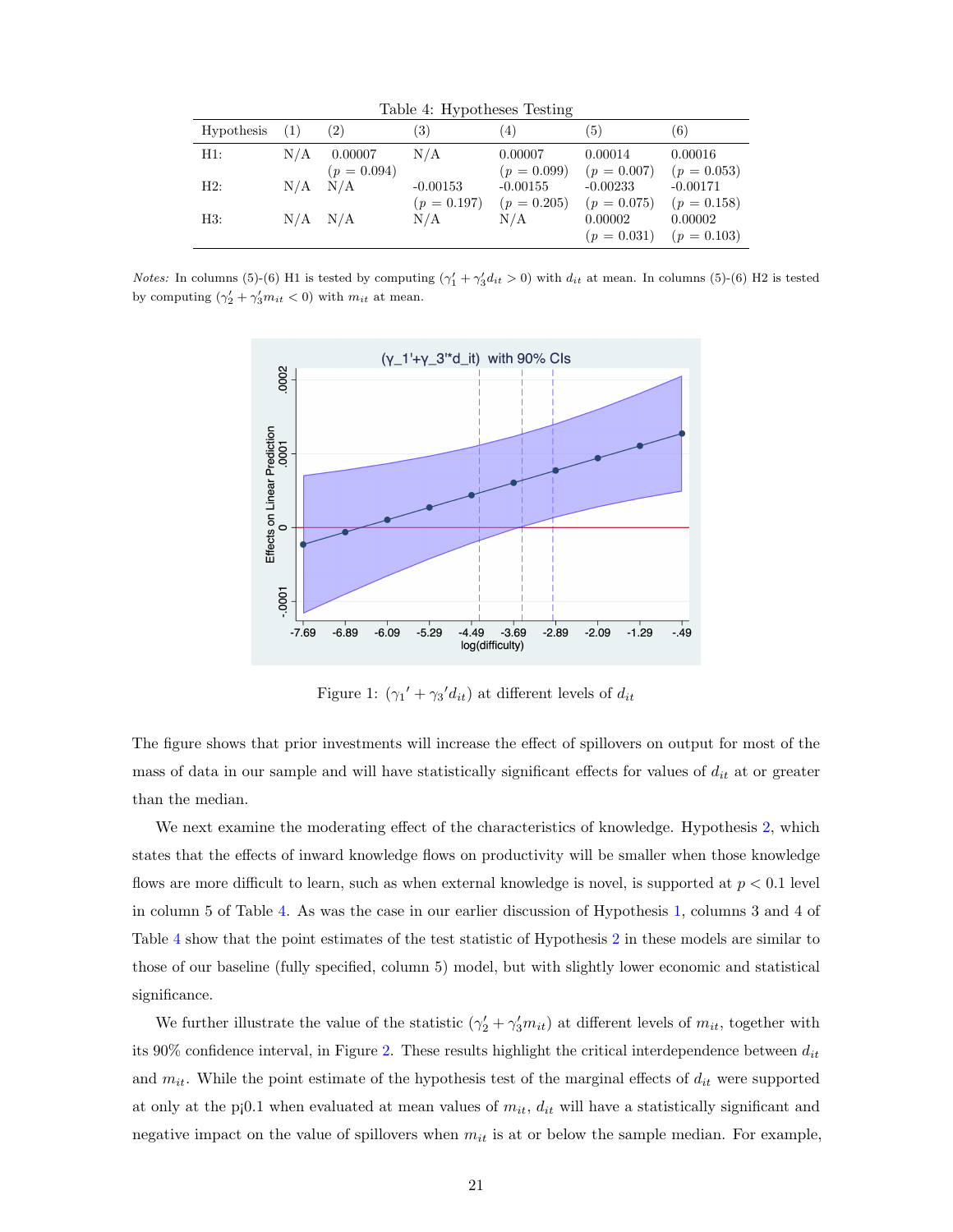

<span id="page-21-0"></span>Figure 2:  $(\gamma_2' + \gamma_3' m_{it})$  at different levels of  $m_{it}$ 

when  $m_{it}$  is at the 25th percentile, the value of the statistic  $(\gamma'_2 + \gamma'_3 m_{it})$  is -0.00316 ( $p < 0.05$ ). When prior investments are sufficiently high, however, increases in  $d_{it}$  do not impede spillover benefits.

Lastly, we assess the interaction effect of prior investments in enterprise software and difficulty of learning on the returns of knowledge inflows. The test of Hypothesis [3](#page-8-0) can be performed directly by examining  $\gamma'_3 > 0$  in regression equation [\(6\)](#page-10-0). We observe a positive and significant coefficient estimate of the three-way interaction  $s_{it}^{*}m_{it}^{*}d_{it}$  at  $p < 0.05$  level, supporting Hypothesis [3.](#page-8-0) That is, prior IT investments play a greater role when external knowledge is difficult to learn.

Consistent with the theory of absorptive capacity, we observe that prior related investment in enterprise software serves dual purposes: beyond its direct contribution to productivity, it also contributes to productivity indirectly by enhancing a firm's IT-related absorptive capacity, thereby allowing the firm to identify and exploit external knowledge. To quantify the economic implications of absorptive capacity for the value of knowledge inflows, we compute the output elasticities of knowledge flows for an average firm in the sample. Because our measure of difficulty of learning  $(d_{it})$  is only defined for firms for which  $S_{it} > 0$ , we compute the effects of knowledge flows evaluated based upon the mean values of  $m_{it}$  and  $d_{it}$  conditional on  $S_{it} > 0$ . Evaluating the marginal effect at this point and based on the regression results in column 5, we find that a 1 percent increase in the amount of inward knowledge flows is associated with a 0.0042 percent increase in the added value produced by the firm  $(p < 0.05)$  which translates to a \$0.23 million increase in added value. Of course, the effects of knowledge inflows will be even greater when  $m_{it}$  (prior investments) is higher and/or  $d_{it}$  (difficulty of learning) is lower. For example, marginal effect calculations suggest that when  $m_{it}$  is at the 3rd quartile of the sample (and  $d_{it}$  is at its mean value), the output elasticity of knowledge flows is 0.01437  $(p < 0.01)$  and a one percent increase of knowledge flows leads to a \$0.79 million increase in added value. Alternatively, when  $d_{it}$  is at the 1st quartile of the sample (and  $m_{it}$  is at its mean value), the output elasticity of knowledge flows is 0.01395 ( $p < 0.05$ ) and a one percent increase of knowledge flows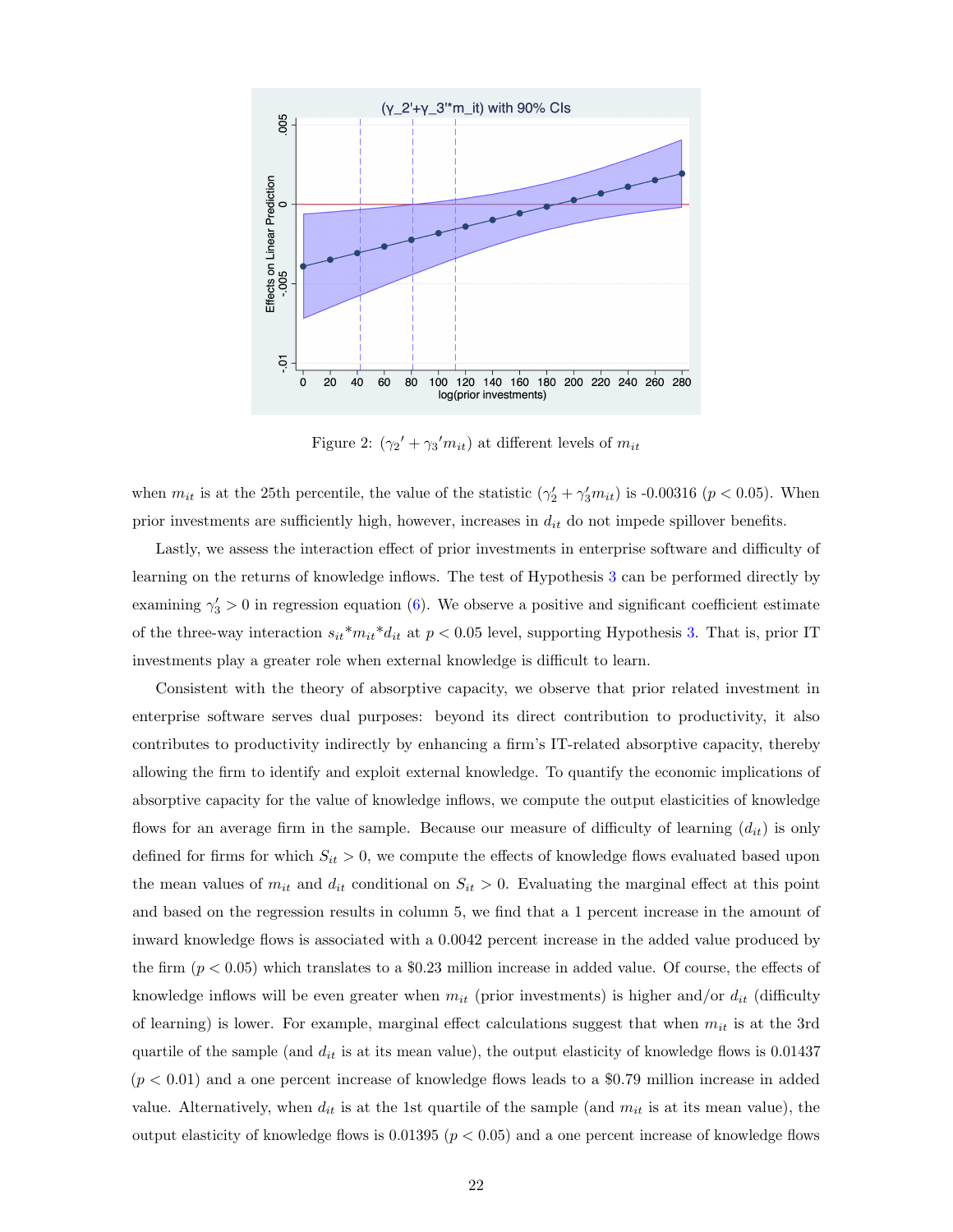

<span id="page-22-0"></span>Figure 3: Contour plot, marginal effect of knowledge flows on output

leads to a \$0.77 million increase in added value.

To illustrate the joint effect of prior investments and difficulty of learning on the returns of knowledge flows visually, we present a two-way contour plot in Figure [3.](#page-22-0) As shown in the figure, the highest return to spillovers accrues to firms that have made significant prior related investments and obtained knowledge flows that are novel (the upper right-hand corner of the Figure that is shaded in red). In contrast, firms that acquired novel knowledge flows without making prior related investments received the lowest returns (the lower right-hand corner that is shaded in blue). Indeed, while the sign of the first-order effect of spillovers is generally positive, the effect can become negative for low values of prior investments and high values of difficulty of learning. More importantly, it is evident from the figure that variations in prior related investments lead to drastic changes in the return of spillovers when knowledge is difficult to learn, but they result in only moderate changes in the return of spillovers when knowledge is easy to learn. This can be seen by comparing the variations in colors on the right-hand side and left-hand sides of the Figure.

We next discuss some additional aspects of the point estimates of other terms in our model. We note that our estimate of the output elasticity of IT capital  $(c_{it}, 0.018 \text{ in column 5})$  is comparable to that in prior literature that uses similar data such as in Tambe and Hitt  $(0.027; 2014b, p.64)$  $(0.027; 2014b, p.64)$  $(0.027; 2014b, p.64)$  and Tambe and Hitt (0.032; [2012,](#page-36-12) p.609). The differences may be explained by the different sample we use, which consists exclusively of SAP enterprise software adopters.

We further note that the coefficient on our knowledge flows variable  $(s_{it})$  in columns 2–5 is not statistically significant; however, it cannot be interpreted directly because of the presence of its interactions with other variables in the model. Finally, it is worth noting that while the coefficient on the variable  $m_{it}$  is not statistically significant, this is likely because of two reasons. First, our measure of prior related investments, similar to other work in the ACAP literature that is based on survey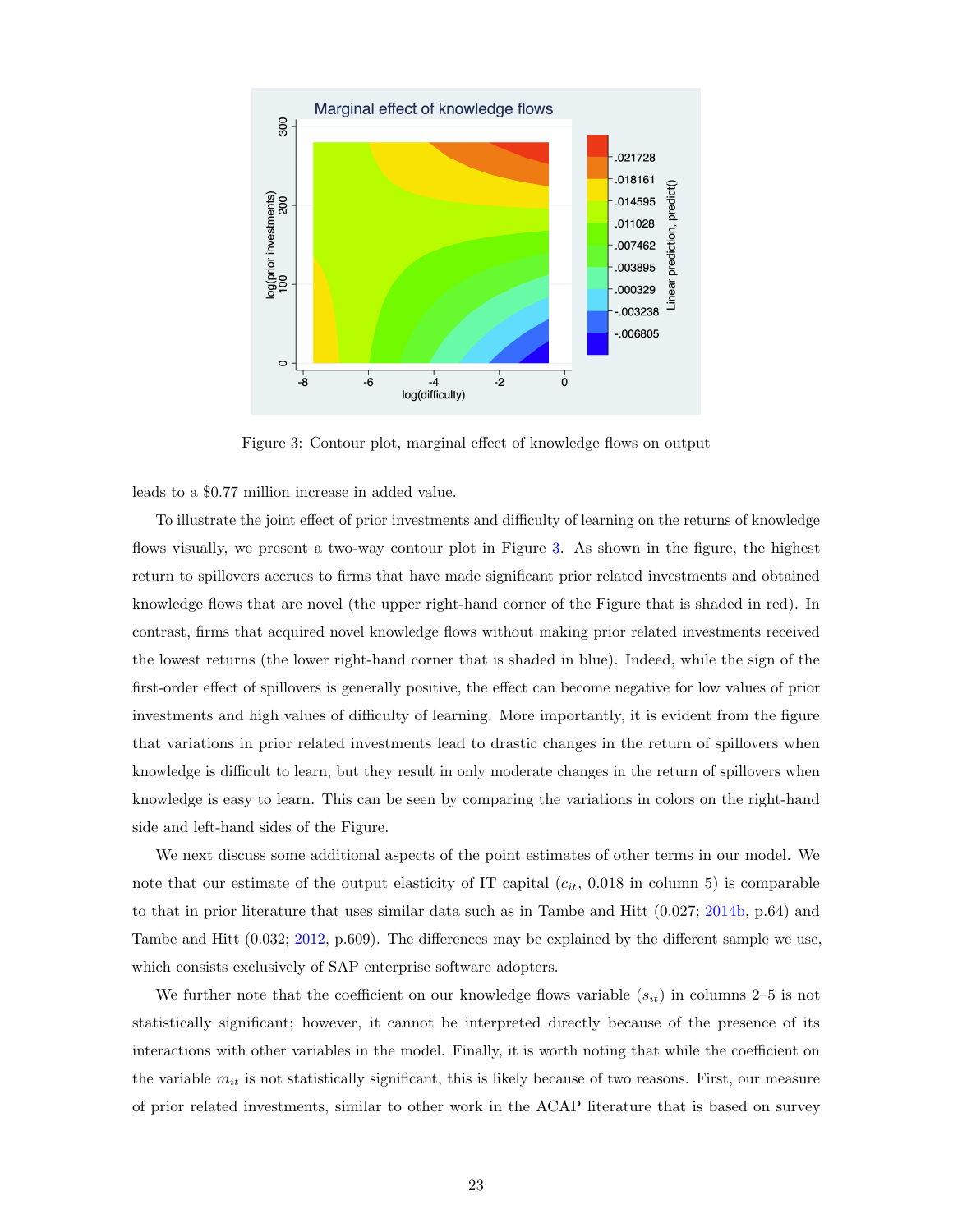measures,<sup>[17](#page-23-0)</sup> has limited variation over time during our sample and therefore is difficult to separately identify in a fixed effects model. Second, the time varying component of  $m_{it}$ , based on the number of IT employees, is highly correlated with the included measure of IT capital,  $c_{it}$  (correlation coefficient of 0.54,  $p < 0.001$ ), likely causing inflation in the estimate of its standard error.

## 5.2 Robustness

Our empirical approach of combining the model of ACAP with a production function framework results in multiple testable implications, and we explore whether the evidence is consistent with the theory. While it is possible that unobserved heterogeneity could influence our estimates, our exploration of multiple testable implications circumscribes the way in which unobserved heterogeneity must influence our results to support alternative explanations. For example, firms that ask questions related to newer enterprise software modules may be systematically different in some ways. However, for these differences to explain our results, their effects must also be weaker in the presence of prior investments. In that way, our combination of the use of the production function approach, fixed effects panel data, and the exploration of interactions between quasi-fixed (prior module investments) and time-varying (spillover) factors of production makes our empirical approach similar to recent explorations of the effects of complementarities between IT and other production inputs within the IS literature (Aral et al., [2012;](#page-32-6) Tambe et al., [2012;](#page-36-11) Wu et al., [2020\)](#page-37-3). Nevertheless, we further present a collage of evidence showing the robustness of our results.

#### 5.2.1 Selection Bias

So far, we have investigated the role of knowledge flows specific to SAP enterprise software on productivity. Arguably, our results could be biased if firms are at the same time active in other knowledge forums related to enterprise software, resulting in knowledge flows unobserved to us. For example, this may happen if some firms in our sample have installed enterprise software from another major vendor—such as Oracle—and were active in related forums over the sample period. To investigate the extent to which this influences our findings, we collected data on investments in enterprise software from Oracle made by firms in our sample using the Computer Intelligence database. Using this information, we study whether the effect of SAP-related spillovers and the moderating effects of ACAP variables are significantly different for firms that implemented both systems (SAP and Oracle). We find that our parameter estimates and hypothesis tests are qualitatively similar when we add these controls (results are available upon request).

It is also possible that our estimate of the effect of knowledge inflows is correlated with a selection effect due to the firms' endogenous choice of participation in the SCN. For example, if the only firms that choose to seek human capital accumulation through the online forums are those that are more capable of utilizing external knowledge, the positive effect of knowledge inflows on productivity in the

<span id="page-23-0"></span> $17$ For further discussion see Roberts et al.  $(2012)$ .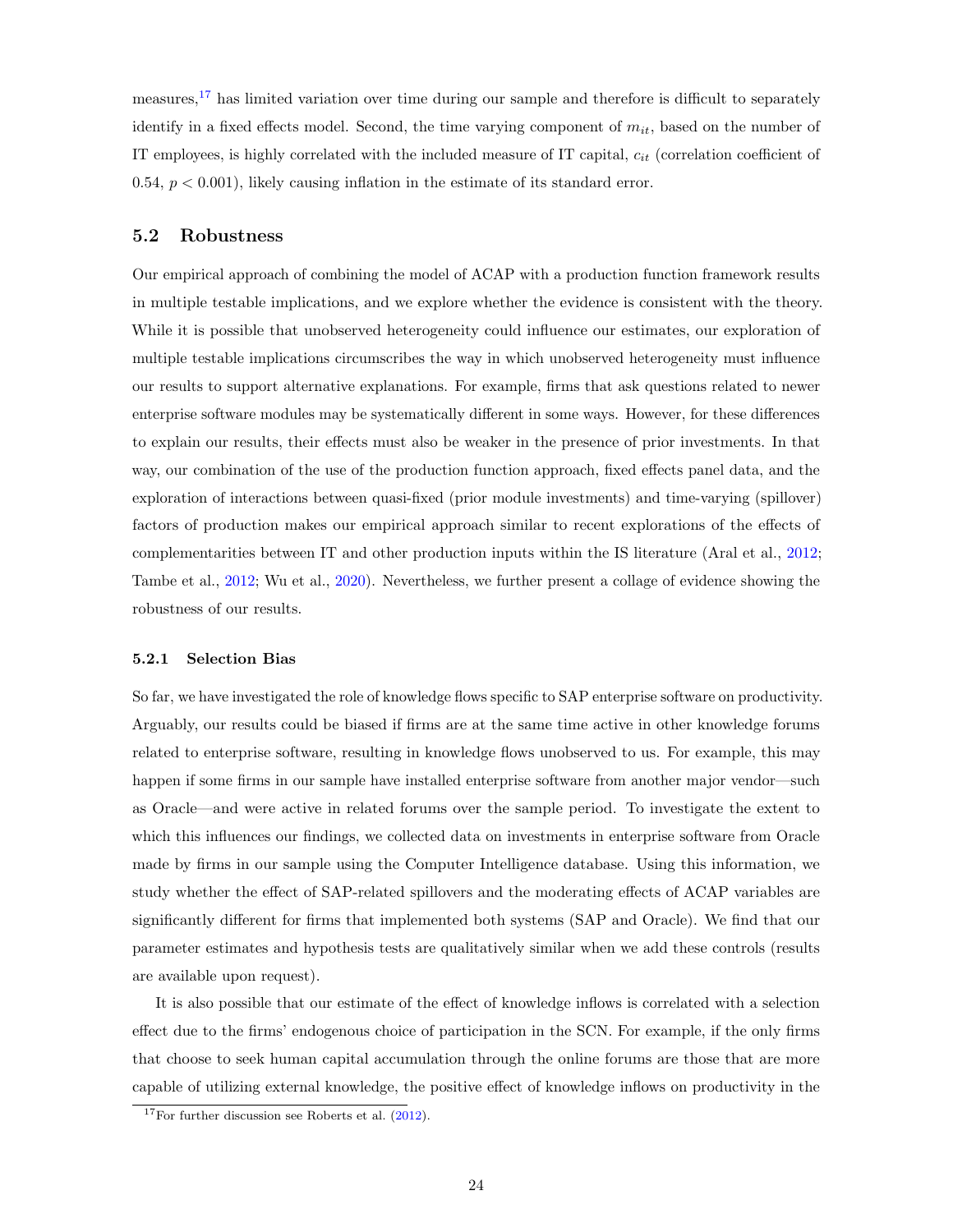population may not be as large as we estimate. To address this selection concern, in column 6 of Table [3](#page-18-0) and [4](#page-20-0) we present a sub-sample analysis in which we use only the firms that eventually received some positive knowledge inflows—that is, the firms that employed the SCN as a mechanism of acquiring human capital—as the sample. This results in a reduced sample with 275 firm-year observations and 58 firms. We note that the coefficient estimates of the terms related to knowledge flows are very similar to those from the full sample (although the significance levels of Hypotheses 2 and 3 drop due to the smaller sample size), alleviating concerns about the implications of such a selection effect.

Finally, we note that to the extent that selection bias is driven by firm characteristics that do not vary substantially over a relatively short period of time, the employed fixed-effects model will reduce selection bias by eliminating all between-firm variation, producing estimates of ACAP variables and interactions that difference out average effects within firms over time.

#### 5.2.2 Alternative measures

We experiment with alternative measures for some of our key variables (with results reported in Tables [5](#page-25-0) and [6\)](#page-25-1). Our baseline measure of  $m_{it}$  is based upon the number of SAP modules weighted by the number of IT employees within the firm. Because Table 1 shows that there is cross-firm variance in firm size in our sample, we evaluate two alternative measures of  $m_{it}$  that will be less directly influenced by firm size. First, we test a model that uses a binary measure of  $m_{it}$  (defined using its sample mean) and present the results in column 1 of Table 4. Second, as discussed earlier in section 4.2.2, we use an alternative measure of prior related investments—a binary indicator that is set to 1 if the firm's cumulative contribution to SCN prior to year t is greater than the sample mean. In column 2 of Table [5,](#page-25-0) we present results using this variable. This measure varies to a greater extent within firm and over time when compared to our baseline measure and that of column 1 of Table [5.](#page-25-0) It is also less correlated with  $c_{it}$  (correlation coefficient 0.04, p=0.18) in our sample, and so shows a positive and significant coefficient of  $\phi$  (the coefficient on  $m_{it}$ ). We present the formal hypothesis tests in Table [6,](#page-25-1) which shows that both of these measures demonstrate patterns consistent with the absorptive capacity model.

We then present results using a different measure of the difficulty of learning, based on the percentage of knowledge flows obtained from SCN forums that are related to business functions. The direction and significance of the results are similar to those in our baseline regressions, although the support for Hypothesis [2](#page-7-1) and Hypothesis [3](#page-8-0) is slightly short of significance at conventional levels. Overall, our empirical tests of the full model lend support to our hypotheses.

In the online appendix, we further examine the robustness of our findings to the mismeasurement of our spillover/knowledge flow variable (presented in Table A3) and show that the findings are robust to different ways of measuring the spillover variable.

#### 5.2.3 Instrumental Variables Regression

As discussed earlier, the amount of knowledge inflows was based upon 1) the number of questions asked, and 2) the likelihood of having a question answered. By including the number of questions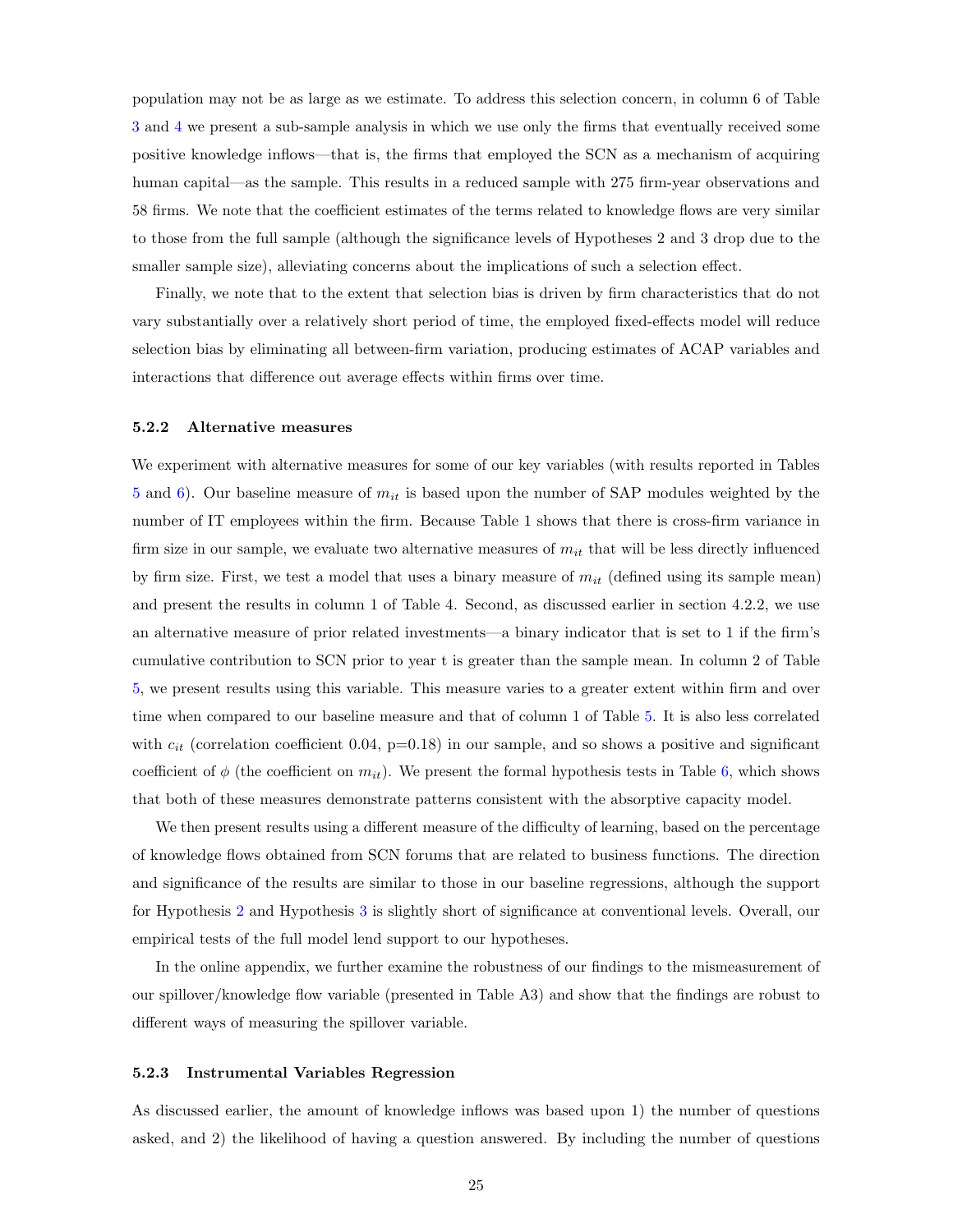|                                |                                    | Table 5: Alternative Measures           |                           |
|--------------------------------|------------------------------------|-----------------------------------------|---------------------------|
| Variables                      | (1)                                | (2)                                     | (3)                       |
|                                | Binary measure of                  | $m_{it}$ High human                     | $d_{it} =$ Log(percentage |
|                                | high $m_{it}$ based on             | capital based on forum<br>contributions | of business knowledge     |
|                                | enterprise software<br>investments |                                         | inflows)                  |
|                                |                                    |                                         |                           |
| $k_{it}$                       | $0.11199**$                        | $0.10528**$                             | $0.11336**$               |
|                                | (0.04397)                          | (0.04352)                               | (0.04442)                 |
| $c_{it}$                       | $0.01110**$                        | $0.00999*$                              | $0.01865**$               |
|                                | (0.00552)                          | (0.00591)                               | (0.00736)                 |
| $l_{it}$                       | $0.72815***$                       | $0.73125***$                            | $0.72790***$              |
|                                | (0.05890)                          | (0.05490)                               | (0.05899)                 |
| $m_{it}$                       | $-0.01731$                         | $0.06904**$                             | $-0.00066$                |
|                                | (0.02374)                          | (0.02876)                               | (0.00070)                 |
| $s_{it}$                       | $-0.01479*$                        | $-0.00170$                              | 0.00073                   |
|                                | (0.00784)                          | (0.00740)                               | (0.00889)                 |
| $s_{it}$ <sup>*</sup> $m_{it}$ | $0.03514***$                       | $0.01791**$                             | $0.00010*$                |
|                                | (0.00814)                          | (0.00881)                               | (0.00005)                 |
| $s_{it}$ <sup>*</sup> $d_{it}$ | $-0.00516***$                      | $-0.00371**$                            | $-0.00403$                |
|                                | (0.00163)                          | (0.00157)                               | (0.00259)                 |
| $s_{it} * d_{it} * m_{it}$     | $0.00520**$                        | $0.00456**$                             | 0.00002                   |
|                                | (0.00204)                          | (0.00218)                               | (0.00002)                 |
| Log(registered users)          | $-0.01287$                         | $-0.01349$                              | $-0.01361$                |
|                                | (0.01578)                          | (0.01536)                               | (0.01605)                 |
| Log( questions)                | $-0.01355$                         | $-0.01950$                              | $-0.01192$                |
|                                | (0.02046)                          | (0.02047)                               | (0.02066)                 |
| Log(learning by reading)       | 0.00116                            | 0.00150                                 | 0.00100                   |
|                                | (0.00414)                          | (0.00413)                               | (0.00416)                 |
| Constant                       | 1.65505***                         | $1.68490***$                            | $1.66617***$              |
|                                | (0.45959)                          | (0.44101)                               | (0.45918)                 |
|                                |                                    |                                         |                           |
| Year fixed effects             | Yes                                | Yes                                     | Yes                       |
| Observations                   | 1,240                              | 1,240                                   | 1,240                     |
| R-squared                      | 0.57951                            | 0.58277                                 | 0.57845                   |
| Number of firms                | 275                                | 275                                     | 275                       |

<span id="page-25-0"></span> $Table 5:$  Alternative M

Notes: Unless otherwise noted,  $k_{it} = \log(\text{non-IT capital})$ ,  $c_{it} = \log(\text{IT capital})$ ,  $l_{it} = \log(\text{non-IT labor})$ ,  $m_{it} =$ Log(prior related investment),  $s_{it} =$  Log(knowledge flows),  $d_{it} =$  Log(difficulty of learning). The dependent variable is the natural logarithm of value added. All models use firm-level fixed effects and year dummies. Robust standard errors (clustered by firm) are in parentheses. All R-square values are "within" estimates that do not include the explanatory power of the fixed effects. \*\*\*  $p < 0.01,$  \*\*  $p < 0.05,$  \*  $p < 0.1.$ 

<span id="page-25-1"></span>

| Table 6: Hypotheses Testing                                 |               |               |               |  |  |  |  |
|-------------------------------------------------------------|---------------|---------------|---------------|--|--|--|--|
| Hypothesis                                                  | (1)           | (2)           | (3)           |  |  |  |  |
| H1: $(\gamma_1' + \gamma_3' d_{it}0)$ with $d_{it}$ at mean | 0.03450       | 0.01679       | 0.00009       |  |  |  |  |
|                                                             | $(p = 0.000)$ | $(p = 0.008)$ | $(p = 0.051)$ |  |  |  |  |
| H2: $(\gamma'_2 + \gamma'_3 m_{it}0)$ with $m_{it}$ at mean | $-0.00294$    | $-0.00337$    | $-0.00247$    |  |  |  |  |
|                                                             | $(p = 0.007)$ | $(p = 0.021)$ | $(p = 0.171)$ |  |  |  |  |
| H3: $\gamma'_3 > 0$                                         | 0.00520       | 0.00456       | 0.00002       |  |  |  |  |
|                                                             | $(p = 0.011)$ | $(p = 0.037)$ | $(p = 0.211)$ |  |  |  |  |

Note: p-values are based on 2-tail tests of the null hypothesis that the linear combination of the parameters is zero against the null that is different than zero.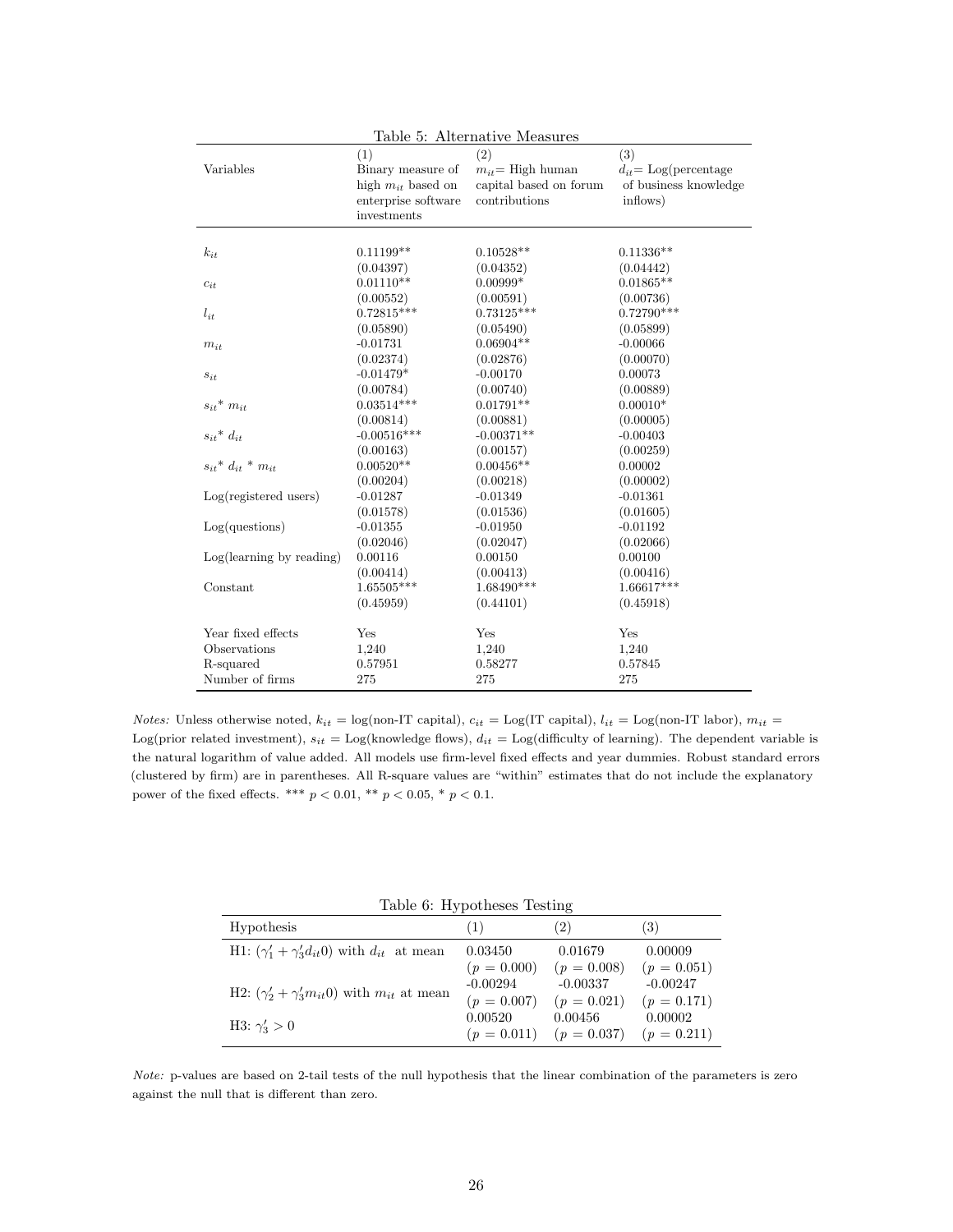in our regressions we control for omitted factors that could be correlated with both the propensity to ask questions and productivity. However, it remains possible that our estimates of knowledge inflows are biased due to omitted factors that influence the likelihood of responses and are correlated with productivity. For example, workers with greater IT skills may have a better reputation in the community and may be better able to articulate their questions, leading to a higher likelihood that their questions will be answered.

We construct two instrumental variables for knowledge flows to address the latter concern. The first instrument  $(IV1)$  uses characteristics of the forums in which the firm participates. Some forums will have a systematically higher or lower probability of answering a given question. For each question asked by the focal firm, we compute the predicted amount of knowledge inflows based on regressions in which the predictors capture forum-wide characteristics. These characteristics include forum fixed effects and year fixed effects, and also include for each focal forum-year the number of questions posted, the number of users, the average number of replies per question, the average number of views, and the average solution rate. All these forum-year variables exclude the focal question. We then sum these predicted values across all the questions asked by the firm in the year and use this as an instrument for knowledge inflows.

The second instrumental variable  $(IV2)$  takes advantage of exogenous events that drew greater attention to questions raised in some forum-years than those in others. Every year SAP hosts its largest global business technology event—a conference called Sapphire Now—for its users and partners, offering three full days of networking, strategy, discussions, and education on the latest breakthrough solutions from SAP. In addition to Sapphire Now, SAP also hosts an annual technology education event, SAP TechEd, which offers technical lectures, hands-on workshops, networking opportunities and SAP executive keynotes covering topics related to the latest developments in SAP products and services. For these two annual events, we collected information related to the most important technical topics (e.g., some key topics in recent years include in-memory computing, big data and real-time analytics, and cloud management) from the conferences' archival websites. We compiled the conference theme topics from product roadmaps, announcements, keynote speeches, lectures and workshops at the conferences. We then map these topics at the conferences to the topic forums on SCN.

The instrumental variable is constructed by counting the number of questions raised by the focal firm-year in forums associated with key conference themes in the same year. Questions raised in topic forums that are associated with the key themes at the conferences are more likely to be answered due to the exogenous shift in attention from the community. This could happen via a number of mechanisms: for example, to accelerate the adoption of product or service offerings it promotes at the conferences, SAP may systematically allocate more resources to the technical support of these technologies, some of which would manifest in SCN forums. In addition, conference attendees may socialize with employees from other firms at networking events and workshops, and therefore strengthen their personal bonds, increasing the likelihood that the questions they raise on conference-related SCN forums will get answered.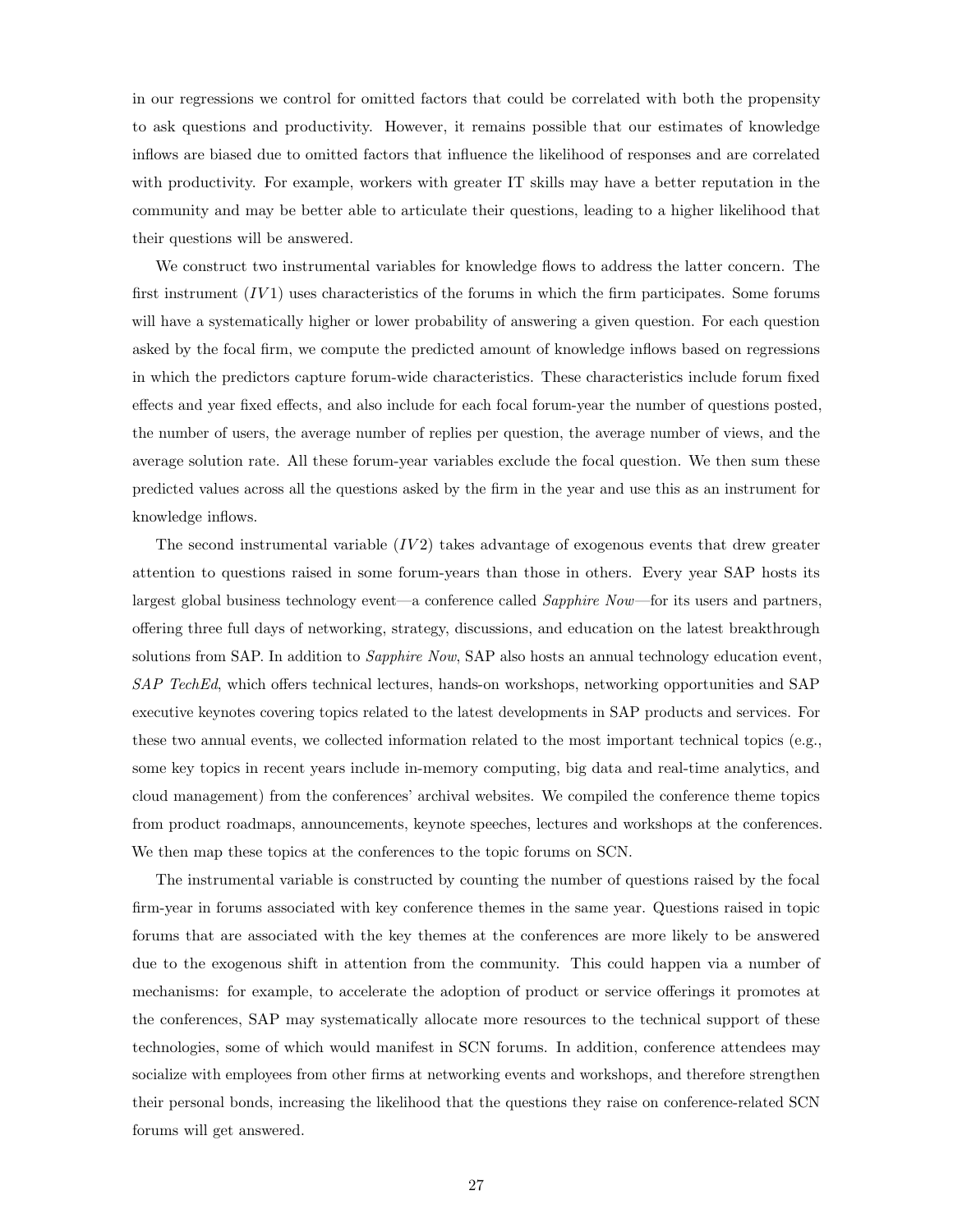Because our regression specification in equation (6) involves interaction terms in which knowledge flows is a component, we need to instrument for these interactions as well since they may also be endogenous. Therefore, in addition to the two instrumental variables  $IV1$  and  $IV2$ , we further add the interactions between the two IVs and variables associated with absorptive capacity. In other words, in the IV regression we have four endogenous variables:  $s_{it}$ ,  $m_{it} s_{it}$ ,  $d_{it} s_{it}$ , and  $m_{it} d_{it} s_{it}$ , and we use eight instrumental variables for them:  $IV1_{it}$ , $m_{it}IV1_{it}$ , $d_{it}IV1_{it}$ ,  $m_{it}d_{it}IV1_{it}$ ,  $IV2_{it}$ ,  $m_{it}IV2_{it}$ ,  $d_{it}IV2_{it}$ , and  $m_{it}d_{it}IV2_{it}.$ 

We report the results of the 2SLS model, together with a summary of first-stage regressions in column 1 of Table [7.](#page-28-0) For all four endogenous variables, the Angrist-Pischke first stage F-tests of exclusion restrictions reject the null, suggesting that the instruments are not weak. The Stock-Yogo critical values further confirm the validity of the instruments (in all cases the Cragg-Donald Wald F statistics are greater than the critical values, and they are also greater than the rule-of-thumb value of  $10$ ).<sup>[18](#page-27-0)</sup> In addition, in the over-identification test, the Hansen J statistic has a value of 7.39, which cannot reject the null that the set of instruments are valid.

We observe that in column 1 the coefficient estimates of  $m_{it} s_{it}$ ,  $d_{it} s_{it}$ , and  $m_{it} d_{it} s_{it}$  as shown in the second-stage IV regression are very similar and in the same direction as those obtained from our baseline regression in column 5 of Table [3](#page-18-0) (0.00013 vs. 0.00015, -0.00318 vs. -0.00404, and 0.00002 vs. 0.00002, respectively). This is confirmed by a Hausman test comparing the baseline model and the IV regression, which cannot reject the null that the difference in the coefficient estimates is not systematic  $(\chi^2(12) = 0.88, p > 0.10)$ . We further present the formal hypothesis tests based on the IV regression results in Table [8.](#page-28-1) Again, the values of the test statistics for Hypotheses 1-3 are very similar in their magnitude to those based on our baseline regression in column 5 of Table [4](#page-20-0) (0.00013) vs. 0.00014, -0.00126 vs. -0.00233, and 0.00002 vs. 0.00002 for Hypotheses [1,](#page-6-1) [2,](#page-7-1) and [3,](#page-8-0) respectively), although the significance levels drop due to the inflation in the estimated values of standard errors, which is not uncommon when instrumenting for multiple endogenous interaction terms. We extend our baseline IV analysis in two ways. First, we re-estimate our baseline IV model when replacing the continuous  $m_{it}$  with its binary counterpart (with the uninstrumented model as in column 1 of Table [5\)](#page-25-0). In this model the increase in the estimated values of the standard errors is not as severe, and all three hypotheses are supported at the conventional significance levels ( $p < 0.01$ ,  $p < 0.1$ , and  $p < 0.01$ , respectively), as we show in column 2 of Table [8.](#page-28-1)

Second, we have conducted a system GMM (generalized method of moments) estimation that incorporates the estimation approach attributed to Arellano and Bond [\(1991\)](#page-32-9) and Blundell and Bond [\(1998\)](#page-33-16). Our approach follows the methodological suggestions provided by Roodman [\(2009\)](#page-36-13), using the xtabond2 GMM estimator in Stata. In particular, the dynamic panel estimator includes one lag of the dependent variable, which, together with knowledge inflows and its interactions with the ACAP terms (i.e.,  $s_{it}$ ,  $m_{it}s_{it}$ ,  $d_{it}s_{it}$ , and  $m_{it}d_{it}s_{it}$ ), is treated as endogenous. We use deeper lags of the dependent variable and lags of the endogenous variables as GMM-style instruments. In addition, we

<span id="page-27-0"></span><sup>18</sup>Stock-Yogo critical values are not reported due to space constraints; they are available from the authors upon request.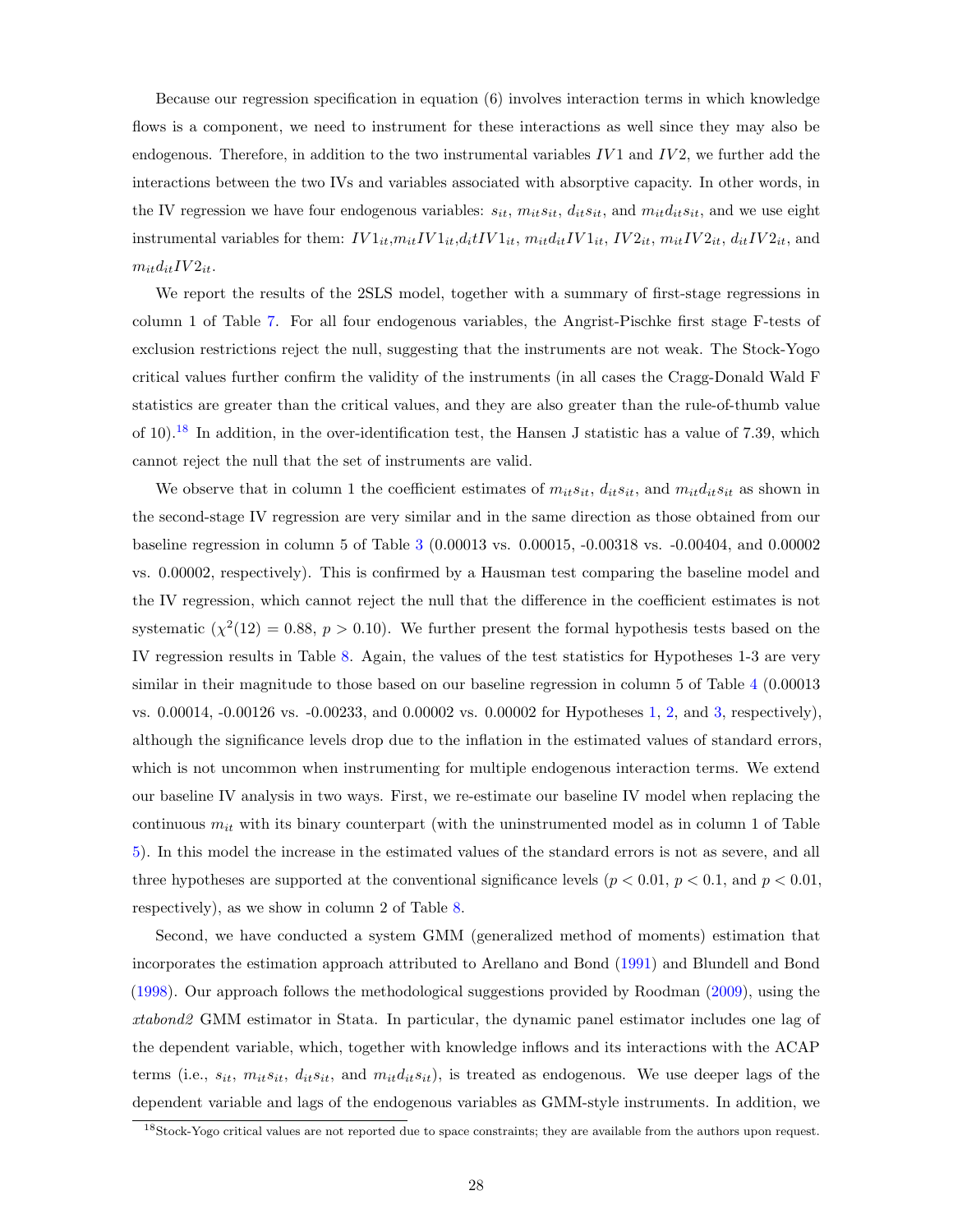| Corresponding uninstrumented model                | (1)<br>Column 5 of table $3$ | (2)<br>Column 1 of table $5\,$                         | (3)<br>Column 5 of table $3$ |
|---------------------------------------------------|------------------------------|--------------------------------------------------------|------------------------------|
|                                                   |                              |                                                        |                              |
| Variables                                         | $2nd$ stage of 2SLS          | $2nd$ stage of $2SLS$<br>Binary measure of<br>high mit | System GMM                   |
|                                                   |                              |                                                        |                              |
| $k_{it}$                                          | $0.11365***$                 | $0.11196***$                                           | $-0.0493*$                   |
|                                                   | (0.03723)                    | (0.03702)                                              | (0.0266)                     |
| $c_{it}$                                          | $0.01914***$                 | $0.01153**$                                            | $-0.0127$                    |
|                                                   | (0.00652)                    | (0.00490)                                              | (0.0093)                     |
| $l_{it}$                                          | $0.72839***$                 | $0.72842***$                                           | $-0.0747$                    |
|                                                   | (0.04992)                    | (0.05011)                                              | (0.0539)                     |
| $m_{it}$                                          | $-0.00065$                   | $-0.01703$                                             | $-0.0002$                    |
|                                                   | (0.00059)                    | (0.02090)                                              | (0.0004)                     |
| $s_{it}$                                          | 0.00445                      | $-0.01050$                                             | $-0.0450*$                   |
|                                                   | (0.01758)                    | (0.01111)                                              | (0.0232)                     |
| $s_{it}$ * $m_{it}$                               | 0.00013                      | $0.03618***$                                           | $0.0003**$                   |
|                                                   | (0.00009)                    | (0.01126)                                              | (0.0002)                     |
| $s_{it}$ <sup>*</sup> $d_{it}$                    | $-0.00318$                   | $-0.00496***$                                          | $-0.0115**$                  |
|                                                   | (0.00326)                    | (0.00182)                                              | (0.0047)                     |
| $s_{it}$ <sup>*</sup> $d_{it}$ <sup>*</sup> $mit$ | 0.00002                      | $0.00667***$                                           | $0.0001**$                   |
|                                                   | (0.00002)                    | (0.00253)                                              | (0.0000)                     |
| $Log(registered$ users)                           | $-0.00972$                   | $-0.01104$                                             | 0.0161                       |
|                                                   | (0.01475)                    | (0.01449)                                              | (0.0476)                     |
| Log( questions)                                   | $-0.02299$                   | $-0.01567$                                             | 0.0045                       |
|                                                   | (0.02269)                    | (0.02111)                                              | (0.0445)                     |
| Log(learning by reading)                          | 0.00201                      | 0.00124                                                | $-0.0039$                    |
|                                                   | (0.00397)                    | (0.00386)                                              | (0.0121)                     |
| Lag of $log(added value)$                         |                              |                                                        | $1.1433***$                  |
|                                                   |                              |                                                        | (0.0815)                     |
| Constant                                          |                              |                                                        | $-0.0861$                    |
|                                                   |                              |                                                        | (0.0880)                     |
| Year fixed effects                                | Yes                          | Yes                                                    | Yes                          |
| Observations                                      | 1,227                        | 1,227                                                  | 974                          |
| Number of firms                                   | 262                          | 262                                                    | 266                          |
| Cragg Donald Wald F-stat                          | 39.294                       | 45.682                                                 |                              |
| Hansen J stat                                     | 4.991 (p.10)                 | 4.781 $(p.10)$                                         |                              |
| R-squared                                         | 0.57786                      | 0.57925                                                |                              |
| Autocorrelation test, order 1                     |                              |                                                        | $z = -3.46$ (p=0.001)        |
| Autocorrelation test, order 2                     |                              |                                                        | $z = -0.98$ (p=0.329)        |

<span id="page-28-0"></span>Table 7: Instrumenting for Knowledge Inflows

Notes: Unless otherwise noted,  $k_{it} = \log(\text{non-IT capital})$ ,  $c_{it} = \text{Log(IT capital)}$ ,  $l_{it} = \text{Log}(\text{non-IT labor})$ ,  $m_{it} =$ Log(prior related investment),  $s_{it} =$  Log(knowledge flows),  $d_{it} =$  Log(difficulty of learning). The dependent variable is the natural logarithm of value added. All models use firm-level fixed effects and year dummies. Robust standard errors (clustered by firm) are in parentheses. All R-square values are "within" estimates that do not include the explanatory power of the fixed effects. 13 observations were dropped in the IV regressions (columns 1 and 2) due to singletons. \*\*\*  $p < 0.01,\, ^{\ast\ast}$   $p < 0.05,\, ^{\ast}$   $p < 0.1.$ 

<span id="page-28-1"></span>Table 8: Hypotheses Testing

|                                                             | . .           |               |               |
|-------------------------------------------------------------|---------------|---------------|---------------|
| Hypothesis                                                  | (1)           | (2)           | (3)           |
| H1: $(\gamma_1' + \gamma_3' d_{it}0)$ with $d_{it}$ at mean | 0.00013       | 0.03535       | 0.00032       |
|                                                             | $(p = 0.140)$ | $(p = 0.001)$ | $(p = 0.048)$ |
| H2: $(\gamma'_2 + \gamma'_3 m_{it}0)$ with $m_{it}$ at mean | $-0.00126$    | $-0.00212$    | $-0.00544$    |
|                                                             | $(p = 0.549)$ | $(p = 0.092)$ | $(p = 0.045)$ |
| H3: $\gamma'_3 > 0$                                         | 0.00002       | 0.00667       | 0.00007       |
|                                                             | $(p = 0.163)$ | $(p = 0.008)$ | $(p = 0.041)$ |

Note: p-values are based on 2-tail tests of the null hypothesis that the linear combination of the parameters is zero against the null that is different than zero.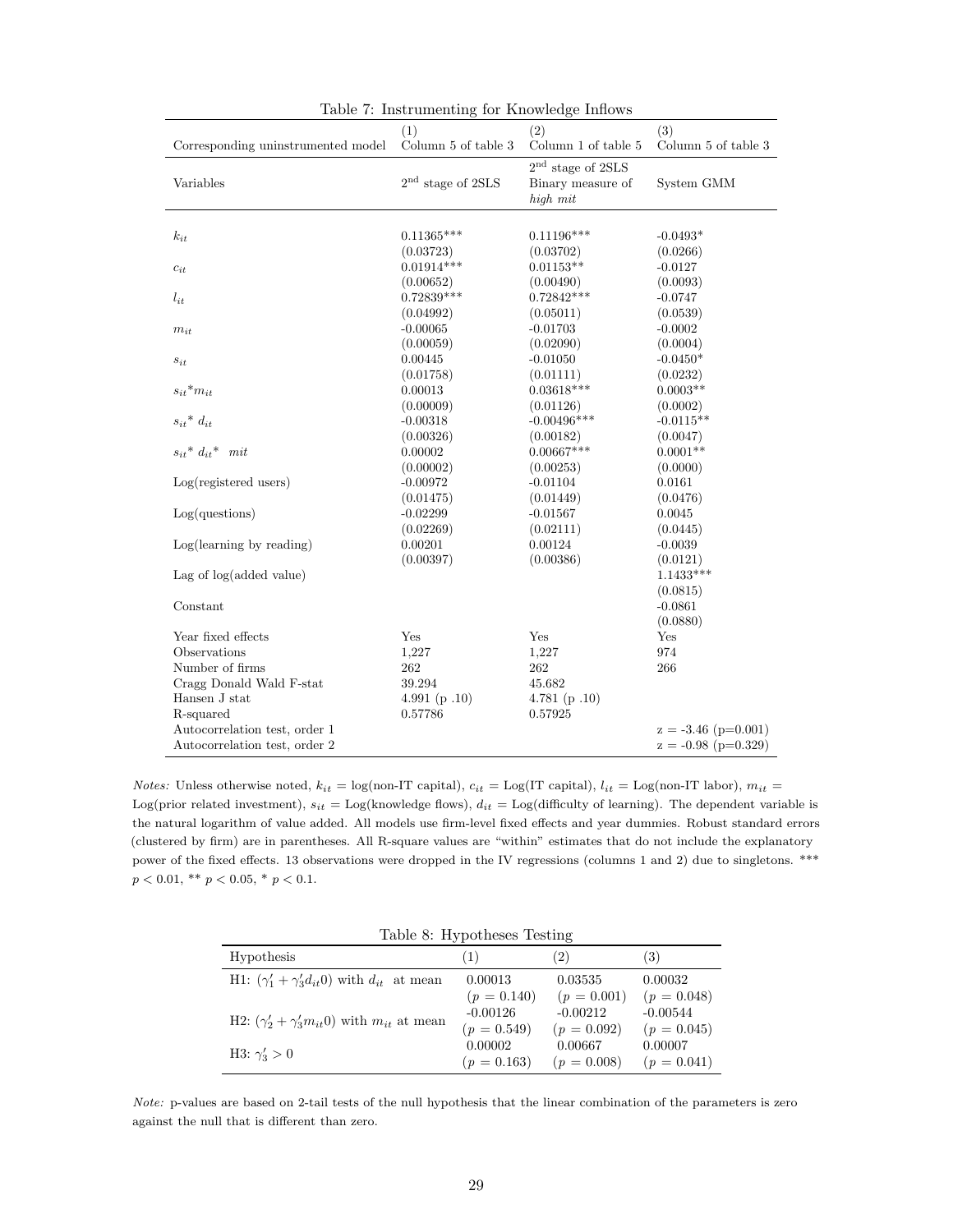include  $IV1_{it},m_{it}IV1_{it},d_{it}IV1_{it}, m_{it}d_{it}IV1_{it}, IV2_{it}, m_{it}IV2_{it}, d_{it}IV2_{it},$  and  $m_{it}d_{it}IV2_{it}$  as standard, IV-style instruments in the levels equation. We present the estimation results in column 3 of Table [7](#page-28-0) and, in keeping with presentation of these models, present the autocorrelation tests of order 1 and 2. We note that these latter statistics are consistent with acceptable values in these GMM models – rejecting the null of no autocorrelation of order 1 but finding no evidence of autocorrelation of order 2 (for example, see Roodman [\(2009\)](#page-36-13) and Nagle [\(2019\)](#page-36-7)). The results are qualitatively consistent with our benchmark results, and the two-tailed tests provide strong statistical significance ( $p < 0.05$  for all three Hypotheses).

# 6 Conclusions

This paper shows that the productivity effects of knowledge flows related to the implementation and use of enterprise software are critically moderated by a firm's prior IT investments, the nature of external IT knowledge flows, and their interaction. In this way, our findings extend implications of ACAP theory from the R&D literature to a new setting. We also provide boundary conditions for when prior results applying ACAP to business process innovation in the IS setting will not hold.

We adopt a novel measurement strategy that allows us to examine activity in an online discussion forum, a channel increasingly used by firms to augment the human capital necessary to deploy IT systems. By combining a novel data source with an established theoretical framework, we show that the effect of external knowledge flows is stronger for firms with prior investments in enterprise software and lower when external IT knowledge is difficult to learn, such as for knowledge originating from relatively newer and emerging discussion forums. However, it is precisely in these environments that prior investments in enterprise software have their most significant impact on facilitating the absorption of knowledge and thus increasing a firm's productivity.

We contribute to the existing literature on IT spillovers by fully applying the essence of the ACAP theory to the context of enterprise software. We show that on the one hand, IT spillovers related to enterprise software are not "free" and only firms with significant prior ERP investments can benefit from them. On the other hand, failure to consider the dual effects of enterprise IT investments will lead to underestimation of their true returns. While prior IS literature has recognized the importance of a firm's ACAP as a key capability moderating knowledge transfer and productivity, it has mainly focused on the path-dependent component of ACAP—the stock of prior IT knowledge as a function of prior IT investments (Roberts et al., [2012\)](#page-36-2). We contribute to the IS literature by focusing on an aspect of ACAP theory that has been neglected in the past—features of knowledge that affect the difficulty of learning. Given the differences in the manner in which knowledge is absorbed between the R&D and IS settings, it is unclear ex ante whether prior results from the R&D literature would hold, and prior literature was unable to inform this gap in the literature because of the challenges in measuring the nature of knowledge in the IS setting. Our measurement strategy on knowledge flows allows us an unusual opportunity to measure the interrelated effects of knowledge spillovers, prior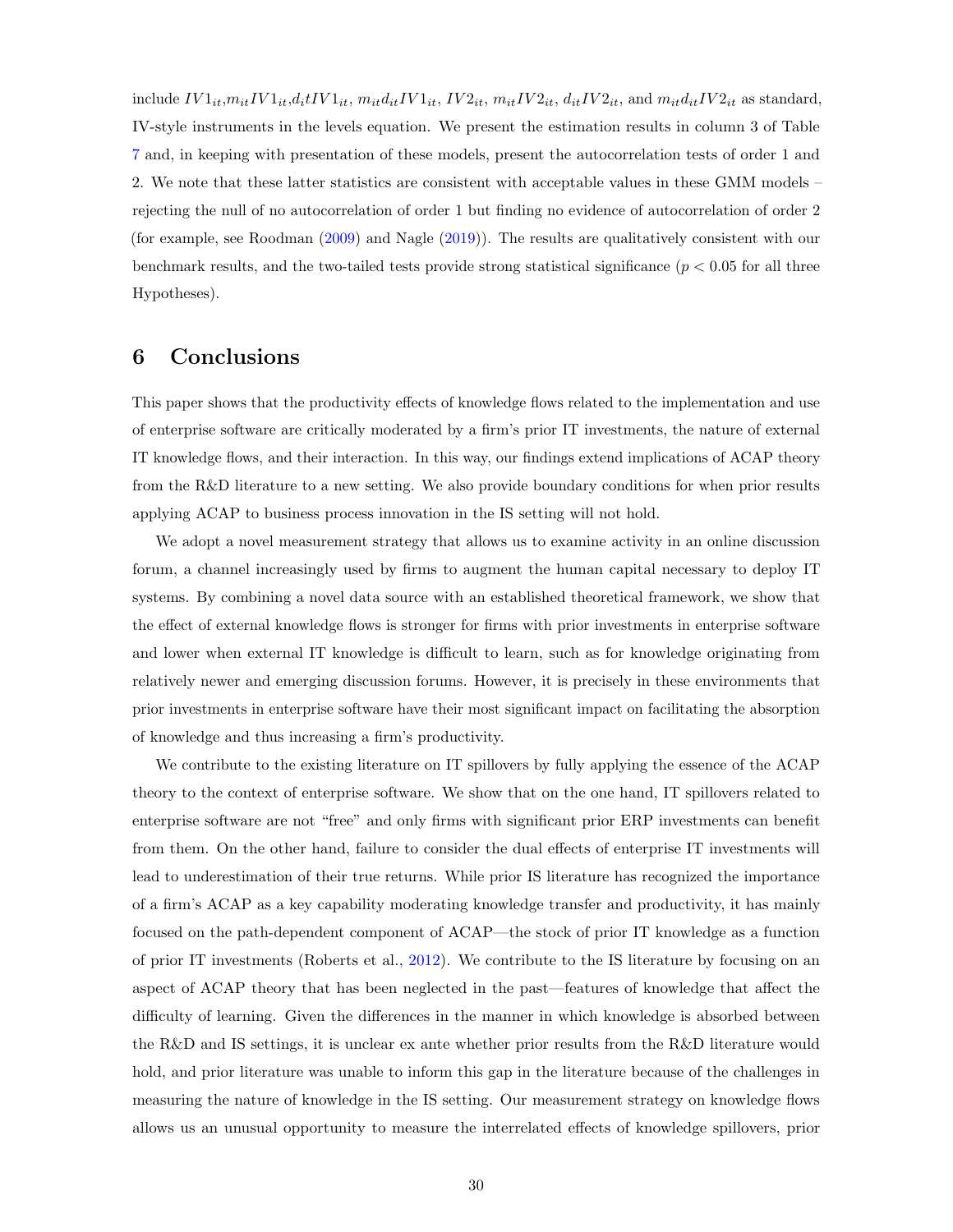related investments, and the type of knowledge.

Our results have several managerial implications. First, firms that fail to account for the indirect effects of their IT investments will likely underestimate their productivity implications. For example, the shift away from on-premises computing to cloud computing creates broader implications for firms. Historically, investments in applications software were accompanied by investments in how to deploy the systems. That is, firms deploying enterprise software were required to make complementary investments in business process innovation. As firms increasingly deploy service-based application software that may require smaller investments to deploy, this may influence their ability to respond to new enterprise IT-based opportunities in the future. This shares some similarities with earlier concerns about whether "offshoring" software development would lead to a hollowing out of the labor force in the United States (e.g., Levy & Murnane, [2005\)](#page-35-13).

Further, the circumstances that we identify where prior investments are most valuable—for knowledge related to new applications—are precisely those in which firms are most likely to seek external knowledge because of a lack of codified best practices. That is, our results highlight how firms without prior related knowledge are likely to struggle in deploying frontier applications.

Our results also inform understanding of how firms interact with and gain value from an increasingly important source of knowledge, online communities. In particular, they provide insights on why firms participate in online communities such as SCN. Some studies argue that workers contribute to open source projects to develop their skills (e.g., Lakhani & von Hippel, [2003;](#page-35-3) Lakhani & Wolf, [2005\)](#page-35-14), and more recent work contends that firms provide incentives for workers to contribute to such projects to accumulate the human capital there (Mehra et al., [2011\)](#page-35-9). Consistent with the work of Nagle [\(2018\)](#page-36-9), our results suggest the existence of benefits of participation not only through inflows but also through contributions, because making contributions results in the accumulation of related IT knowledge, which in turn increases absorptive capacity.

Although our research contributes to the literature on IT spillovers, it is noteworthy that the process by which spillovers are generated in our context differs significantly. In contrast to earlier work on IT spillovers (e.g., Cheng & Nault, [2007,](#page-33-8) [2012;](#page-34-3) Tambe & Hitt, [2014a,](#page-36-0) [2014b\)](#page-36-8) and the traditional R&D literature on absorptive capacity (e.g., Cohen & Levinthal, [1989,](#page-34-0) [1990\)](#page-34-1), knowledge flows in our setting are not externalities arising from investments in product or business process innovation from firms in the same industry, supply chain, or network. Instead, they arise from deliberate decisions by employees of firms to ask and answer questions and, in that way, bear some similarity to the nature of knowledge flows arising from the transactional relationship between an IT services provider and its clients (Chang & Gurbaxani, [2012a,](#page-33-7) [2012b\)](#page-33-5). Given that the nature of the knowledge transferred is likely already customized to the firm's needs to some degree, the continued importance of absorptive capacity is striking.

Our research approach offers a new means of measuring the content of flows of knowledge between firms. As noted elsewhere, these have been difficult to measure in the past. It is useful, however, to characterize the differences between our approach and prior papers that have used the ACAP framework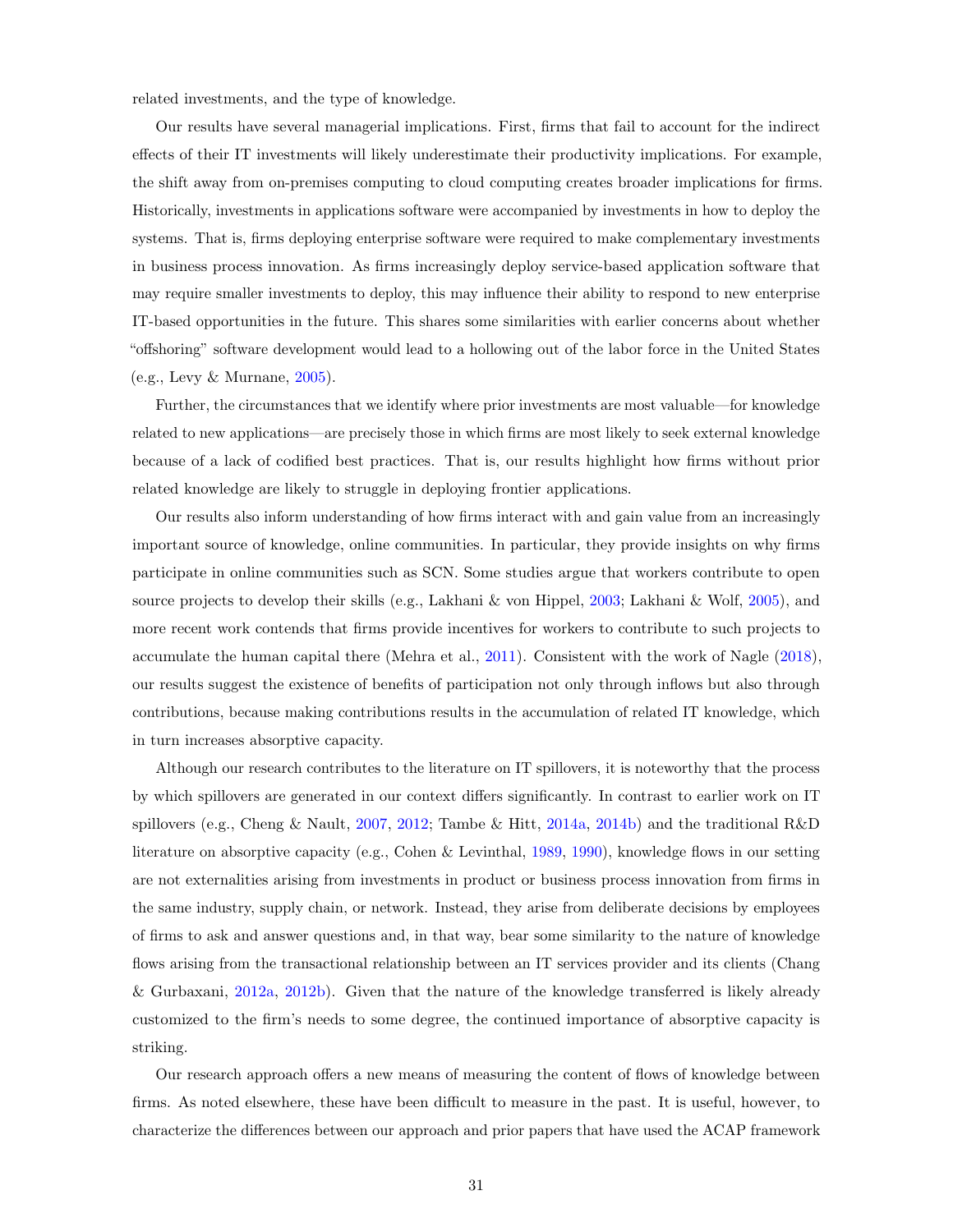in the IS literature, explicating the advantages and disadvantages of each. Prior work has primarily used surveys to measure constructs in the ACAP model (Roberts et al., [2012\)](#page-36-2). For example, some researchers have used surveys to measure ACAP as an asset (Ko et al., [2005;](#page-35-0) Xu & Ma, [2008\)](#page-37-4) or as a capability (Armstrong & Sambamurthy, [1999;](#page-32-10) Pavlou & El Sawy, [2006\)](#page-36-14), emphasizing the role of human capital of the firm in facilitating the absorption of external knowledge. One challenge faced by many of these papers is that they are often costly to implement and suffer from non-response or recall biases. In contrast, while we have unusually direct measures of knowledge flows and its characteristics, we capture heterogeneity in the ability of firms to absorb new knowledge indirectly through prior related investments (for another recent paper that uses this approach, see Trantopoulos et al. [\(2017\)](#page-36-15)). We further note that in contrast to prior work which seems to measure heterogeneity in knowledge absorption in general, our approach focuses on knowledge flows and its absorption within a specific online community related to the use of enterprise software. However, as we noted elsewhere, such forums are becoming an increasingly important way of transferring knowledge across IT workers (Boudreau & Lakhani, [2009;](#page-33-17) Howe, [2008\)](#page-35-15).

Our work also contributes to prior research on the interrelationships between IT investment, business process innovation, and productivity.[19](#page-31-0) The literature on business process innovation has been hampered by a number of challenges, namely, the difficulty of measuring the inputs and outputs of the innovation process. Although measurement of innovation is always problematic (Cohen, [2010;](#page-34-16) Mortensen & Bloch, [2005\)](#page-36-16), measurement of business process innovation is particularly difficult because it leaves behind no tangible "footprints" such as patents in the R&D literature. Our work provides further insights on the role of external knowledge flows in augmenting internal human capital through a unique measurement strategy that uses online behavior to capture inputs into business process innovation that could not previously be measured directly. While we acknowledge that our measures may not capture all such human capital accumulation, they are in the spirit of the literature on business process innovation that uses proxies for hard-to-measure inputs and outputs and acknowledges that output elasticities may capture variance related to some kinds of unmeasured activity (e.g., Anderson et al., [2003;](#page-32-11) Bresnahan et al., [2002\)](#page-33-2). In particular, we wait for and encourage further work that may find alternative strategies of measuring the key inputs into the ACAP model.

Like any study seeking to measure the productivity implications of IT investments, business process innovation, and human capital acquisition, our study has some limitations. One advantage of our study over prior work is our ability to measure knowledge flows using archival data. However, as noted elsewhere, our estimation strategy and robustness are shaped by the unique data-generating process of knowledge acquisition in our setting, which involves endogenous choices to raise and answer questions. Further, as in other studies, we must be cognizant of whether organizational investments such as external knowledge acquisition are correlated with other unobserved variables. To address these concerns, we examined the robustness of our results to a range of alternative strategies. Although our

<span id="page-31-0"></span><sup>19</sup>See, for example, Bartel et al. [\(2007\)](#page-33-4), Bresnahan et al. [\(2002\)](#page-33-2), Bresnahan and Greenstein [\(1996\)](#page-33-3), Davenport [\(2000\)](#page-34-9), and Ichniowski and Shaw [\(2003\)](#page-35-16).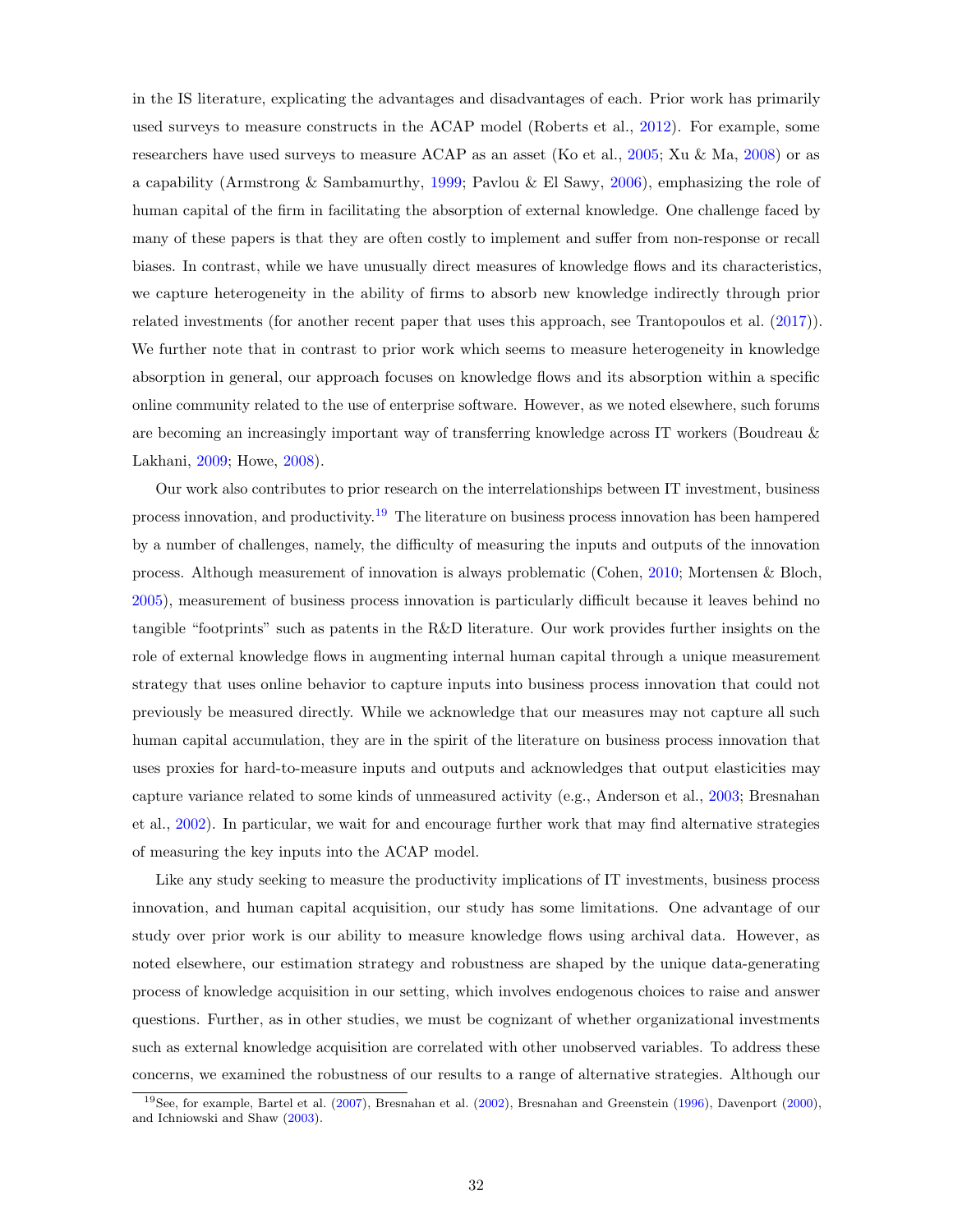results are robust to these efforts, we leave it to future work to study the robustness of our results to other contexts.

Our research highlights opportunities for new research. For example, one interesting possibility is investigating, at a more disaggregated level, how related human capital investments influence the benefits that accrue to individual workers from participation in related communities (Huang & Zhang, [2016\)](#page-35-17). This could be accomplished by tying community activity to databases of worker skills, using data from sites such as LinkedIn. We hope our research spurs additional work in these important areas.

# References

- <span id="page-32-8"></span>Aiken, L. S., West, S. G., & Reno, R. R. (1991). Multiple regression: Testing and interpreting interactions. Sage Publications.
- <span id="page-32-2"></span>Alcácer, J., & Chung, W. (2007). Location strategies and knowledge spillovers. Management Science, 53 (5), 760–776.
- <span id="page-32-11"></span>Anderson, M. C., Banker, R. D., & Ravindran, S. (2003). The new productivity paradox. Communications of the ACM,  $46(3)$ , 91-94.
- <span id="page-32-6"></span>Aral, S., Brynjolfsson, E., & Wu, L. (2012). Three-way complementarities: Performance pay, human resource analytics, and information technology. Management Science, 58 (5), 913–931.
- <span id="page-32-0"></span>Aral, S., & Weill, P. (2007). IT assets, organizational capabilities, and firm performance: How resource allocations and organizational differences explain performance variation. Organization Science, 18 (5), 763–780.
- <span id="page-32-9"></span>Arellano, M., & Bond, S. (1991). Some tests of specification for panel data: Monte Carlo evidence and an application to employment equations. The Review of Economic Studies,  $58(2)$ ,  $277-297$ .
- <span id="page-32-10"></span>Armstrong, C. P., & Sambamurthy, V. (1999). Information technology assimilation in firms: The influence of senior leadership and it infrastructures. Information Systems Research,  $10(4)$ , 304–327.
- <span id="page-32-3"></span>Attewell, P. (1992). Technology diffusion and organizational learning: The case of business computing. Organization Science,  $3(1)$ , 1–19.
- <span id="page-32-5"></span>Aubert, B. A., Bourdeau, S., & Walker, B. (2012). Successfully navigating the turbulent skies of a large-scale ERP implementation. International Journal of Case Studies in Management,  $10(1)$ .
- <span id="page-32-4"></span>Audretsch, D. B., & Feldman, M. P. (1996). Innovative clusters and the industry life cycle. Review of Industrial Organization, 11 (2), 253–273.
- <span id="page-32-1"></span>Ba, S., & Nault, B. R. (2017). Emergent themes in the interface between economics of information systems and management of technology. Production and Operations Management, 26(4), 652– 666.
- <span id="page-32-7"></span>Balli, H. O., & Sørensen, B. E. (2013). Interaction effects in econometrics. Empirical Economics, 45 (1), 583–603.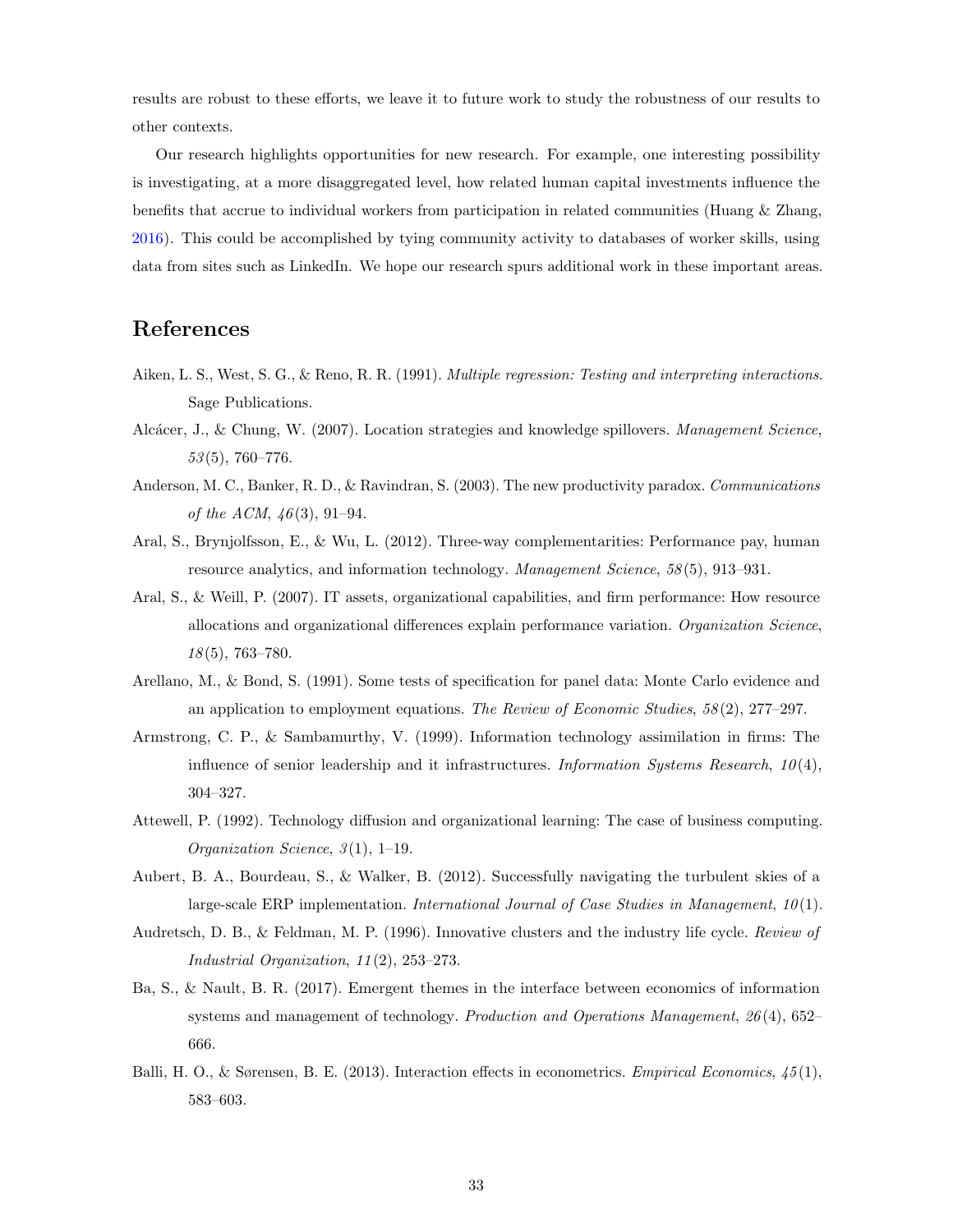- <span id="page-33-4"></span>Bartel, A., Ichniowski, C., & Shaw, K. (2007). How does information technology affect productivity? Plant-level comparisons of product innovation, process improvement, and worker skills. The Quarterly Journal of Economics, 122 (4), 1721–1758.
- <span id="page-33-10"></span>Becker, G. S. (2008). Human capital. In D. R. Henderson (Ed.), The concise encyclopedia of economics (pp. 248–251). Liberty Fund.
- <span id="page-33-11"></span>Benkard, C. L. (2000). Learning and forgetting: The dynamics of aircraft production. The American Economic Review, 90 (4), 1034–1054.
- <span id="page-33-1"></span>Bloom, N., Sadun, R., & Van Reenen, J. (2012). Americans do IT better: US multinationals and the productivity miracle. The American Economic Review, 102 (1), 167–201.
- <span id="page-33-16"></span>Blundell, R., & Bond, S. (1998). Initial conditions and moment restrictions in dynamic panel data models. Journal of Econometrics,  $87(1)$ , 115-143.
- <span id="page-33-17"></span>Boudreau, K., & Lakhani, K. R. (2009). How to manage outside innovation: Building communities or markets of external innovators? MIT Sloan Management Review, 50(5), 69-76.
- <span id="page-33-2"></span>Bresnahan, T. F., Brynjolfsson, E., & Hitt, L. M. (2002). Information technology, workplace organization, and the demand for skilled labor: Firm-level evidence. Quarterly Journal of Economics,  $117(1)$ , 339–376.
- <span id="page-33-3"></span>Bresnahan, T. F., & Greenstein, S. (1996). Technical progress and co-invention in computing and in the uses of computers. Brookings Papers on Economic Activity. Microeconomics, 1996, 1–83.
- <span id="page-33-15"></span>Brynjolfsson, E., Fitoussi, D., & Hitt, L. M. (2005). The information technology iceberg. MIT Center for Digital Business Working Paper.
- <span id="page-33-14"></span>Brynjolfsson, E., & Hitt, L. M. (1995). Information technology as a factor of production: The role of differences among firms. Economics of Innovation and New Technology,  $3(3\&4)$ , 183–200.
- <span id="page-33-12"></span>Brynjolfsson, E., & Hitt, L. M. (1996). Paradox lost? Firm-level evidence on the returns to information systems spending. Management Science, 42 (4), 541–558.
- <span id="page-33-0"></span>Brynjolfsson, E., & Hitt, L. M. (2003). Computing productivity: Firm-level evidence. The Review of Economics and Statistics, 85 (4), 793–808.
- <span id="page-33-13"></span>Brynjolfsson, E., Hitt, L. M., & Yang, S. (2002). Intangible assets: Computers and organizational capital. Brookings Papers on Economic Activity, 2002 (1), 137–181.
- <span id="page-33-9"></span>Brynjolfsson, E., & Milgrom, P. (2012). Complementarity in organizations. In R. Gibbons & J. Roberts (Eds.), The handbook of organizational economics. Princeton University Press.
- <span id="page-33-6"></span>Caselli, F., & Coleman, W. J. (2001). Cross-country technology diffusion: The case of computers. American Economic Review, 91 (2), 328–335.
- <span id="page-33-7"></span>Chang, Y. B., & Gurbaxani, V. (2012a). The impact of IT-related spillovers on long-run productivity: An empirical analysis. Information Systems Research, 23 (3-part-2), 868–886.
- <span id="page-33-5"></span>Chang, Y. B., & Gurbaxani, V. (2012b). Information technology outsourcing, knowledge transfer, and firm productivity: An empirical analysis. MIS Quarterly, 36 (4), 1043–1063.
- <span id="page-33-8"></span>Cheng, Z., & Nault, B. R. (2007). Industry level supplier-driven it spillovers. Management Science, 53 (8), 1199–1216.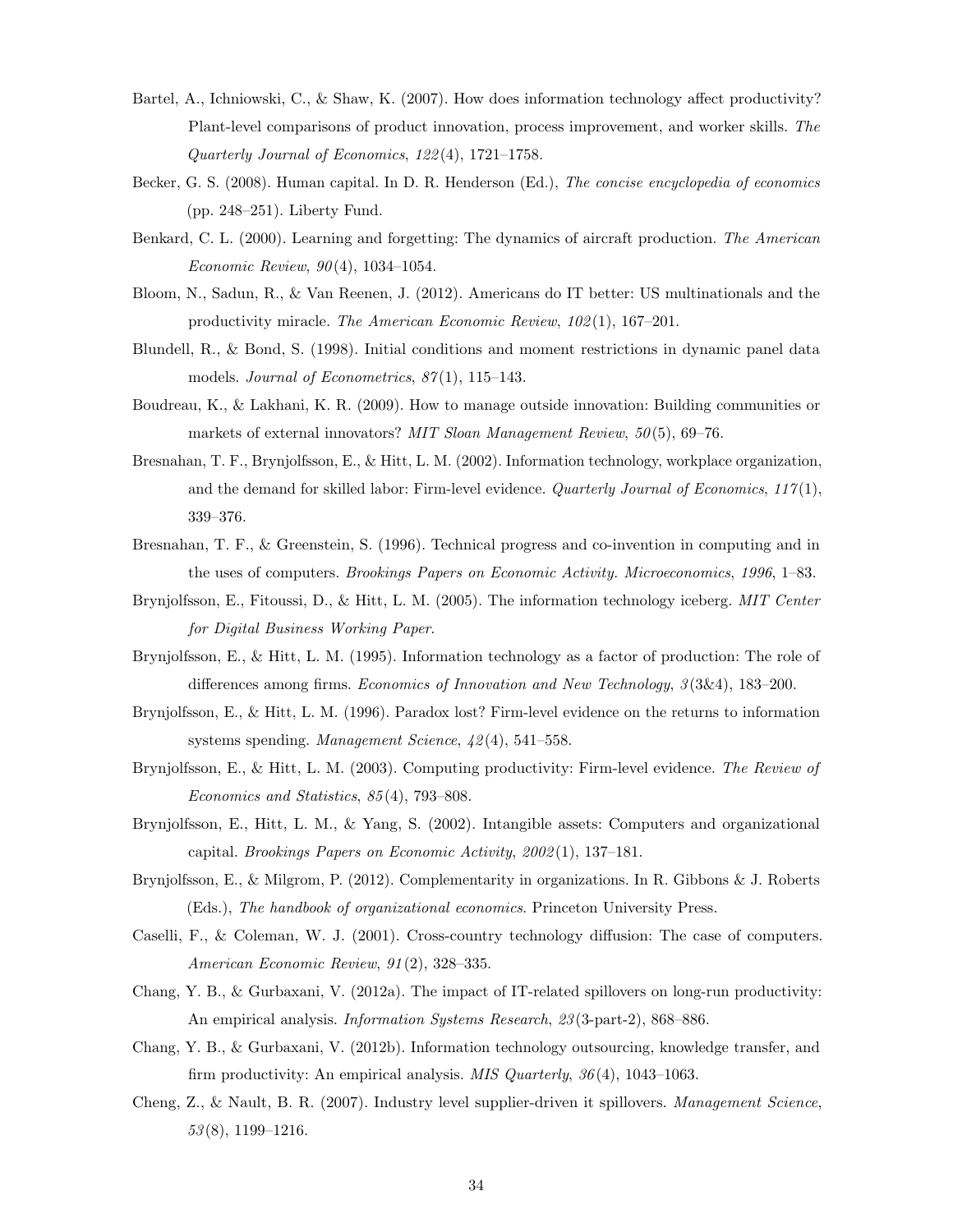- <span id="page-34-3"></span>Cheng, Z., & Nault, B. R. (2012). Relative industry concentration and customer-driven it spillovers. Information Systems Research, 23 (2), 340–355.
- <span id="page-34-13"></span>Chwelos, P., Ramirez, R., Kraemer, K. L., & Melville, N. P. (2010). Does technological progress alter the nature of information technology as a production input? New evidence and new results. Information Systems Research, 21 (2), 392–408.
- <span id="page-34-16"></span>Cohen, W. M. (2010). Fifty years of empirical studies of innovative activity and performance. Handbook of the Economics of Innovation, 1, 129–213.
- <span id="page-34-0"></span>Cohen, W. M., & Levinthal, D. A. (1989). Innovation and learning: The two faces of R&D. The Economic Journal, 99 (397), 569–596.
- <span id="page-34-1"></span>Cohen, W. M., & Levinthal, D. A. (1990). Absorptive capacity: A new perspective on learning and innovation. Administrative Science Quarterly, 35 (1), 128–152.
- <span id="page-34-11"></span>Cowan, R., David, P. A., & Foray, D. (2000). The explicit economics of knowledge codification and tacitness. Industrial and Corporate Change,  $9(2)$ ,  $211-253$ .
- <span id="page-34-9"></span>Davenport, T. H. (2000). Mission critical: Realizing the promise of enterprise systems. Harvard Business Press.
- <span id="page-34-7"></span>Dewan, S., & Min, C.-K. (1997). The substitution of information technology for other factors of production: A firm level analysis. Management Science, 43 (12), 1660–1675.
- <span id="page-34-14"></span>Dewan, S., Shi, C., & Gurbaxani, V. (2007). Investigating the risk return relationship of information technology investment: Firm-level empirical analysis. Management Science, 53 (12), 1829–1842.
- <span id="page-34-2"></span>Dranove, D., Forman, C., Goldfarb, A., & Greenstein, S. (2014). The trillion dollar conundrum: Complementarities and health information technology. American Economic Journal: Economic Policy,  $6(4)$ , 239–270.
- <span id="page-34-12"></span>Fahey, R., Vasconcelos, A. C., & Ellis, D. (2007). The impact of rewards within communities of practice: A study of the SAP online global community. Knowledge Management Research  $\mathcal B$  Practice, 5, 186–198.
- <span id="page-34-6"></span>Foerderer, J. (2020). Interfirm exchange and innovation in platform ecosystems: Evidence from Apple's world wide developers conference. Management Science, 66(10), 4772-4787.
- <span id="page-34-10"></span>Foerderer, J., Kude, T., Mithas, S., & Heinzl, A. (2018). Does platform owner's entry crowd out innovation? Evidence from google photos. Information Systems Research, 29(2), 444–460.
- <span id="page-34-8"></span>Gao, S., Yeoh, W., Wong, S. F., & Scheepers, R. (2017). A literature analysis of the use of absorptive capacity construct in is research. International Journal of Information Management,  $37(2)$ , 36–42.
- <span id="page-34-4"></span>Greenstein, S., & Nagle, F. (2014). Digital dark matter and the economic contribution of Apache. Research Policy, 43 (4), 623–631.
- <span id="page-34-5"></span>Griliches, Z. (1979). Issues in assessing the contribution of research and development to productivity growth. Bell Journal of Economics,  $10(1)$ , 92–116.
- <span id="page-34-15"></span>Gu, B., Xue, L., & Ray, R. (2008). IT governance and IT investment performance: An empirical analysis. ICIS 2008 Proceedings.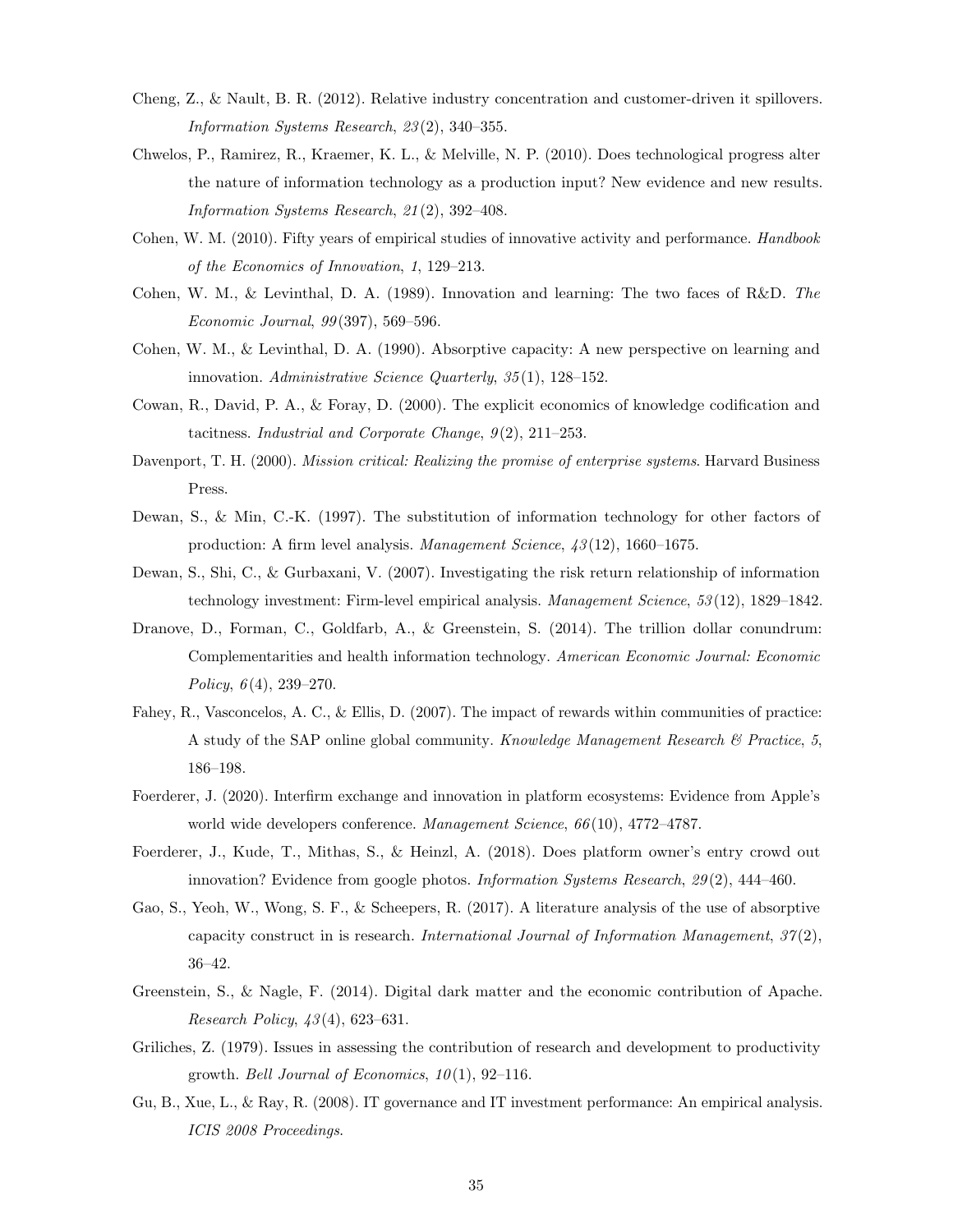- <span id="page-35-1"></span>Han, K., Chang, Y. B., & Hahn, J. (2011). Information technology spillover and productivity: The role of information technology intensity and competition. Journal of Management Information  $Systems, 28(1), 115–146.$
- <span id="page-35-8"></span>Hitt, L. M., & Brynjolfsson, E. (1996). Productivity, business profitability, and consumer surplus: Three different measures of information technology value. MIS Quarterly,  $20(2)$ , 121–142.
- <span id="page-35-7"></span>Hitt, L. M., Wu, D. J., & Zhou, X. (2002). Investment in enterprise resource planning: Business impact and productivity measures. Journal of Management Information Systems, 19 (1), 71–98.
- <span id="page-35-15"></span>Howe, J. (2008). Crowdsourcing: How the power of the crowd is driving the future of business. Random House.
- <span id="page-35-17"></span>Huang, P., & Zhang, Z. (2016). Participation in open knowledge communities and job-hopping: Evidence from enterprise software. MIS Quarterly,  $40(3)$ , 785–806.
- <span id="page-35-16"></span>Ichniowski, C., & Shaw, K. (2003). Beyond incentive pay: Insiders' estimates of the value of complementary human resource management practices. Journal of Economic Perspectives,  $17(1)$ ,  $155\hbox{--}180.$
- <span id="page-35-12"></span>Jaccard, J., Turrisi, R., & Wan, C. K. (1990). Interaction effects in multiple regression. Sage Publications.
- <span id="page-35-0"></span>Ko, D.-G., Kirsch, L. J., & King, W. R. (2005). Antecedents of knowledge transfer from consultants to clients in enterprise system implementations. MIS Quarterly,  $29(1)$ , 59–85.
- <span id="page-35-4"></span>Kogut, B., & Zander, U. (1992). Knowledge of the firm, combinative capabilities, and the replication of technology. *Organization Science*,  $3(3)$ , 383-397.
- <span id="page-35-10"></span>Lakhani, K. R., Iansiti, M., & Fisher, N. (2014). SAP 2014: Reaching for the cloud. Harvard Business School Case, N1-614-052.
- <span id="page-35-3"></span>Lakhani, K. R., & von Hippel, E. (2003). How open source software works:"free" user-to-user assistance. Research Policy, 32 (6), 923–943.
- <span id="page-35-14"></span>Lakhani, K. R., & Wolf, R. (2005). Why hackers do what they do: Understanding motivation and effort in free/open source software projects. In J. Feller, B. Fitzgerald, S. Hissam, & K. R. Lakhani (Eds.), Perspectives on free and open source software (pp. 3–21). MIT Press.
- <span id="page-35-11"></span>Lee, D. M. S., Trauth, E. M., & Farwell, D. (1995). Critical skills and knowledge requirements of is professionals: A joint academic/industry investigation. MIS Quarterly, 19 (3), 313–340.
- <span id="page-35-13"></span>Levy, F., & Murnane, R. J. (2005). The new division of labor: How computers are creating the next job market. Princeton University Press.
- <span id="page-35-2"></span>Lieberman, M. B. (1984). The learning curve and pricing in the chemical processing industries. The RAND Journal of Economics, 15(2), 213-228.
- <span id="page-35-5"></span>McAfee, A. (2002). The impact of enterprise information technology adoption on operational performance: An empirical investigation. Production & Operations Management, 11(1), 33-53.
- <span id="page-35-9"></span>Mehra, A., Dewan, R., & Freimer, M. (2011). Firms as incubators of open-source software. Information Systems Research, 22 (1), 22–38.
- <span id="page-35-6"></span>Mirchandani, V. (2014). SAP nation: A runaway software economy. Deal Architect Inc.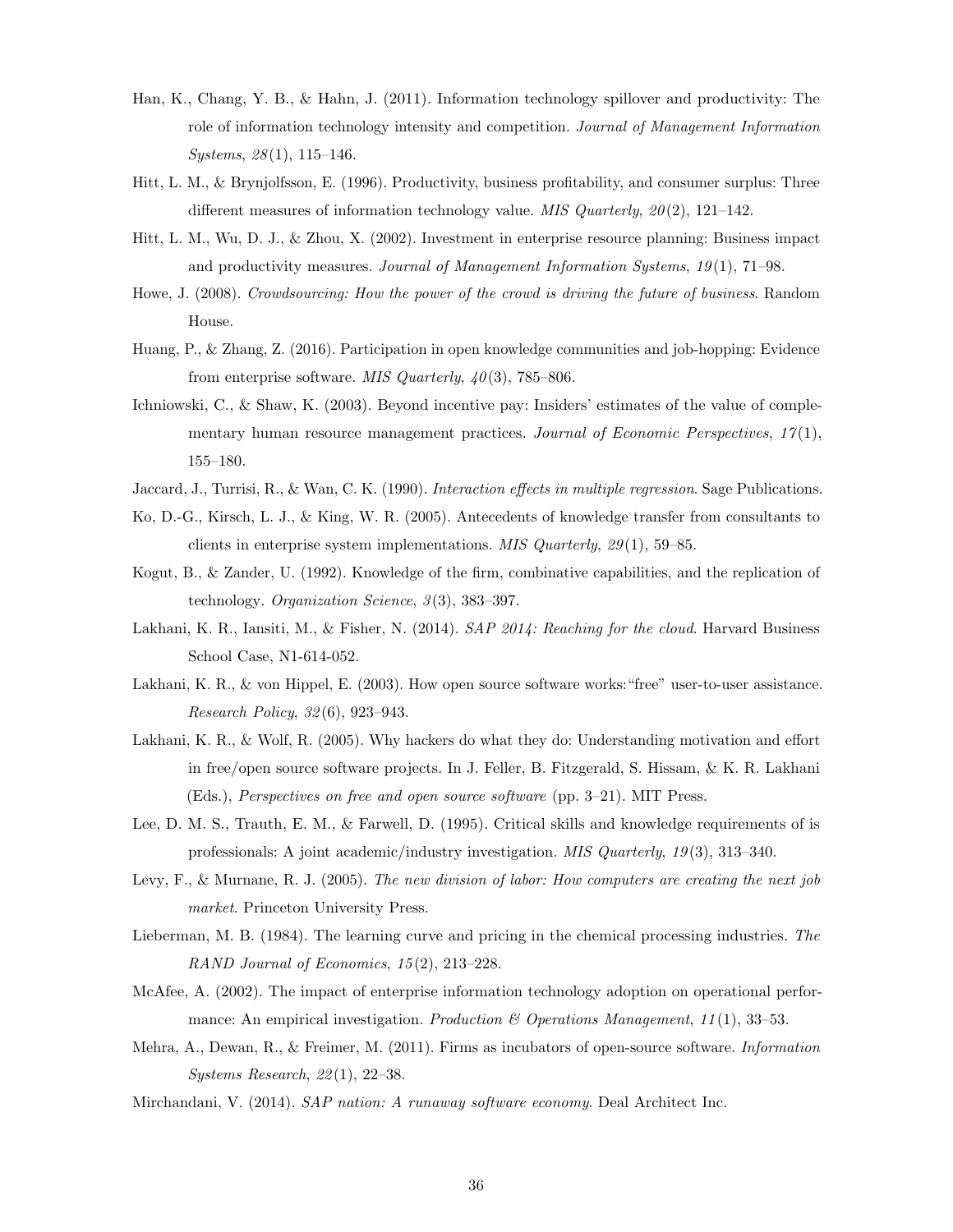- <span id="page-36-16"></span>Mortensen, P. S., & Bloch, C. W. (2005). Oslo manual-guidelines for collecting and interpreting innovation data. Organisation for Economic Cooporation; Development, OECD.
- <span id="page-36-9"></span>Nagle, F. (2018). Learning by contributing: Gaining competitive advantage through contribution to crowdsourced public goods. Organization Science, 29 (4), 569–587.
- <span id="page-36-7"></span>Nagle, F. (2019). Open source software and firm productivity. *Management Science*, 65(3), 1191–1215.
- <span id="page-36-14"></span>Pavlou, P. A., & El Sawy, O. A. (2006). From IT leveraging competence to competitive advantage in turbulent environments: The case of new product development. Information systems research,  $17(3)$ , 198-227.
- <span id="page-36-2"></span>Roberts, N., Galluch, P. S., Dinger, M., & Grover, V. (2012). Absorptive capacity and information systems research: Review, synthesis, and directions for future research. MIS Quarterly,  $36(2)$ , 625–648.
- <span id="page-36-13"></span>Roodman, D. (2009). How to do xtabond2: An introduction to difference and system gmm in stata. The Stata Journal,  $9(1)$ , 86-136.
- <span id="page-36-6"></span>Sambamurthy, V., Bharadwaj, A., & Grover, V. (2003). Shaping agility through digital options: Reconceptualizing the role of information technology in contemporary firms. MIS Quarterly,  $27(2)$ , 237–263.
- <span id="page-36-5"></span>Szulanski, G. (1996). Exploring internal stickiness: Impediments to the transfer of best practice within the firm. Strategic Management Journal, 17(S2), 27-43.
- <span id="page-36-1"></span>Tambe, P. (2014). Big data investment, skills, and firm value. *Management Science, 60(6)*, 1452–1469.
- <span id="page-36-12"></span>Tambe, P., & Hitt, L. M. (2012). The productivity of information technology investments: New evidence from IT labor data. Information Systems Research, 23 (3-part-1), 599–617.
- <span id="page-36-0"></span>Tambe, P., & Hitt, L. M. (2014a). Job hopping, information technology spillovers, and productivity growth. *Management Science*,  $60(2)$ , 338-355.
- <span id="page-36-8"></span>Tambe, P., & Hitt, L. M. (2014b). Measuring information technology spillovers. Information Systems Research,  $25(1)$ , 53-71.
- <span id="page-36-11"></span>Tambe, P., Hitt, L. M., & Brynjolfsson, E. (2012). The extroverted firm: How external information practices affect innovation and productivity. Management Science, 58 (5), 843–859.
- <span id="page-36-10"></span>Teece, D. J. (1977). Technology transfer by multinational firms: The resource cost of transferring technological know-how. The Economic Journal, 87 (346), 242–261.
- <span id="page-36-3"></span>Thornton, R. A., & Thompson, P. (2001). Learning from experience and learning from others: An exploration of learning and spillovers in wartime shipbuilding. American Economic Review,  $91(5)$ , 1350–1368.
- <span id="page-36-4"></span>Tilton, J. E. (1971). International diffusion of technology: The case of semiconductors. Brookings Institution Press.
- <span id="page-36-15"></span>Trantopoulos, K., von Krogh, G., Wallin, M. W., & Woerter, M. (2017). External knowledge and information technology: Implications for process innovation performance. MIS Quarterly,  $41(1)$ , 287–300.